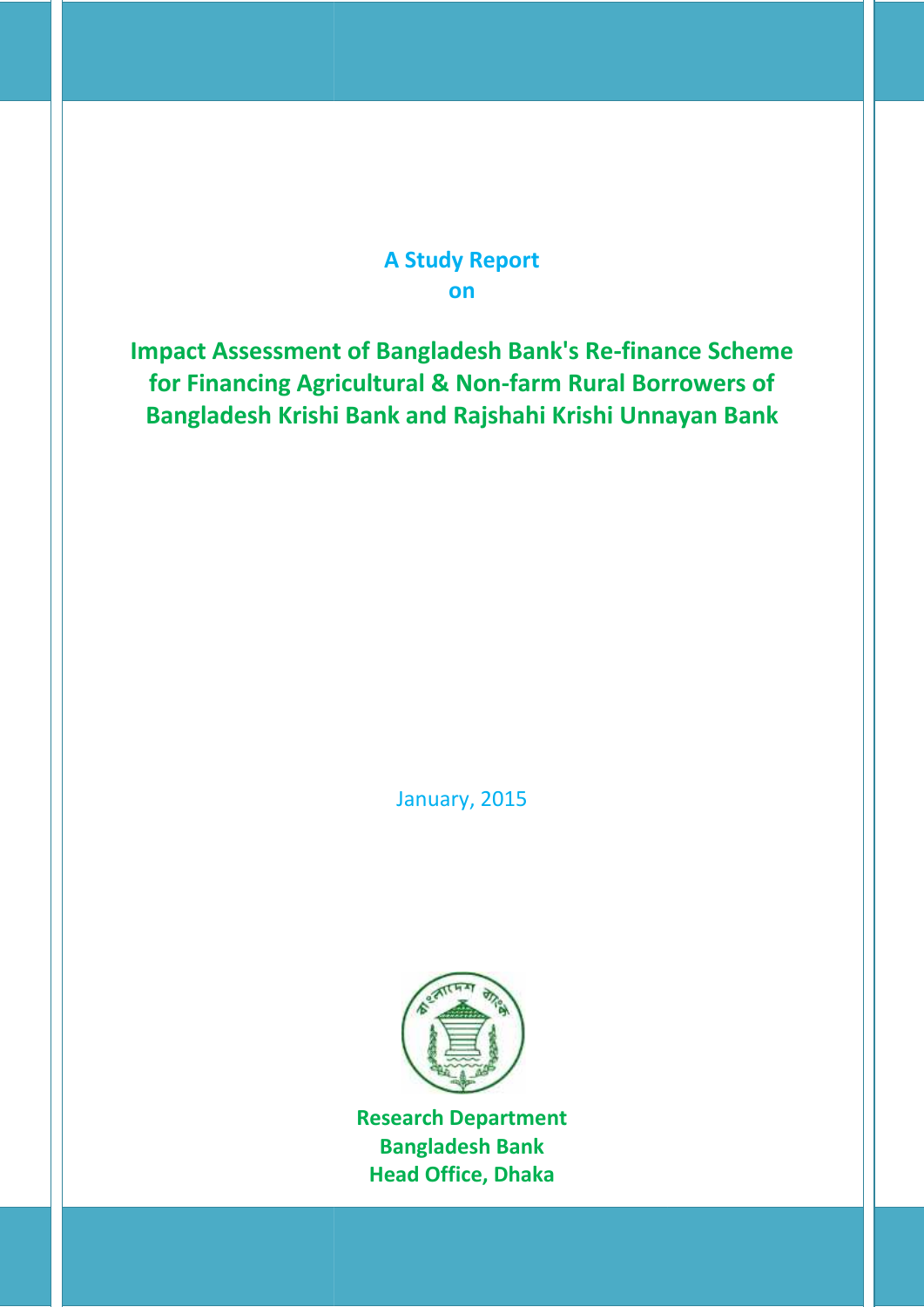# **Study Team**

## **Md. Julhas Uddin**

Deputy General Manager Research Department Bangladesh Bank Head Office, Dhaka Phone: +88-02-9530189 (office) +88-01556341621 (cell) E-mail: julhas.uddin@bb.org.bd

**Md. Sanaullah Talukder**

Joint Director Research Department Bangladesh Bank Head Office, Dhaka Phone: +88-01711948834 E-mail: sanaullah.talukder@bb.org.bd

## **Tarek Aziz**

Deputy Director Research Department Bangladesh Bank Head Office, Dhaka Phone: +88-01717589476 E-mail: tarek.aziz@bb.org.bd

# **Field Survey Teams**

| <b>Survey</b><br>Team |                              | <b>Name of Official</b>      | <b>Designation</b>                 | <b>Responsibility in</b><br>the Study Team |  |  |
|-----------------------|------------------------------|------------------------------|------------------------------------|--------------------------------------------|--|--|
|                       | 1.                           | Md. Julhas Uddin             | Deputy General Manager             | Team Leader                                |  |  |
|                       |                              |                              | <b>Research Department</b>         |                                            |  |  |
| Team-A                | 2.                           | Md. Shamsher Ali             | Deputy Director                    | Member                                     |  |  |
|                       |                              |                              | <b>Research Department</b>         |                                            |  |  |
|                       | 3.                           | Ataur Rahaman                | <b>Assistant Director</b>          | Member                                     |  |  |
|                       |                              |                              | <b>Research Department</b>         |                                            |  |  |
|                       | $\mathbf{1}$ .               | Md. Mostafizur Rahman Sarder | Deputy General Manager             | <b>Team Leader</b>                         |  |  |
|                       |                              |                              | <b>Research Department</b>         |                                            |  |  |
| Team-B                | Md. Sanaullah Talukder<br>2. |                              | Joint Director                     | Member                                     |  |  |
|                       |                              |                              | <b>Research Department</b>         |                                            |  |  |
|                       | Md. Nazrul Islam<br>3.       |                              | Deputy Director                    | Member                                     |  |  |
|                       |                              |                              | Department of Banking Inspection 3 |                                            |  |  |
|                       | 1.                           | Md. Golam Moula              | Deputy General Manager             | Team Leader                                |  |  |
|                       |                              |                              | <b>Research Department</b>         |                                            |  |  |
|                       |                              |                              | Deputy Director                    |                                            |  |  |
| Team-C                | 2.                           | Mohammad Abdullah Al Masum   | Agricultural Credit & Financial    | Member                                     |  |  |
|                       |                              |                              | <b>Inclusion Department</b>        |                                            |  |  |
|                       | 3.                           | <b>Tarek Aziz</b>            | <b>Deputy Director</b>             | Member                                     |  |  |
|                       |                              |                              | <b>Research Department</b>         |                                            |  |  |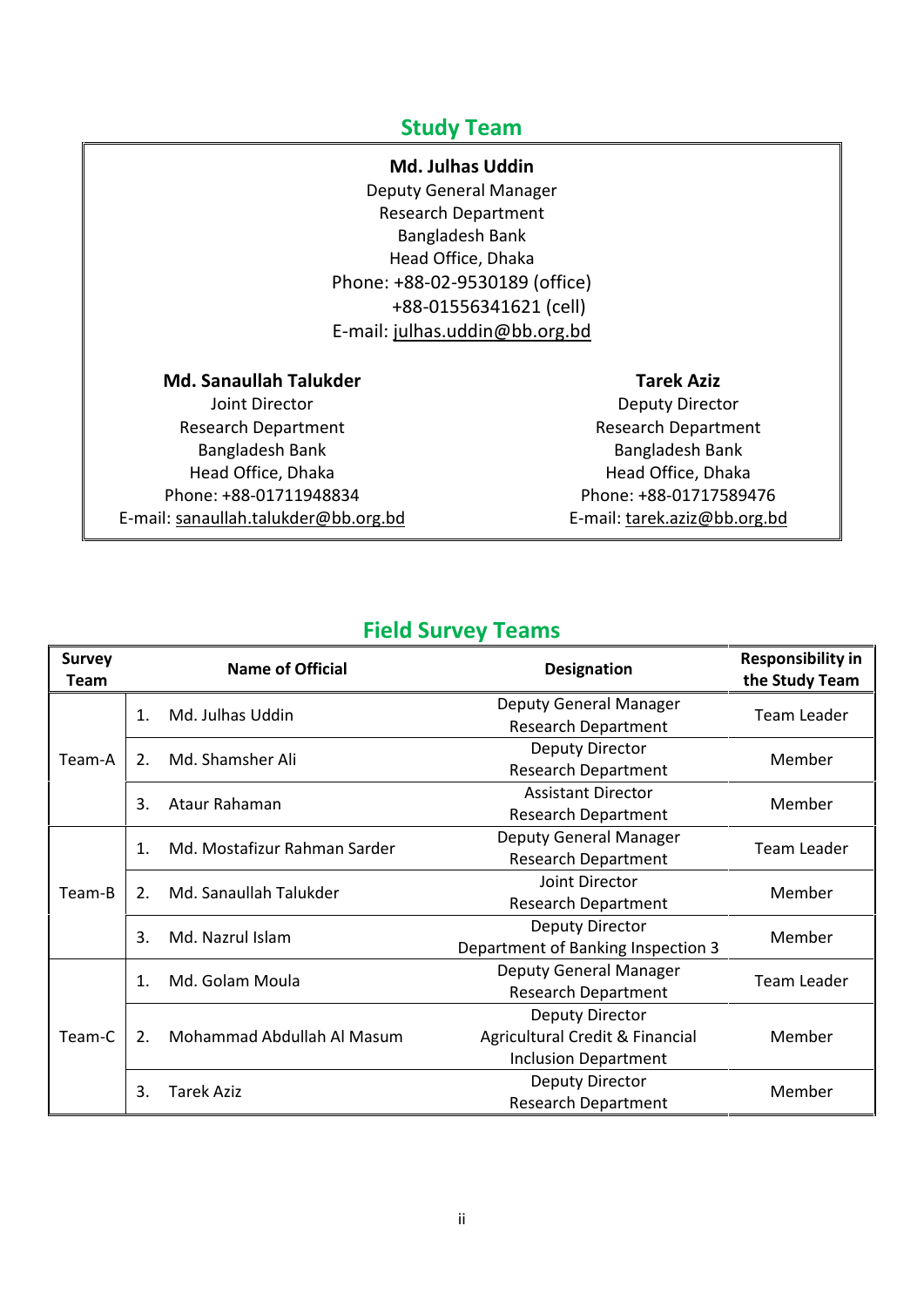## **Acknowledgement**

This study was initiated as per the instruction of the 344<sup>th</sup> Board of Directors' Meeting of Bangladesh Bank (BB) to find out the impact(s) of the refinance scheme of BB through assessing the economic well-being of the people who have taken loan from Bangladesh Krishi Bank (BKB) and Rajshahi Krishi Unnayan Bank (RAKUB). The study team would like to thank honorable members of the Board of Directors of BB for assigning the task to the Research Department, BB. The study team gratefully acknowledges necessary directions rendered by Dr. Atiur Rahman, Governor, BB to carry out an in-depth study on the aforementioned issue as per the decision of the Board of Directors' Meeting. The support of Mr. Abu Hena Mohd. Razee Hassan, Deputy Governor, BB is also thankfully acknowledged.

The research team benefited immensely from consulting with a number of individuals at BB. In this connection, the team would especially like to mention Mr. Allah Malik Kazemi, Change Management Adviser, BB, Dr. Hassan Zaman, former Chief Economist, BB, Dr. Md. Akhtaruzzaman, Economic Adviser, BB and Mr. S. M. Moniruzzaman, Executive Director, BB for their valuable suggestions and comments time to time.

The senior executives of BKB and RAKUB including head offices and different regional & branch offices have always been available to provide the study team with information and data on their banking activities and with useful insights that has helped the study team to understand more about the impact of the refinance scheme. The study team would like to thank all other team leaders and members of the field survey teams for their hardships in the field level and providing necessary information for the study. The study team would also like to thank the General Manager, Agricultural Credit and Financial Inclusion Department, BB for effectively helping in the preparation of this report by providing various data and inputs.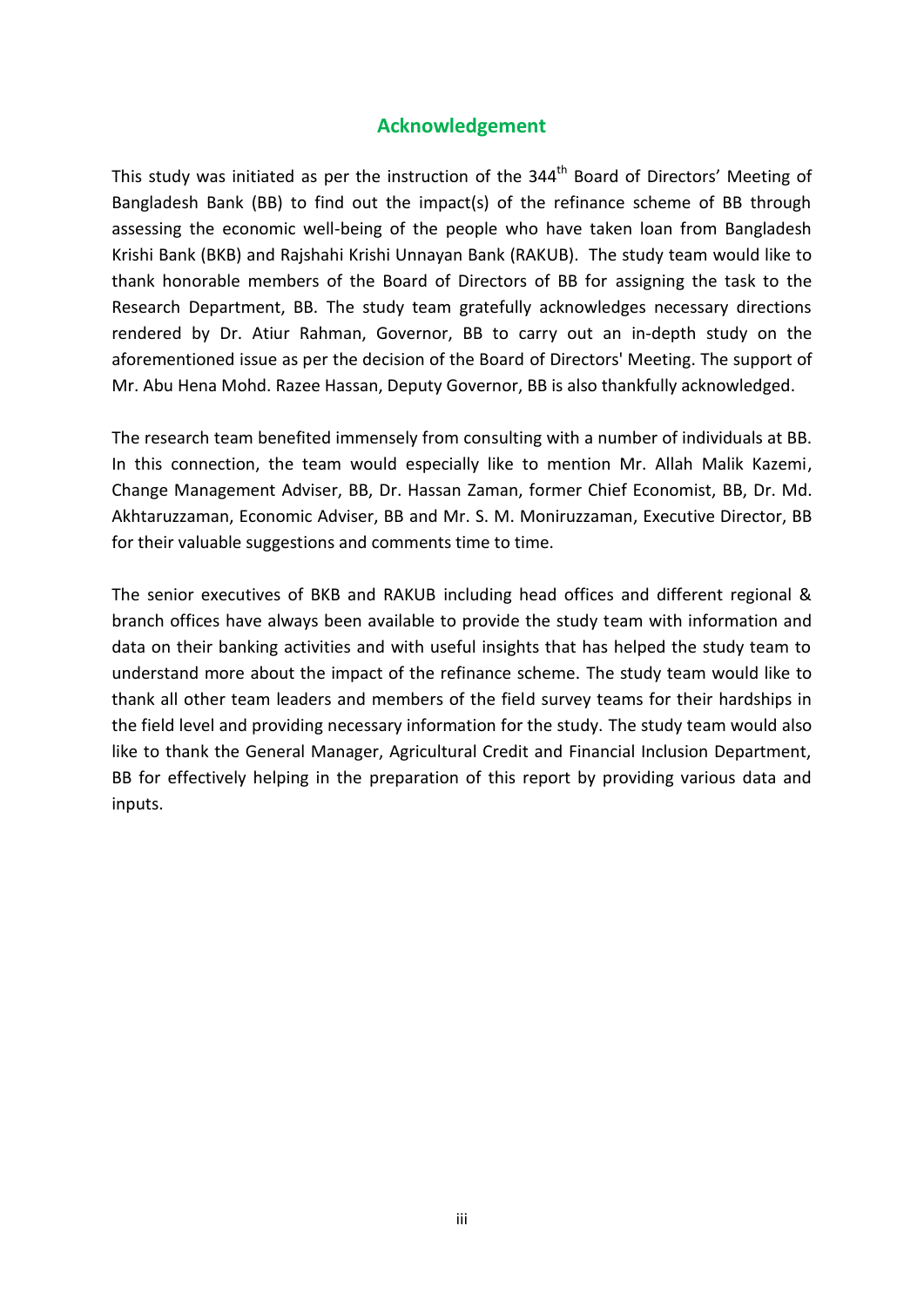# **Contents**

| <b>Titles</b>                                                                                                                                                                                                                                                                                                                                                                                                                                                            | Page<br>No.      |
|--------------------------------------------------------------------------------------------------------------------------------------------------------------------------------------------------------------------------------------------------------------------------------------------------------------------------------------------------------------------------------------------------------------------------------------------------------------------------|------------------|
| <b>Executive Summary</b>                                                                                                                                                                                                                                                                                                                                                                                                                                                 | $\mathsf{v}$     |
| 1. Introduction                                                                                                                                                                                                                                                                                                                                                                                                                                                          | 1                |
| 2. Objectives                                                                                                                                                                                                                                                                                                                                                                                                                                                            | $\mathbf{1}$     |
| 3. Methodology of Impact Assessment                                                                                                                                                                                                                                                                                                                                                                                                                                      | 2                |
| 4. Brief scenario of the BB's refinance to BKB and RAKUB and its impact on their balance sheet<br>4.1. BB's refinance and agricultural and non-farm credit disbursement by BKB and RAKUB<br>$\qquad \qquad -$<br>4.2. BB's re-finance and overall activities of BKB and RAKUB: Balance Sheet Approach<br>4.3. Comparative performance of banks and other agricultural and non-farm rural credit lenders in<br>terms of agricultural and non-farm rural credit statistics | 3<br>3<br>4<br>6 |
| 5. Survey Results on Impact Assessment of BB's Re-finance Scheme: Comparison of Socio-economic<br>condition between Treatment and Control Groups                                                                                                                                                                                                                                                                                                                         | 9                |
| 5.1. Characterizing the target and control group farmers                                                                                                                                                                                                                                                                                                                                                                                                                 | 9                |
| 5.2. Comparison between the target and control groups in terms of per acre production of some<br>$\qquad \qquad -$<br>selected agricultural commodities                                                                                                                                                                                                                                                                                                                  | 10               |
| 5.3. Comparison between the target and control groups in terms of livestock per household                                                                                                                                                                                                                                                                                                                                                                                | 10               |
| 5.4. Comparison between the target and control groups in terms of asset value, income and<br>expenditure                                                                                                                                                                                                                                                                                                                                                                 | 11               |
| 5.5. Comparison between the target and control groups in terms of credit from other sources except<br>$\overline{\phantom{a}}$<br><b>BKB and RAKUB</b>                                                                                                                                                                                                                                                                                                                   | 12               |
| 5.6. Highlights on some qualitative assessments                                                                                                                                                                                                                                                                                                                                                                                                                          | 13               |
| 5.7. Overall Assessment of the Impact of the Re-finance Scheme<br>$\overline{\phantom{a}}$                                                                                                                                                                                                                                                                                                                                                                               | 14               |
| 6. Survey Findings from the Branches of BKB & RAKUB: Existing Problems and Probable Solutions<br>6.1. Management Problems: Manpower distribution at the branches of BKB and RAKUB is completely opposite<br>to the thrust of their business operations                                                                                                                                                                                                                   | 15<br>15         |
| 6.2. Agricultural credit monitoring problems faced by 128 surveyed branches of BKB and RAKUB: The<br>major problem is scarcity of manpower                                                                                                                                                                                                                                                                                                                               | 17               |
| 6.3. Sector-wise total agricultural & non-farm rural credit disbursement and recovery performances<br>$\qquad \qquad \blacksquare$<br>of the surveyed branches: Disbursement dominated by food grain and fisheries sub-sectors with<br>poor recovery                                                                                                                                                                                                                     | 17               |
| 6.4. Agricultural and non-farm rural credit disbursement is completely gender biased towards male<br>borrowers and traditional methods of selection of borrowers                                                                                                                                                                                                                                                                                                         | 18               |
| 6.5. Domination of the old borrowers who sometimes create trap for banks to make book<br>$\overline{\phantom{a}}$<br>adjustment of credit just for avoiding provision of loan classification                                                                                                                                                                                                                                                                             | 18               |
| 6.6. The rural branches of BKB and RAKUB are widely involved in social corporate responsibilities<br>$\qquad \qquad -$<br>(CSR) type of activities for which they do not receive any remuneration at all                                                                                                                                                                                                                                                                 | 20               |
| 6.7. Opinions of the target and control group farmers regarding problems and possible solutions of<br>$\qquad \qquad -$<br>agricultural and non-farm rural credit in Bangladesh                                                                                                                                                                                                                                                                                          | 20               |
| 7. Concluding Remarks and Policy Recommendations                                                                                                                                                                                                                                                                                                                                                                                                                         | 21               |
| References                                                                                                                                                                                                                                                                                                                                                                                                                                                               | 23               |
| Annex-I: Questionnaires for the borrowers of agricultural credit from BKB & RAKUB (target group)                                                                                                                                                                                                                                                                                                                                                                         | 25               |
| Annex-II: Questionnaires for the farmers who did not borrow agricultural credit from BKB & RAKUB (control group)                                                                                                                                                                                                                                                                                                                                                         | 28               |
| Annex-III: Questionnaires for the managers of the surveyed branches of BKB & RAKUB                                                                                                                                                                                                                                                                                                                                                                                       | 31               |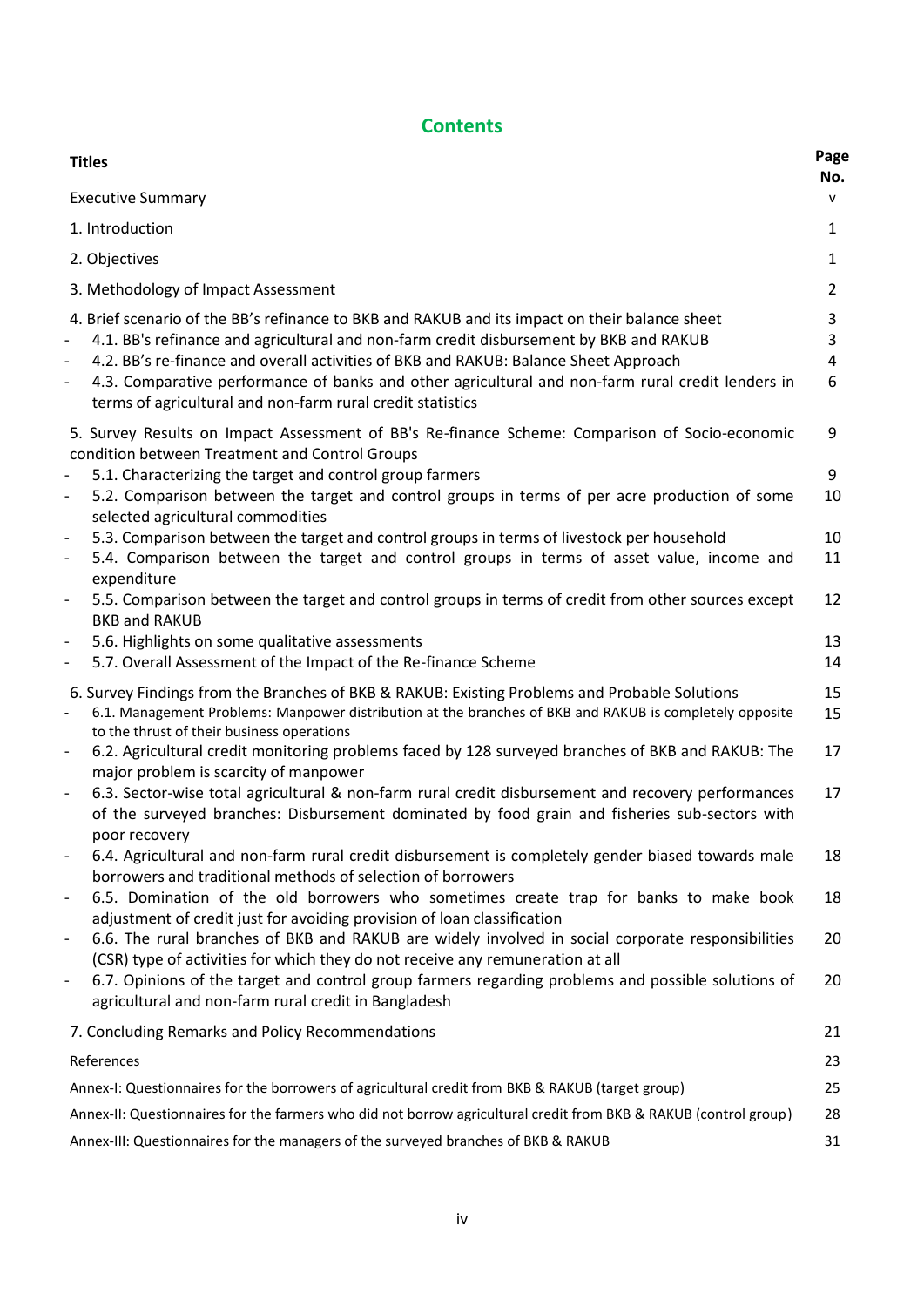## **Executive Summary**

### **Introduction**

Considering the importance of agriculture in ensuring food security and in eradication of poverty through employment generation, Bangladesh Bank (BB) introduced re-finance scheme for BKB and RAKUB with a view to providing credit facilities to agriculture sector; especially to enhance agricultural production in manifolds. Since after the liberation in 1971, BB has been formulating its Agriculture & Rural Credit Policy and Program every year and providing a remarkable amount of refinance facility to BKB and RAKUB for increasing the scope of agricultural and rural credit. Meanwhile, a sizable amount of BB's re-finance funds under the above mentioned scheme have become overdue with BKB and RAKUB and as such the central bank's policymakers have felt an urgency to examine the outcomes of the re-finance scheme through conducting an in-depth study for the assessment of the impact of agricultural and non-farm rural credit to the borrowers of BKB and RAKUB and for finding out some appropriate policy guidelines to enhance the overall efficiency of the ongoing scheme for realizing its desired objectives.

### **Objectives**

The main objective of this study report is to find out the impact(s) of the refinance scheme of BB through comparing the economic well-being of the target group people who have taken loan from BKB and RAKUB with a control group people who have not taken loan from these two banks. This study has also tried to examine the impact(s) of re-finance scheme on the balance sheets of these two banks. Survey data received from the selected 128 branches of BKB and RAKUB dealing with agricultural and non-farm rural credit have been analyzed for finding out existing problems of BKB and RAKUB.

## **Research Methodology**

This impact assessment has been done through combining three approaches of studies. First, brief scenario of the BB's refinance to BKB and RAKUB and its impact on their balance sheets have been analyzed by using secondary data received from Agriculture Credit & Financial Inclusion Department of BB and from the concerned two banks. Second, data collected from randomly selected 128 branches (in 64 districts covering 2 upazilas in each district) of BKB and RAKUB involved in agricultural and non-farm rural credit throughout the country have been used to gauge impact of the BB's re-finance on the agricultural credit operations in the branch/field level. And finally, using questionnaires containing some qualitative and quantitative information relating to socio-economic and demographic parameters of both the groups, we have conducted a survey on 1030 target group farmers- receiving agricultural and non-farm rural credit- and on 395 control group equal contextual farmers-not receiving such credit by using cluster sampling techniques. Based on the findings of the sample survey, we have assessed beneficiary farmers' (of BKB & RAKAB) comparative benefits in terms of positive changes of their socio-economic and demographic parameters.

## **Major Findings of the Study**

## **1. Impact of BB's Refinance Scheme on BKB & RAKUB's Balance Sheet**

 Through various studies and based on clear consensus among experts and policy-makers, it has been well established that agricultural production has a positive impact not only on GDP but also indirectly on the non-agricultural sectors in Bangladesh. Hence, BB mostly has been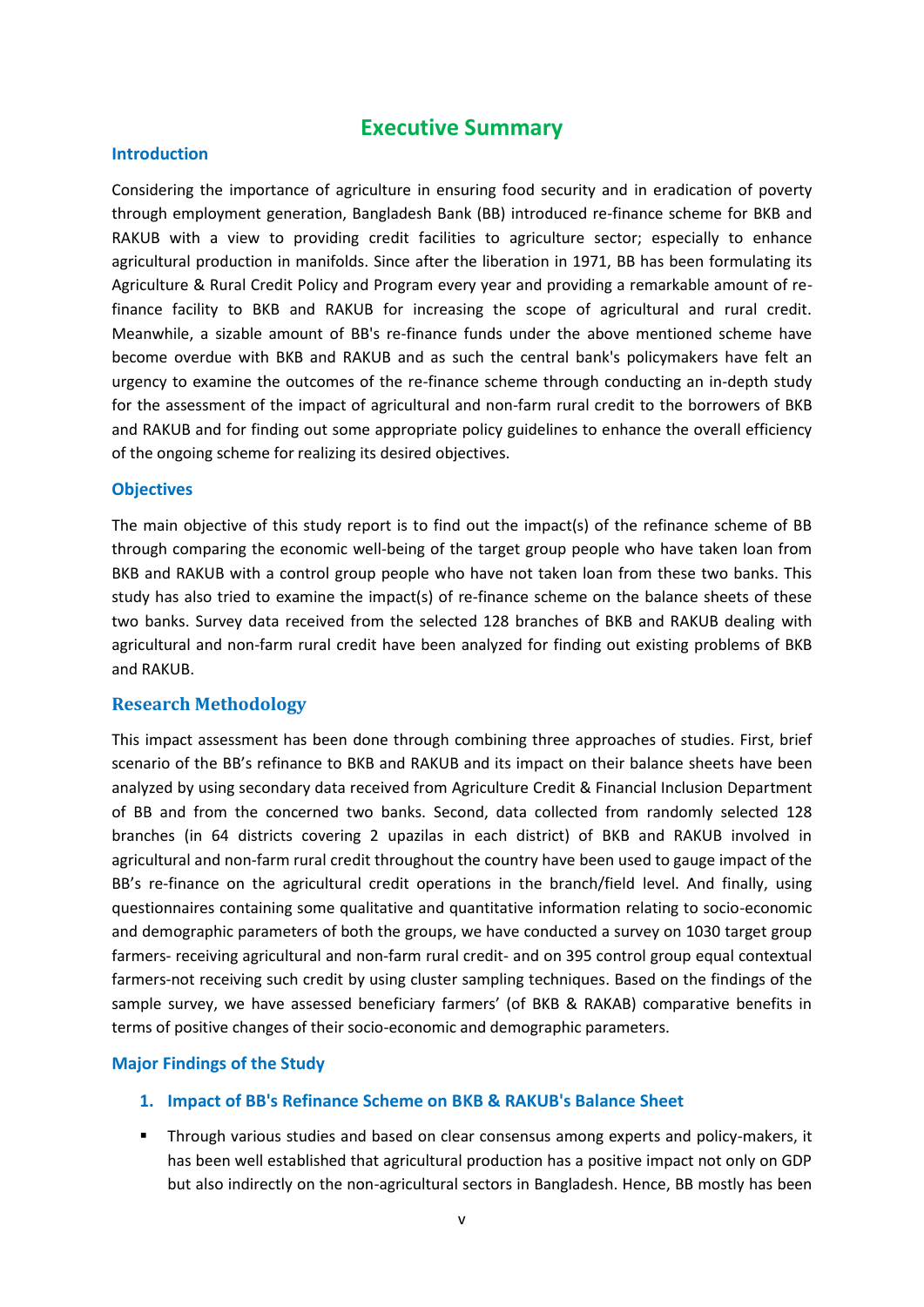trying to influence in enhancing credit flow to the agriculture sector for achieving its broad objectives of monetary policy; i.e., for attaining overall GDP growth along with maintaining a price stability, and stability of food price in particular. So, BB provides refinance facilities to BKB and RAKUB for mostly playing a supportive role in implementing monetary policy. As a result, BB's refinance explicitly depends on the space and accommodative stance of monetary policy.

- The recent trend showed that BKB and RAKUB's outstanding refinance loan as percentage of their outstanding credit disbursement has been declined which indicates that their reliance on the refinance loan is being reduced in the recent years. It is also notable that more than 80% of BKB's and almost 68% of RAKUB's total outstanding agricultural and non-farm credit have been disbursed from the sources outside the BB's refinance window which indicates that their loan-able funds are mainly generated from their depositors' money.
- A declining trend of the share of interest earning assets to total assets and an increasing trend of non-performing assets to total assets have been translated into a declining trend in net interest income and as such in spite of increasing ratio of non-interest income to total operating incomes, total profits have substantially been declined for both of the banks. By contrast, yearly total operating expenditures on account of salaries and allowances and provisioning need for classified loans have increased during the last five fiscal years **(from FY 2009-10 to FY 2013-14)** which have negatively affected their profitability.
- On an average during last five fiscal years, BKB & RAKUB have negative net disbursement of credit i.e. their recoveries are larger than their disbursements. This indicates that BKB and RAKUB have concentrated more on the credit recovery than the credit disbursement which is virtually not undesirable as they have stockpile of huge outstanding loans since their inception.

### **2. Comparison of performances of BKB, RAKUB & other banks with MFIs**

It has been observed that all the NGOs/MFIs, except PROSHIKA, have positive net disbursement of agricultural and non-farm rural credit during the last five fiscal years which is an encouraging sign for reducing financing disparity between rural and urban areas. It has also been observed that NGOs/MFIs are also clearly the better performer taking into account the statistics of overdue as percentage of outstanding loan compared to the banks including BKB & RAKUB. The large NGOs/MFIs had on an average around 3.52% overdue as percentage of their outstanding credit during the last five fiscal years which illustrates their strength in customer selection, loan recovery and field level administration in providing agricultural and non-farm rural credit. By contrast, all banks including BRDB and BSBL had on an average 22.63% overdue as percentage of their total outstanding loans during the same period. Thus, it can be concluded that NGOs/MFIs are better performer than BKB, RAKUB or any other banks in Bangladesh. Therefore, it appears that providing better credit facility to agriculture and non-farm rural areas may not easily be covered by the existing traditional banking system. An innovative and a door step approach must have to be introduced by the banks; particularly, by BKB and RAKUB as financing in agriculture and non-farm rural sector is the prime objective of these banks.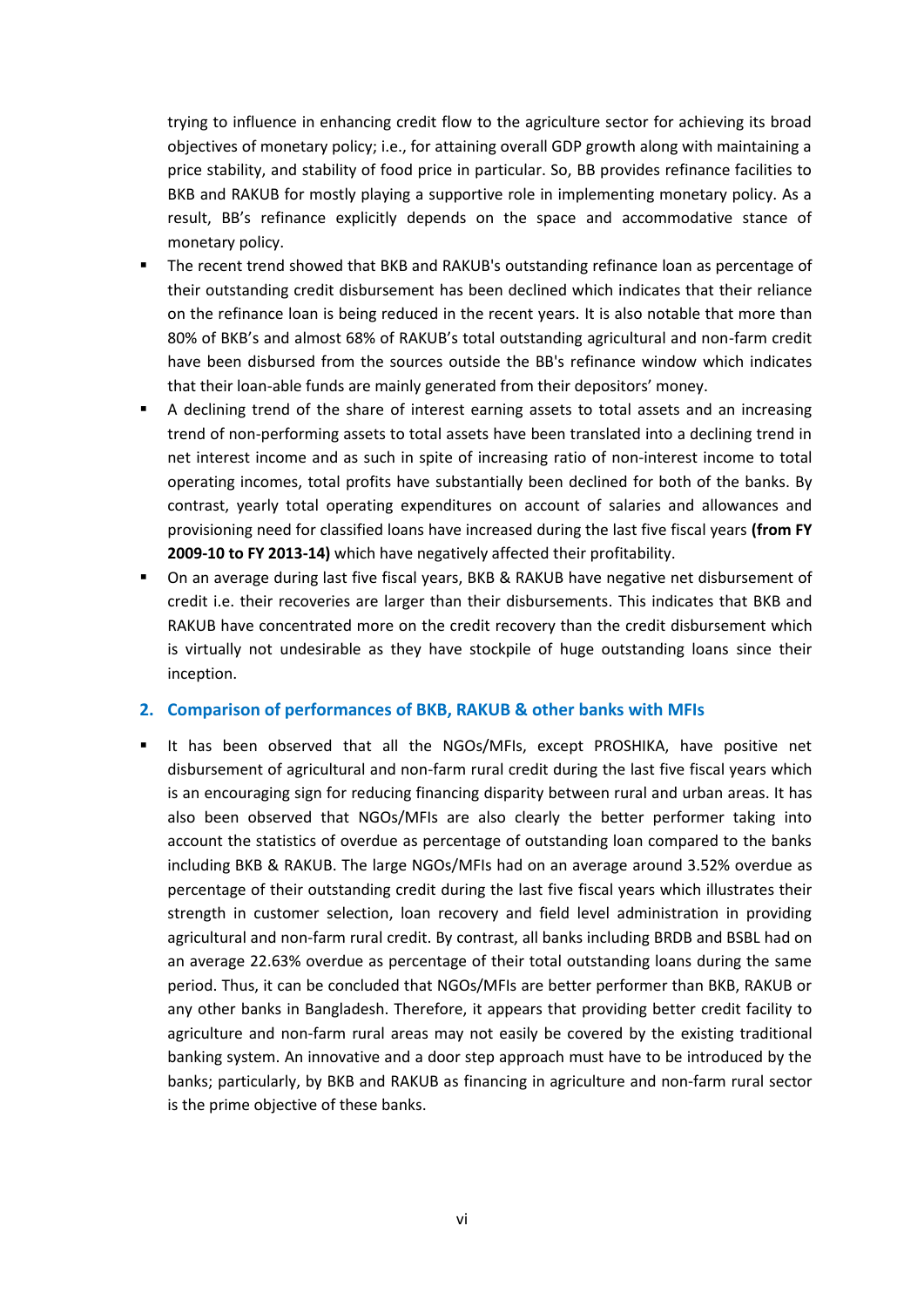## **3. Survey findings of the target and control group farmers**

- **From the survey data, it has been observed that both the per acre production and yearly** growth of production of paddy, maize, jute, onion, ginger, turmeric, garlic, potato and wheat were better for the target group farmers than the control group farmers.
- The survey data also exhibited that in terms of having livestock per household, the target group farmers were in a better-off situation than the control group farmers.
- Economic conditions in terms of holding total assets value, income and surplus income have proved that target group farmers are in a well-off situation as compared to the control group farmers.
- A comparison between the target and control group farmers has shown that since target group farmers have availed loan from BKB & RAKUB, their tendency of availing loan from formal sources other than BKB & RAKUB was lower than that of the control group farmers. The comparison in terms of having loan from informal sources has revealed that a higher percentage of the target group farmers have also availed loan from informal sources compared to the control group farmers which indicates that the potential demand for loan of the target group farmers is higher than the loan received by them from BKB and RAKUB.
- About 98% of the target group farmers agreed that they have been benefited from agricultural credit of BKB and RAKUB while among the control group farmers who have availed loan from other sources outside BKB and RAKUB, only about 47% of them have agreed that they have been benefited.
- In terms of increasing cropping intensity in the recent years, more than 93% farmers combining both target and control groups have given their affirmative response.
- About 70% farmers combining both target and control groups agreed that they have received reasonable price for their agricultural commodities. The rest of the farmers who did not receive reasonable price for their agricultural commodities have identified that their sell during harvesting period was the main cause for not getting reasonable price.
- It has been observed that 83.51% of target and control group farmers were aware about BB's re-finance scheme for BKB and RAKUB but after having knowledge about this scheme, a total of 97.12% farmers opined that BB should continue its existing re-finance scheme for BKB and RAKUB.

## **4. Survey Findings from the selected 128 Branches of BKB & RAKUB: Existing Problems and Probable Solutions**

- Management Problems: Manpower distribution at the branches of BKB and RAKUB is completely opposite to the thrust of their business operations.
- Agricultural credit monitoring problems: The major problem is scarcity of manpower.
- Sector-wise total agricultural & non-farm rural credit disbursement and recovery performances: Disbursement dominated by food grain and fisheries sub-sectors with poor recovery.
- **Agricultural and non-farm rural credit disbursement is completely gender biased towards** male borrowers.
- Domination of the old borrowers is prevailing in BKB and RAKUB who sometimes create trap for banks to make book adjustment of bank credit just for avoiding provision of loan classification.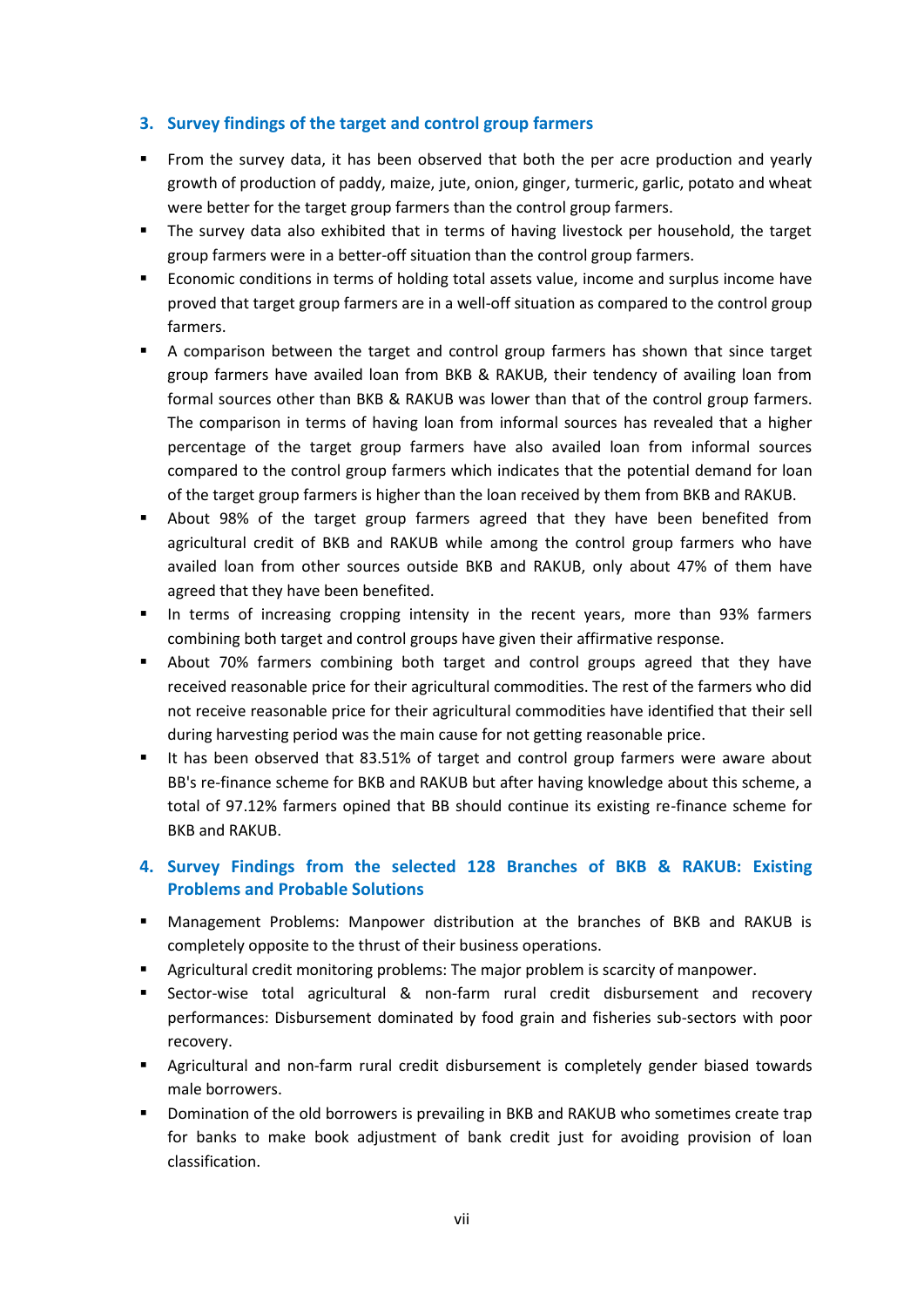- The rural branches of BKB and RAKUB are widely involved in social corporate responsibilities (CSR) type of activities for which they do not receive any remuneration at all**.**
- **5. Overall Assessment of the Impact of the Re-finance Scheme**
- The comparison between target and control groups in terms of asset, income, expenditure, per acre production of agricultural commodities and highlights of various qualitative assessments indicate that farmers who have taken agricultural credit from BKB and RAKUB have economically been benefitted and as such the basic intension of the BB's re-finance scheme to increasing production of agricultural commodities including food grains and financially supporting the rural people with a view to improving their economic conditions has been achieved.
- On an average the farmers are capable to repay their credit to banks. But this is very much unfortunate that each year a remarkable amount of agricultural credit is being added to the non-performing loans (NPLs). BKB and RAKUB are being continually paid interest for their depositors and fund providers including BB while they are not becoming enabled to earn due money from their credit-clients. As a result, their total operating incomes are always lower than their total operating expenditures.

### **Concluding Remarks and Policy Recommendations**

- This study delineates that the basic objectives of BB's re-finance scheme are being achieved and as such BB may not only continue this re-finance scheme for BKB and RAKUB but also can think effectively to expand its magnitude and institutional coverage in line with the broad objectives of its monetary policy.
- The major outcomes of this study also revealed that it is not the matter of financial insolvency of the borrowers to repay their loans to BKB and RAKUB in due time rather it is mostly the administrative/ manpower problem in credit management of banks. Hesitancy in the mindset of the borrowers to repay the loan and scarcity of manpower to streamlining the recovery drives are the prime reasons for aggravating non-performing loans (NPLs) in the public sector banks-like BKB & RAKUB. In order to mitigate this aggravating NPLs situation, recruiting of a required number of new officials and agricultural credit supervisors at the branch level in BKB and RAKUB and strengthening of existing recovery drives are not the only solution. As financing in agricultural and non-farm rural activities is very much alike to micro, small and medium enterprise (SME) financing, banks will have to be very much cautious not only in disbursement of credit but also have to be pro-active and strenuous in making recovery drives mainly through persuasion in the field level which may not be possible with the existing structure of manpower of BKB and RAKUB. Perhaps the pay packages and other remunerations for the officials or agricultural credit supervisors who will be involved in the process of selection of borrowers, recommendation for disbursement of credit and ensure timely recovery of credit for banks will have to be tagged with the realization of credit and net profit from the credit operations. Therefore, alongside the continuation of the present financing system, BKB and RAKUB may consider involving local non-governmental organizations (NGOs) or any third party in such a specific term and condition that their remuneration will be given through sharing the realized interest earnings minus suspended interest for bad loan, if any. In this regard, NGOs or third party will just make recommendation for credit disbursement while credit will have to be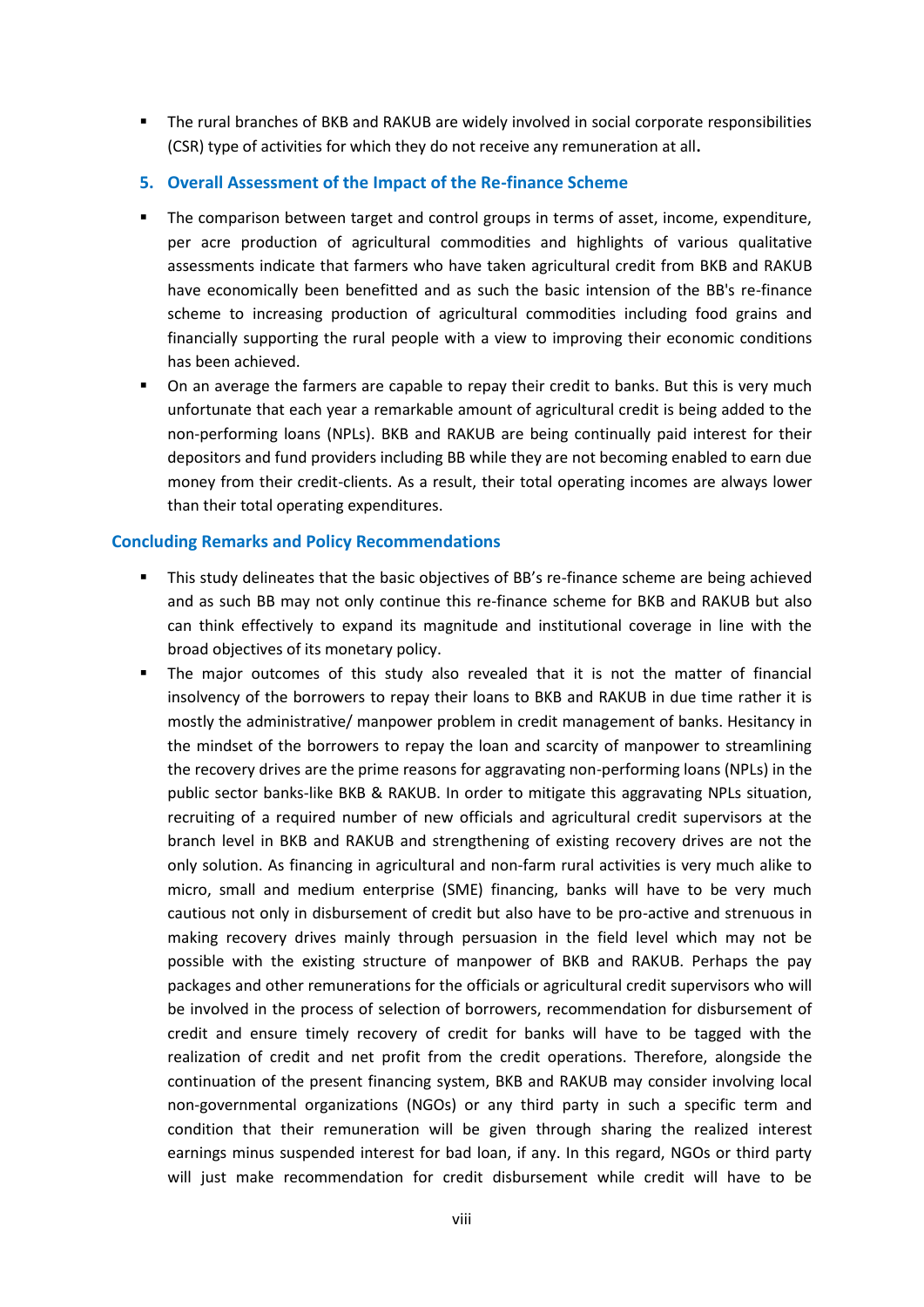disbursed directly to the borrowers through the respective branch offices of BKB and RAKUB through opening a 10-Taka Account just after making proper scrutiny of the recommended lists of the NGOs/ third party in the field level so that no fake borrower can be created. NGOs or third party will also pursue borrowers to repay their loans at the branch level in due time and draw their share of realized interests at the end of each month. The responsibility of collection of deposits under the mobile banking system and recovery of NPLs can also be given to NGOs or third party with ensuring an attractive remuneration for them. However, in the initial stage BKB and RAKUB may introduce a detailed pilot project to engage NGOs or third party in some of their selected branches for this purpose and if it becomes successful then this experience can be replicated in other branches throughout the country.

- There must be a policy of encouragement and penalty for the good and default borrowers respectively. For this purpose, such a policy can be introduced where borrowers who will pay their loan regularly by the predetermined deadline may be exempted from a certain amount of interest (say, 1 percentage point exemption of predetermined interest rate) while borrowers who will not pay their loans by the predetermined deadline can be imposed a certain amount of penalty interest rate (say, 2 percentage point additional interest to the predetermined interest rate). Borrowers who are willing to continue their loan can be even allowed to do so on or before the predetermined deadline with out charging any penalty interest but they should not be given 1 percentage point exemption of predetermined interest rate rather they should be charged 2 percentage point penalty interest on the due amount of loan if it is rescheduled after the predetermined deadline. However, there should be a maximum time limit for such direct rescheduling (say, up to 5 times which is now allowed up to 3 times as per the existing agricultural credit policy) and before imposing any penalty interest rate the borrowers should have to be properly notified in due time.
- Increase of loan amount for the borrowers through revising existing agricultural credit disbursement norms and simplification of documentation & loan disbursement procedures and its publicly dissemination are essential for strengthening activities related to agricultural and non-farm rural credit. Although BB in the recent years has simplified loan disbursement procedures and prohibited banks to taking any kinds of original deed or parcha as security of loan but due to non-cooperation of bank officials farmers sometimes become compel to keep it with banks. Therefore, BB may publicly disseminate a very brief (if possible in a page) credit policy each year entailing the rights of the farmers and also advocating in favor of banks to repay their loans in a timely manner for the betterment of the country.
- Finally, it is generally believed that agricultural and non-farm rural credit from the banking system is not only helping to boost up our overall GDP but also helping us to reduce capital flight from the rural to urban and thus favoring to minimize the gap between rich and poor people of the country. Therefore, for sake of the greater interest of the country, the current efforts of BB to encouraging BKB & RAKUB through providing re-financing facilities are needed to continue and at the same time special steps should have to be initiated from BKB and RAKUB to enhance their institutional capacity and efficiency. In this regard, creation of a resource pool may be required for BKB and RAKUB for carefully examining their costs of funds, determining a shadow lending rate for agricultural and non-farm rural credit and for re-arranging their manpower at branch level.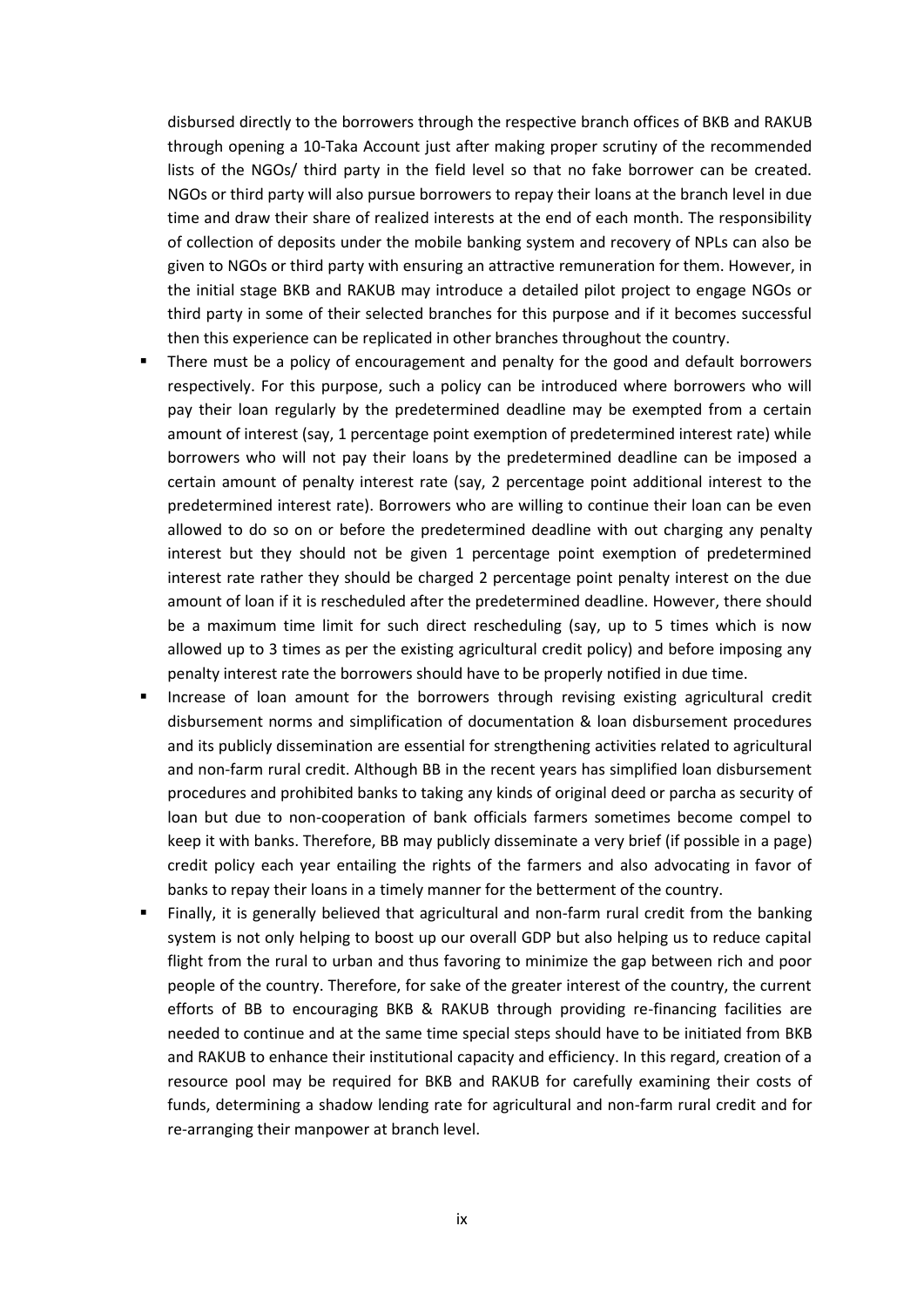# **A Study Report On**

# **Impact Assessment of Bangladesh Bank's Re-finance Scheme for Financing Agricultural & Non-Farm Rural Borrowers of Bangladesh Krishi Bank and Rajshahi Krishi Unnayan Bank**

## **1. Introduction**

Notwithstanding of a declining trend of its share in gross domestic product (GDP), agriculture sector is still playing a central role in the Bangladesh economy. Ensuring food security, eradication of poverty through employment generation, supplying raw materials for industries and attaining sustainable economic growth have been critically contingent upon the performance of the agriculture sector. Majority of the total population still live in the rural areas in Bangladesh.<sup>1</sup> Moreover, agriculture is also considered as a major driving force of exports in Bangladesh. Considering the huge importance of agriculture sector, since after the liberation in 1971 Bangladesh Bank (BB) has been operating a re-finance scheme for financing agricultural and non-farm rural borrowers following its mandate given through Section 16 (10) of the Bangladesh Bank Order, 1972. It is needless to say that success of the scheme is fully dependent on utilization of the re-financing fund for enhancing productivity through greater utilization of modern input including irrigation and mechanization of agriculture and its contribution to uplift the overall socio-economic condition of the borrowers of the agricultural sector. Hence, BB authority has felt an urgency to assess the impact of its ref-finance scheme; particularly, through conducting an in-depth study on the borrowers of the Bangladesh Krishi Bank (BKB) and Rajshahi Krishi Unnayan Bank (RAKUB) as they are using BB's refinance credit line for financing borrowers involved in agricultural and non-farm rural activities.

Moreover, the Government of the People's Republic of Bangladesh has always attached a high emphasis for increasing production of food grains through productivity enhancement and financially supporting the rural people with a view to improving their economic conditions. Hence, the Government has always embrace agriculture-friendly policy and facilitated banks and financial institutions to increase flow of finance to the agriculture sector. Following the agriculture-friendly policy of the government, BB has been formulating its Agriculture & Rural Credit Policy and Program every year and provided a remarkable amount of re-finance facility to BKB and RAKUB for increasing the scope to agricultural and rural credit. Meanwhile, a sizable amount of BB's re-financed loans have become overdue with BKB and RAKUB and as such it has now turned into a conscientiousness to the central bank's policymakers to examine the outcomes of the re-finance scheme and to find out some appropriate policy guidelines to enhance the overall efficiency of the ongoing scheme for realizing its ultimate objectives.

## **2. Objectives of the Report**

The main objective of this study report is to find out the impact(s) of the refinance scheme of BB through comparing the economic well-being of the target group people who have taken loan from BKB and RAKUB with a control group people who have not taken loan from these two banks. This

 $1$  As per the latest population census conducted in 2011, 74.51% of the total populations live in the rural areas of Bangladesh.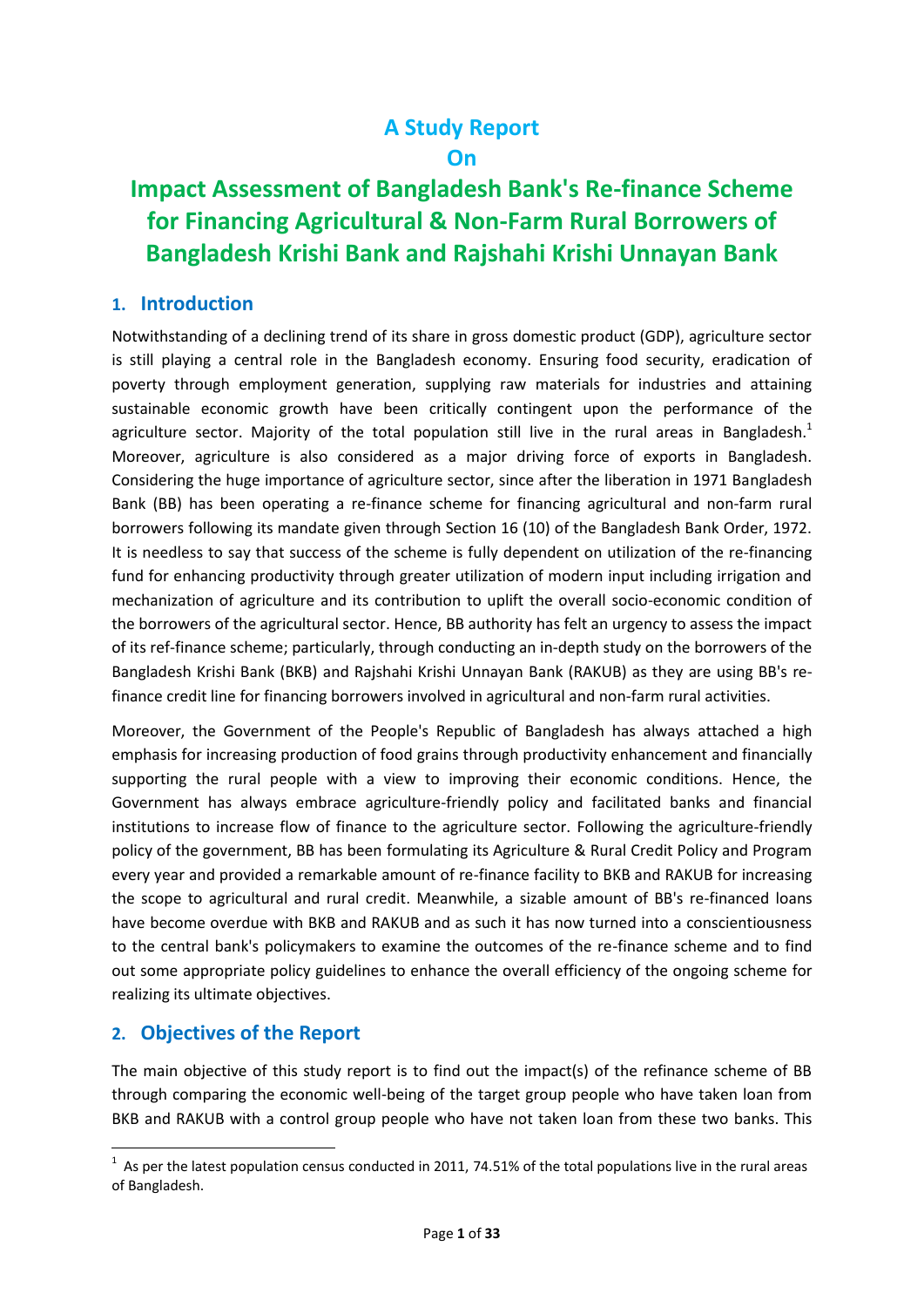study has also tried to examine the impact(s) of re-finance scheme on the balance sheets of these two banks. Survey data received from the selected 128 branches of BKB and RAKUB dealing with agricultural and non-farm rural credit has been analyzed for finding out existing problems of BKB and RAKUB.

## **3. Methodology of Impact Assessment**

The impact assessment has been done through combining three approaches of studies. First, brief scenario of the BB's refinance to BKB and RAKUB and its impact on their balance sheets have been analyzed by using secondary data received from Agriculture Credit & Financial Inclusion Department of BB and from the concerned two banks. Second, data collected from randomly selected 128 branches (in 64 districts covering 2 upazilas in each district) of BKB and RAKUB involved in agricultural and non-farm rural credit throughout the country have been used to gauge impact of the BB's re-finance on the agricultural credit operations in the branch/field level. And finally, using questionnaires containing some qualitative and quantitative information relating to socio-economic and demographic parameters of both the groups, we have conducted a survey on 1030 target group farmers- receiving agricultural and non-farm rural credit- and on 395 control group equal contextual farmers-not receiving such credit by using cluster sampling techniques. Based on findings of the sample survey, we have assessed beneficiary farmers' (of BKB & RAKAB) comparative benefits in terms of positive changes of their socio-economic and demographic parameters.

The target group agricultural borrowers have been randomly selected from 128 upazila level branches of BKB and RAKUB capturing 2 branches from 2 upazilas/unions in each district and the control group equal contextual non-borrowers have been chosen by using multistage sampling from the same upazila/union in order to make it comparable. At least seven 7 agricultural borrowers and 3 equal contextual non-borrowers from each selected upazila were decided to be interviewed. The expected sample size for the target and control groups farmers were 896 (64 districts\*2 upazilas\*7 borrowers) and 364 (64 districts\*2 upazilas\*3 borrowers) respectively. It was relatively difficult to have time and response from the control group non-borrowers than target group borrowers due to control group's non-involvement with BKB and RAKUB. However, the effective sample size for target and control groups actually become 1030 and 395 respectively which were higher than the expected sample size. Sample size and distribution of target and control group farmers across divisions are shown in Table-1. The sample survey involved structured questionnaires set in Bangla to generate both quantitative as well as qualitative information relating to socio-economic and demographic parameters of both the target and control groups for assessing overall impact of refinance loan on their comparative socio-economic well-being. The English versions of the questionnaires are given at *annex-I and II* respectively.

|                 | Table-1: Sample size and distribution of target and control group farmers across divisions |                  |                 |                     |                      |  |  |  |  |  |  |
|-----------------|--------------------------------------------------------------------------------------------|------------------|-----------------|---------------------|----------------------|--|--|--|--|--|--|
| <b>Division</b> | <b>Bank</b>                                                                                | No. of<br>No. of |                 | No. of target group | No. of control group |  |  |  |  |  |  |
| <b>Name</b>     | <b>Name</b>                                                                                | <b>Districts</b> | <b>Upazilas</b> | farmers             | farmers              |  |  |  |  |  |  |
| <b>Dhaka</b>    | <b>BKB</b>                                                                                 | 17               | 34              | 242                 | 90                   |  |  |  |  |  |  |
| Chittagong      | <b>BKB</b>                                                                                 | 11               | 22              | 188                 | 78                   |  |  |  |  |  |  |
| Rajshahi        | <b>RAKUB</b>                                                                               | 8                | 16              | 119                 | 46                   |  |  |  |  |  |  |
| Khulna          | <b>BKB</b>                                                                                 | 10               | 20              | 179                 | 75                   |  |  |  |  |  |  |
| Sylhet          | <b>BKB</b>                                                                                 | 4                | 8               | 52                  | 32                   |  |  |  |  |  |  |
| Barisal         | <b>BKB</b>                                                                                 | 6                | 12              | 104                 | 31                   |  |  |  |  |  |  |
| Rangpur         | <b>RAKUB</b>                                                                               | 8                | 16              | 146                 | 43                   |  |  |  |  |  |  |
| <b>Total</b>    |                                                                                            | 64               | 128             | 1030                | 395                  |  |  |  |  |  |  |

**Table-1: Sample size and distribution of target and control group farmers across divisions**

Source: Survey on Impact Assessment of BB's Re-finance Scheme for BKB and RAKUB, 2014.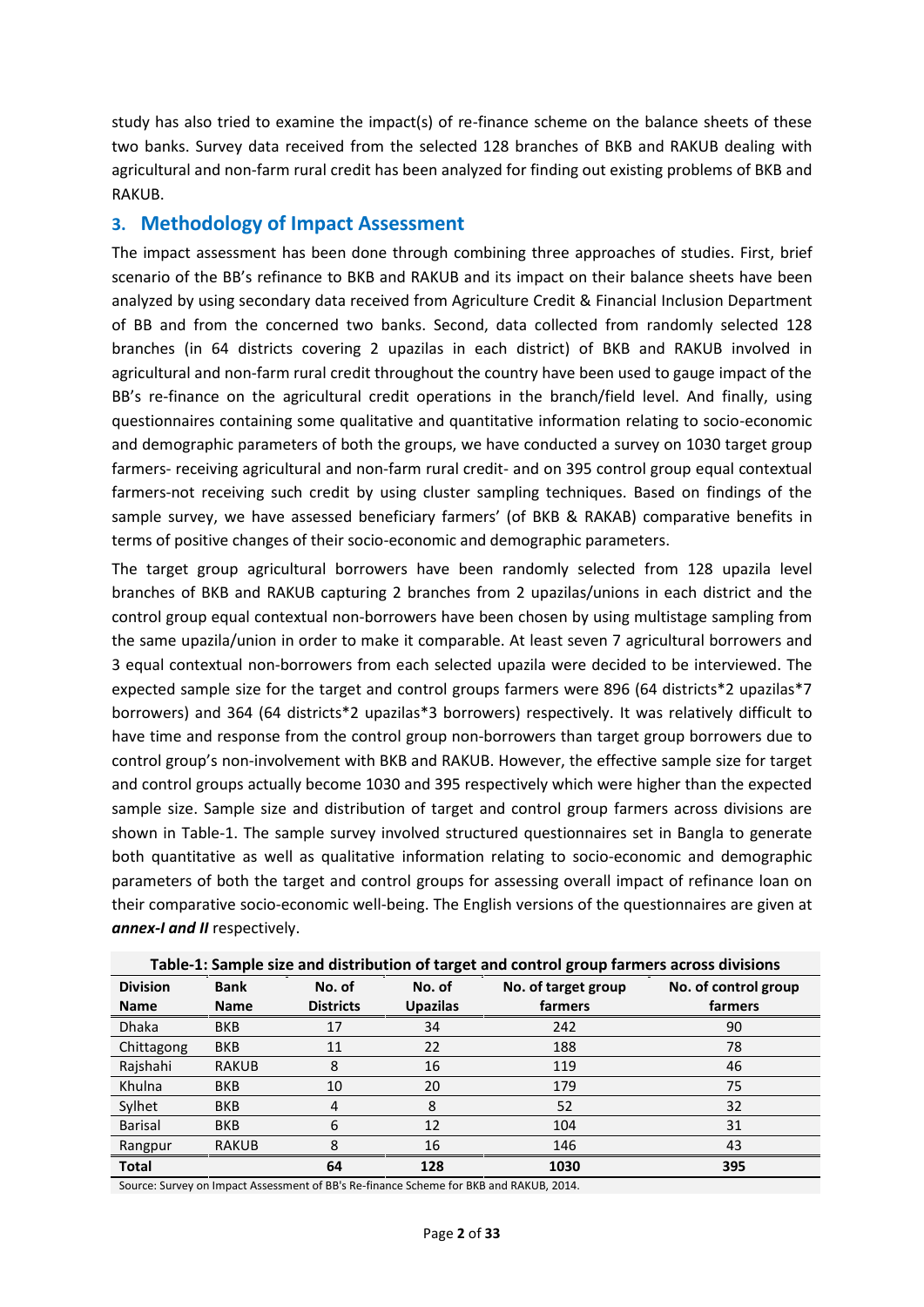# **4. Brief Scenario of the BB's Re-finance to BKB and RAKUB and its Impact on Their Balance Sheet**

## **4.1. BB's refinance and agricultural and non-farm credit disbursement by BKB and RAKUB**

BKB and RAKUB have been enjoying refinance facilities from BB for financing various priority sectors of agriculture since after their starting business operation as specialized banks in 1973 and in 1987 respectively. In spite of receiving a handsome amount of refinance facilities from BB, their business operations have not become very vibrant or profitable rather it has become very austere due to huge non-performing assets which have branded them as loss making institutions. As a result, it has become an alarming issue to the policymakers to examine the status of refinancing to these banks and to assess the impact of refinancing on improvement of some socio-economic and demographic parameters in the life of the borrowers' at household level. It may be noted that, although financing in agricultural and non-farm rural activities of these two specialized banks are largely dependent on refinance facilities of BB but their whole credit operations are not dependent on it. In fact, BB does not refinance these banks to accomplish their normal regular business. **Through various studies and based on clear consensus among experts and policy-makers, it has been well established that agricultural production has a positive impact not only on GDP but also indirectly on the non agricultural sectors in Bangladesh. Hence, BB mostly has been trying to influence in enhancing credit flow to the agriculture sector for achieving its broad objectives of monetary policy; i.e., for attaining overall GDP growth along with maintaining a price stability, and stability of food price in particular. So, BB provides refinance facilities to BKB and RAKUB for mostly playing a supportive role in implementing monetary policy. As a result, BB's refinance explicitly depends on the space and accommodative stance of monetary policy.**

Considering the yearly flow of refinance facility provided by BB to BKB and RAKUB, it has been observed that during FY 2009-10 to FY 2013-14, BKB has drawn refinance from BB only once in FY'13 to the tune of Taka 5.00 billion. But in spite of making some payments against past due, BKB's outstanding refinance loan from BB stood at Taka 31.13 billion at the end of FY14. Similarly, RAKUB has drawn a total amount of Taka 12.24 billion refinance from BB during the last five fiscal years and its outstanding amount of refinance loan from BB stood at Taka 13.47 billion at the end of FY14. Statistics shows some remarkably positive trends of their performance. For example, in recent years it has been observed that yearly outstanding amount of refinance loan from BB as percentage of BKB's outstanding amount of agricultural & non-farm rural credit has steadily reduced from 41.15% in FY'09 to 19.72% in FY'14. Similarly, yearly outstanding amount of refinance loan from BB as percentage of RAKUB's outstanding amount of agricultural & non-farm rural credit has also reduced from 54.78% in FY'09 to 32.42% in FY'14 (Table-2). **The decreasing trends of the outstanding refinance loan to the outstanding credit disbursement by BKB and RAKUB indicate that their reliance on the refinance loan is being reduced in the recent years. It is also notable that more than 80% of BKB's and almost 68% of RAKUB's total outstanding agricultural and non-farm credit have been disbursed from the sources outside the BB's refinance window which indicates that their loan-able funds are mainly generated from their depositors' money.**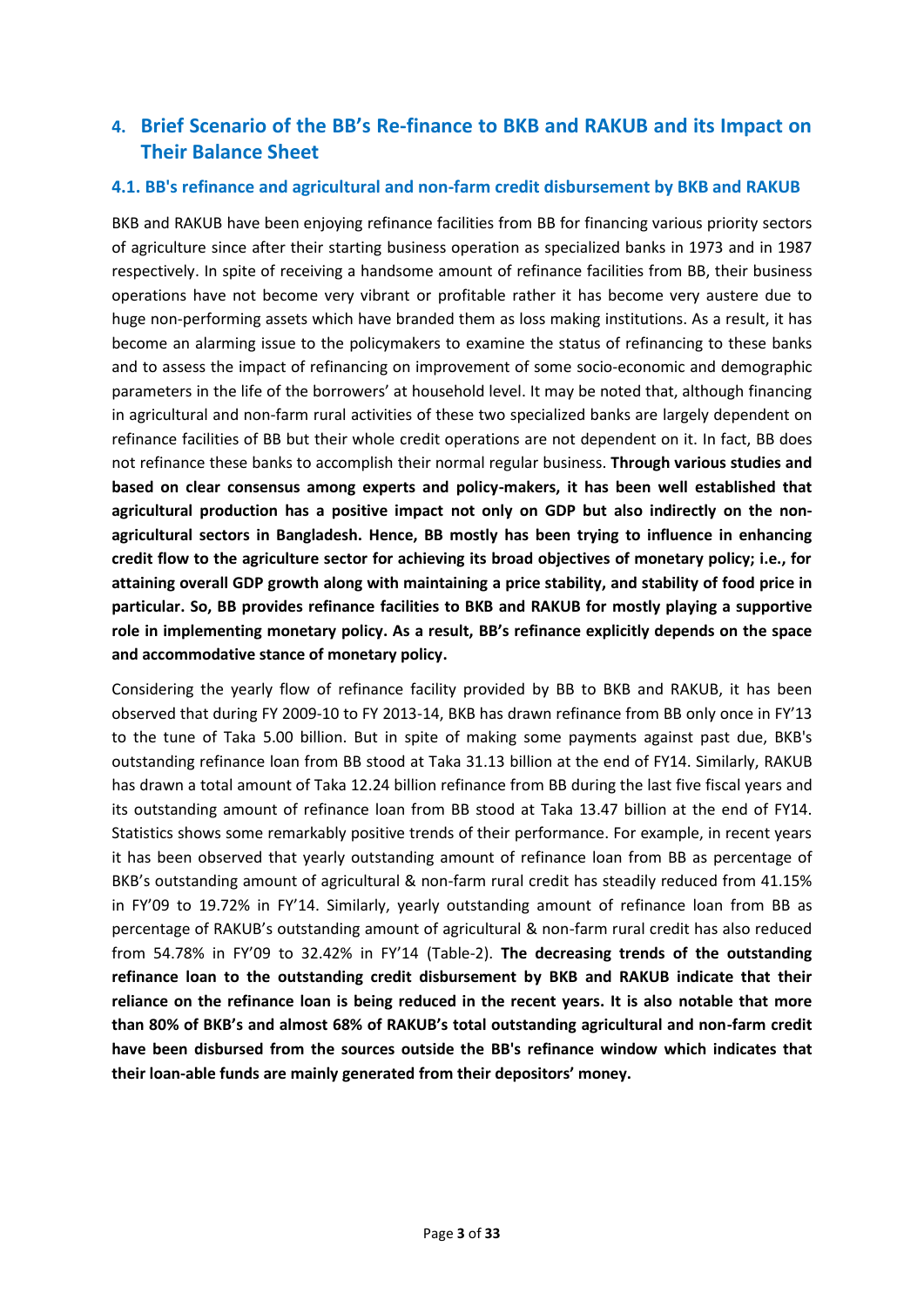|                          |                                               |                                           |                                                  | (Tk. In billion)                                                                   |  |  |  |  |  |  |  |
|--------------------------|-----------------------------------------------|-------------------------------------------|--------------------------------------------------|------------------------------------------------------------------------------------|--|--|--|--|--|--|--|
| <b>BKB</b>               |                                               |                                           |                                                  |                                                                                    |  |  |  |  |  |  |  |
| <b>Financial</b><br>Year | <b>Refinance</b><br>drawing from<br><b>BB</b> | <b>Outstanding Re-</b><br>finance from BB | <b>Outstanding Credit</b><br><b>Disbursement</b> | <b>Outstanding Re-finance as</b><br>% of Outstanding Credit<br><b>Disbursement</b> |  |  |  |  |  |  |  |
| 2013-14                  | 0.00                                          | 31.13                                     | 157.85                                           | 19.72                                                                              |  |  |  |  |  |  |  |
| 2012-13                  | 5.00                                          | 33.43                                     | 135.49                                           | 24.67                                                                              |  |  |  |  |  |  |  |
| 2011-12                  | 0.00                                          | 35.65                                     | 111.69                                           | 31.92                                                                              |  |  |  |  |  |  |  |
| 2010-11                  | 0.00                                          | 37.81                                     | 116.22                                           | 32.53                                                                              |  |  |  |  |  |  |  |
| 2009-10                  | 0.00 <sub>1</sub>                             | 39.91                                     | 96.99                                            | 41.15                                                                              |  |  |  |  |  |  |  |
|                          |                                               | <b>RAKUB</b>                              |                                                  |                                                                                    |  |  |  |  |  |  |  |
| 2013-14                  | 6.00                                          | 13.47                                     | 41.57                                            | 32.42                                                                              |  |  |  |  |  |  |  |
| 2012-13                  | 0.18                                          | 16.14                                     | 38.98                                            | 41.41                                                                              |  |  |  |  |  |  |  |
| 2011-12                  | 2.62                                          | 19.44                                     | 35.68                                            | 54.47                                                                              |  |  |  |  |  |  |  |
| 2010-11                  | 1.86                                          | 17.90                                     | 33.16                                            | 53.99                                                                              |  |  |  |  |  |  |  |
| 2009-10                  | 1.58                                          | 17.16                                     | 31.33                                            | 54.78                                                                              |  |  |  |  |  |  |  |

## **Table-2: Yearly outstanding amount of re-finance and agricultural & non-farm rural credit disbursement by BKB and RAKUB during FY 2009-10 to FY 2013-14**

Source: Agriculture Credit & Financial Inclusion Department, BB

### **4.2. BB's re-finance and overall activities of BKB and RAKUB: Balance Sheet Approach**

From the balance sheet approach, it is observed that during FY 2010-FY2014 on an average 20.08% of BKB's total liabilities and 42.46% of RAKUB's total liabilities have been comprised of borrowings from banks and financial institutions while the share of their total liabilities originated from the deposits and other accounts were 71.14% and 42.91% respectively (Table-3). It is easily comprehensible that although BKB and RAKUB have limited amount of borrowings from the banks and financial institutions from both inside and outside Bangladesh, the lion share<sup>2</sup> of their liabilities have been originated from the deposits. The balance sheet approach of activities of both these banks virtually indicates that their major parts of business operations are being run from their depositors' money for which they are paying interest regularly. But it is remarkably noticeable that the shares of interest earning assets of these banks have reduced while the shares of non performing assets have substantially increased during the last five fiscal years. It may be noted that the share of interest earning assets in total assets which was 68.03% for BKB in FY 2010 has steadily been declined to 49.15% in FY 2014 while the share of non-performing assets in total assets which was 31.97% in FY10 has steadily been increased to 50.85% in FY14. **Declining trends of the share of interest earning assets to total assets and increasing trends of non-performing assets to total assets have been translated into declining trends in net interest income and as such in spite of increasing ratio of non-interest income to total operating incomes, total profits have substantially declined for both of the banks. By contrast, yearly total operating expenditures on account of salaries and allowances and provisioning need for classified loans have increased which negatively affected their profitability.**

 $^{2}$  In fact more than 86% of BKB's total liabilities and more than 74% of RAKUB's total liabilities have been originated from their deposits and other accounts as on 30 June, 2014.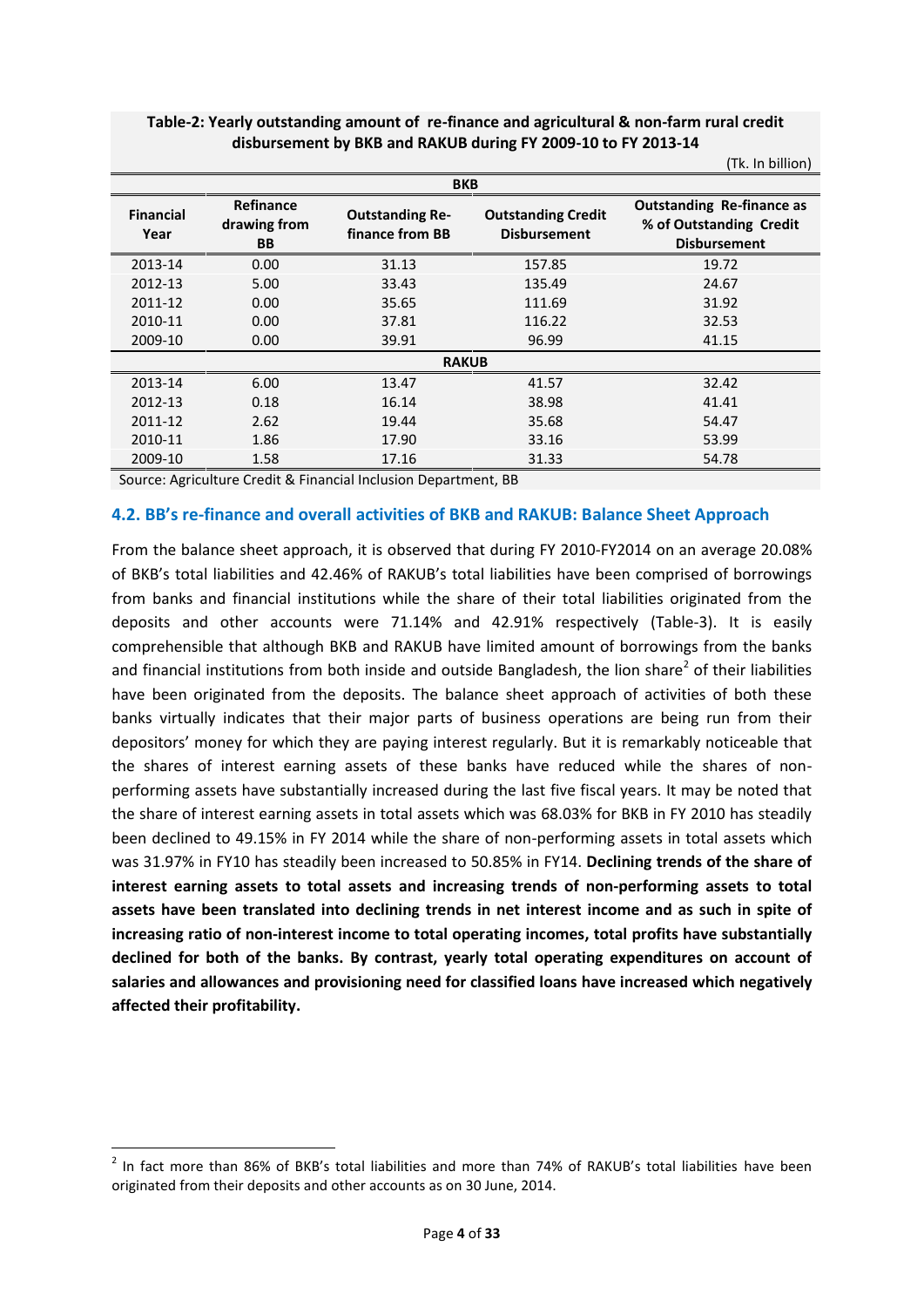## **Table-3: Highlights on the overall activities during FY 2009-10 to FY 2013-14: Balance Sheet Approach**

|                                                 |          |          |          |          |          | (Taka in billion) |
|-------------------------------------------------|----------|----------|----------|----------|----------|-------------------|
|                                                 |          |          |          |          |          | 5-yrs             |
| <b>Particulars</b>                              | 2013-14  | 2012-13  | 2011-12  | 2010-11  | 2009-10  | Average           |
| a) Total Assets                                 | 222.62   | 206.90   | 191.30   | 175.28   | 159.85   | 191.19            |
| i) Interest Earning Assets                      | 109.41   | 109.27   | 109.02   | 109.21   | 108.74   | 109.13            |
| (as % of Total Assets)                          | 49.15    | 52.81    | 56.99    | 62.31    | 68.03    | 57.08             |
| ii) Non-performing Assets                       | 113.21   | 97.63    | 82.28    | 66.07    | 51.11    | 82.06             |
| (as % of Total Assets)                          | 50.85    | 47.19    | 43.01    | 37.69    | 31.97    | 42.92             |
| b) Total Liabilities                            | 233.94   | 218.95   | 203.23   | 190.21   | 173.24   | 203.91            |
| i) Borrowings from Banks and financial          |          |          |          |          |          |                   |
| <b>Institutions</b>                             | 47.31    | 44.14    | 39.24    | 41.11    | 32.95    | 40.95             |
| (as % of Total Liabilities)                     | 20.22    | 20.16    | 19.31    | 21.61    | 19.02    | 20.08             |
| - of which borrowing from inside Bangladesh     | 46.92    | 43.76    | 38.93    | 40.80    | 32.62    | 40.60             |
| (as % of Total Liabilities)                     | 20.05    | 19.99    | 19.16    | 21.45    | 18.83    | 19.91             |
| - borrowing from outside Bangladesh             | 0.40     | 0.39     | 0.30     | 0.31     | 0.33     | 0.35              |
| (as % of Total Liabilities)                     | 0.17     | 0.18     | 0.15     | 0.16     | 0.19     | 0.17              |
| ii) Deposits and Other accounts                 | 177.56   | 161.32   | 144.68   | 129.60   | 112.15   | 145.06            |
| (as % of Total Liabilities)                     | 75.90    | 73.68    | 71.19    | 68.14    | 64.74    | 71.14             |
| iii) Other Liabilities                          | 9.07     | 13.48    | 19.31    | 19.49    | 28.14    | 17.90             |
| (as % of Total Liabilities)                     | 3.88     | 6.16     | 9.50     | 10.25    | 16.25    | 8.78              |
| Total Capital (a-b) Surplus (+)/Shortfall (-)   | $-11.32$ | $-12.05$ | $-11.93$ | $-14.93$ | $-13.39$ | $-12.73$          |
| c)% of Classified Loans against total loans and | 28       | 27       |          | 22       |          | 26                |
| advances                                        |          |          | 27       |          | 25       |                   |
| d) Total Operating Incomes                      | 2.61     | 3.02     | 3.53     | 3.68     | 4.36     | 3.44              |
| i) Net Interest Income                          | 0.65     | 0.22     | 1.28     | 1.57     | 3.01     | 1.35              |
| (as % of Total Operating Incomes)               | 24.85    | 7.24     | 36.25    | 42.70    | 69.13    | 39.13             |
| ii) Non-interest Income                         | 1.96     | 2.80     | 2.25     | 2.11     | 1.35     | 2.09              |
| (as % of Total Operating Incomes)               | 75.15    | 92.76    | 63.75    | 57.30    | 30.87    | 60.87             |
| e) Total Operating Expenditures                 | 5.86     | 5.51     | 4.93     | 5.22     | 4.21     | 5.15              |
| i) Salaries & Allowance                         | 5.19     | 4.83     | 4.24     | 4.59     | 3.52     | 4.48              |
| (as % of Total Operating Expenditures)          | 88.57    | 87.81    | 85.96    | 87.94    | 83.55    | 86.96             |
| ii) Other expenditure                           | 0.67     | 0.67     | 0.69     | 0.32     | 0.69     | 0.61              |
| (as % of Total Operating Expenditures)          | 11.43    | 12.19    | 14.04    | 6.21     | 16.45    | 11.86             |
| f) Total Provision                              | 0.00     | 0.00     | 0.00     | 0.00     | 0.14     | 0.03              |
| Total Profits(+)/Loss(-):{(d-e)-f}              | $-3.26$  | $-2.48$  | $-1.40$  | $-1.54$  | $-0.15$  | $-1.74$           |

### **Bangladesh Krishi Bank (BKB)**

Source: BKB Annual Report, various issues.

## **Rajshahi Krishi Unnayan Bank (RAKUB)**

|                                                     |         |         |         |         |         | (Taka in billion) |
|-----------------------------------------------------|---------|---------|---------|---------|---------|-------------------|
| <b>Particulars</b>                                  | 2013-14 | 2012-13 | 2011-12 | 2010-11 | 2009-10 | 5-yrs Average     |
| a) Total Assets                                     | 52.58   | 51.15   | 49.30   | 46.60   | 46.43   | 49.21             |
| i) Interest Earning Assets                          | 37.65   | 36.34   | 36.22   | 35.42   | 33.58   | 35.84             |
| (as % of Total Assets)                              | 71.61   | 71.04   | 73.47   | 76.00   | 72.31   | 72.83             |
| ii) Non-performing Assets                           | 14.93   | 14.82   | 13.08   | 11.19   | 12.85   | 13.37             |
| (as % of Total Assets)                              | 28.39   | 28.96   | 26.53   | 24.00   | 27.69   | 27.17             |
| b) Total Liabilities                                | 53.04   | 50.87   | 48.43   | 45.06   | 44.18   | 48.31             |
| i) Borrowings from Banks and financial Institutions | 22.40   | 20.22   | 22.34   | 19.54   | 18.06   | 20.51             |
| (as % of Total Liabilities)                         | 42.24   | 39.75   | 46.12   | 43.37   | 40.87   | 42.46             |
| - of which borrowing from inside Bangladesh         | 22.40   | 20.22   | 22.34   | 19.54   | 18.06   | 20.51             |
| (as % of Total Liabilities)                         | 42.24   | 39.75   | 46.12   | 43.37   | 40.87   | 42.46             |
| - borrowing from outside Bangladesh                 | 0.00    | 0.00    | 0.00    | 0.00    | 0.00    | 0.00              |
| (as % of Total Liabilities)                         | 0.00    | 0.00    | 0.00    | 0.00    | 0.00    | 0.00              |
| ii) Deposits and Other accounts                     | 21.71   | 22.29   | 19.53   | 19.46   | 20.67   | 20.73             |
| (as % of Total Liabilities)                         | 40.94   | 43.81   | 40.34   | 43.20   | 46.79   | 42.91             |
| iii) Other Liabilities                              | 8.92    | 8.36    | 6.56    | 6.05    | 5.45    | 7.07              |
| (as % of Total Liabilities)                         | 16.81   | 16.44   | 13.54   | 13.43   | 12.34   | 14.63             |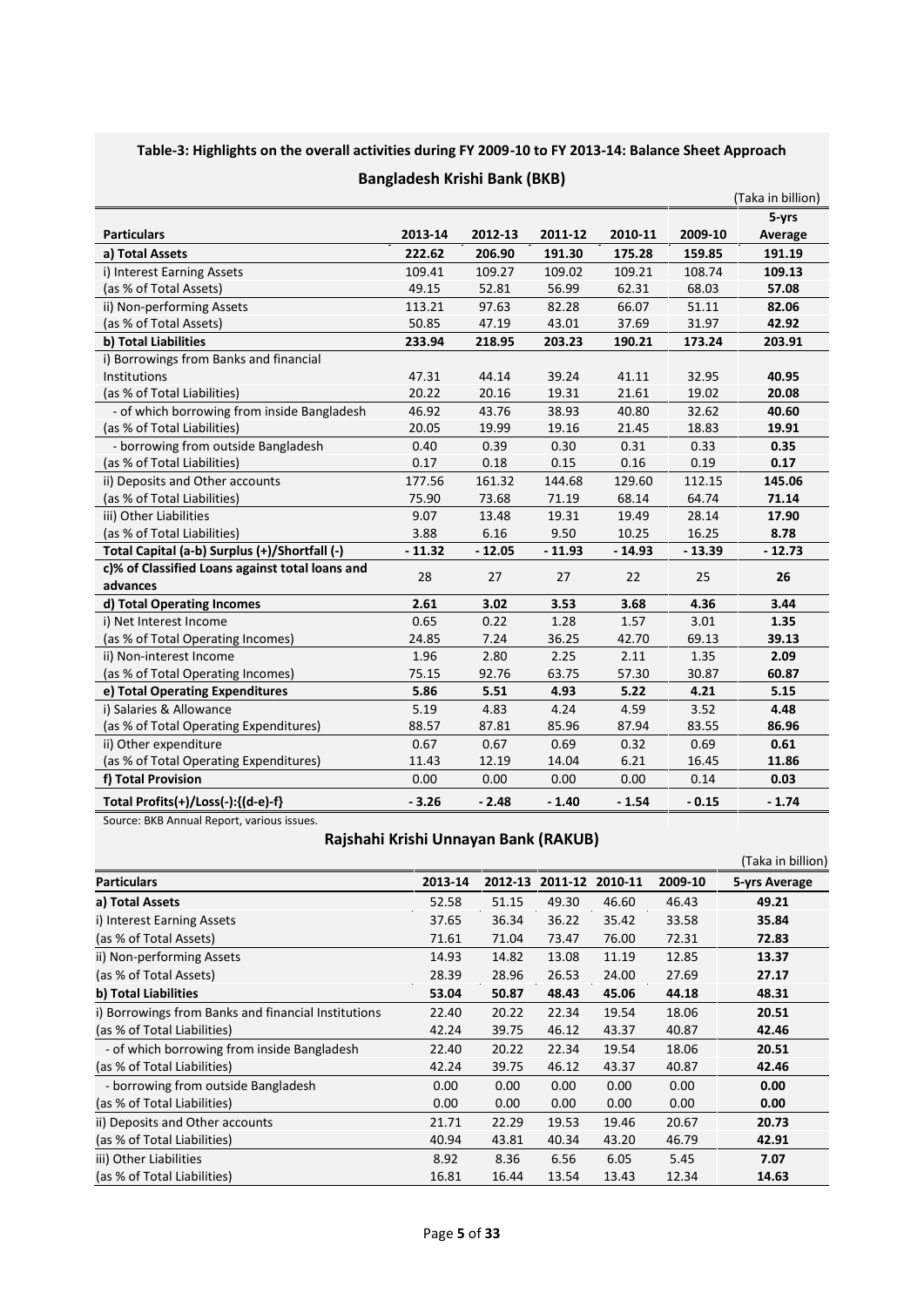| Total Capital (a-b) Surplus (+)/Shortfall (-)   | $-0.46$ | 0.28    | 0.87    | 1.55    | 2.25    | 0.90    |
|-------------------------------------------------|---------|---------|---------|---------|---------|---------|
| c)% of Classified loans against total loans and |         |         |         |         |         |         |
| advances                                        | 34      | 36      | 34      | 38      | 39      | 36      |
| d) Total Operating Incomes                      | 1.31    | 1.40    | 1.25    | 1.08    | 1.42    | 1.29    |
| i) Net Interest Income                          | 1.11    | 1.21    | 1.04    | 0.86    | 1.23    | 1.09    |
| (as % of Total Operating Incomes)               | 84.74   | 86.97   | 83.50   | 79.29   | 86.79   | 84.52   |
| ii) Non-interest Income                         | 0.20    | 0.18    | 0.21    | 0.22    | 0.19    | 0.20    |
| (as % of Total Operating Incomes)               | 15.26   | 13.03   | 16.50   | 20.71   | 13.21   | 15.48   |
| e) Total Operating Expenditures                 | 1.80    | 1.67    | 1.62    | 1.59    | 1.36    | 1.61    |
| i) Salaries & Allowance                         | 1.60    | 1.43    | 1.44    | 1.45    | 1.10    | 1.41    |
| (as % of Total Operating Expenditures)          | 89.09   | 85.78   | 88.89   | 91.19   | 80.72   | 87.36   |
| ii) Other expenditure                           | 0.20    | 0.24    | 0.18    | 0.14    | 0.26    | 0.20    |
| (as % of Total Operating Expenditures)          | 10.91   | 14.22   | 11.11   | 8.81    | 19.28   | 12.64   |
| f) Total Provision                              | 0.31    | 0.31    | 0.30    | 0.20    | 0.30    | 0.29    |
| Total Profits(+)/Loss(-):{(d-e)-f}              | $-0.80$ | $-0.59$ | $-0.68$ | $-0.70$ | $-0.25$ | $-0.60$ |

Source: RAKUB Annual Report, various issues.

It may be noted that BKB started its activities as a banking company in 1973 while RAKUB started its functioning on 15 March 1987 by taking over the branches and offices along with assets and liabilities of BKB within the formerly Rajshahi division and currently Rajshahi and Rangpur divisions. Considering the interest earning assets as % of total assets, RAKUB is in a comparatively better position than BKB. During the last five fiscal years on an average interest earning assets as % total assets for RAKUB was 72.83% while it was 57.08% for BKB. It is observed that during the last five fiscal years on an average 71.14% of BKB's total liabilities have been originated from their deposits and other accounts while it was on an average 42.91% for RAKUB during the same period. During FY10-FY14, on an average net interest income as % of total operating incomes which stood at 39.13% for BKB that have been seen to stand at 84.52% for RAKUB. Contrarily, non-interest income as % of total operating incomes stood at 60.87% on an average for BKB which was only 15.48% for RAKUB during the same period as mentioned above. It is anticipated that as both the banks are dealing mostly with agricultural credit their interest rate both on the deposits and credit would be the same but due to differential in their total liability structures, net interest income as % of total operating incomes have remarkably been differentiated from each other. The increasing trend of the non-interest income as % of total operating incomes can be considered as a good feature if it does not hamper the core business and the purpose of establishment of these two specialized banks. But this is very much unfortunate that there has been a tendency of changing the thrust of business from providing agricultural and non-farm rural credit to providing non-agricultural banking facilities such as remittance facility to the rural people by using national and international payment channels like Western Union, MoneyGram etc especially by BKB.

## **4.3. Comparative performance of banks and other agricultural and non-farm rural credit lenders in terms of agricultural and non-farm rural credit statistics**

## **4.3.1. Comparative performance of banks**

Agricultural and non-farm rural sector plays an important role in the context of the economy of Bangladesh as till now a lion's share of the people of Bangladesh earn their living from this sector. The performance of this sector has a major impact on the overall economic development of the country. For an efficient performance of this sector proper credit facilities and adequate support are essential from the country's banking sector. In this context, the performance of banks and other agricultural and non-farm rural credit lenders have been analyzed through comparing their last 5 years' average agricultural and non-farm rural credit statistics. It has been observed that a total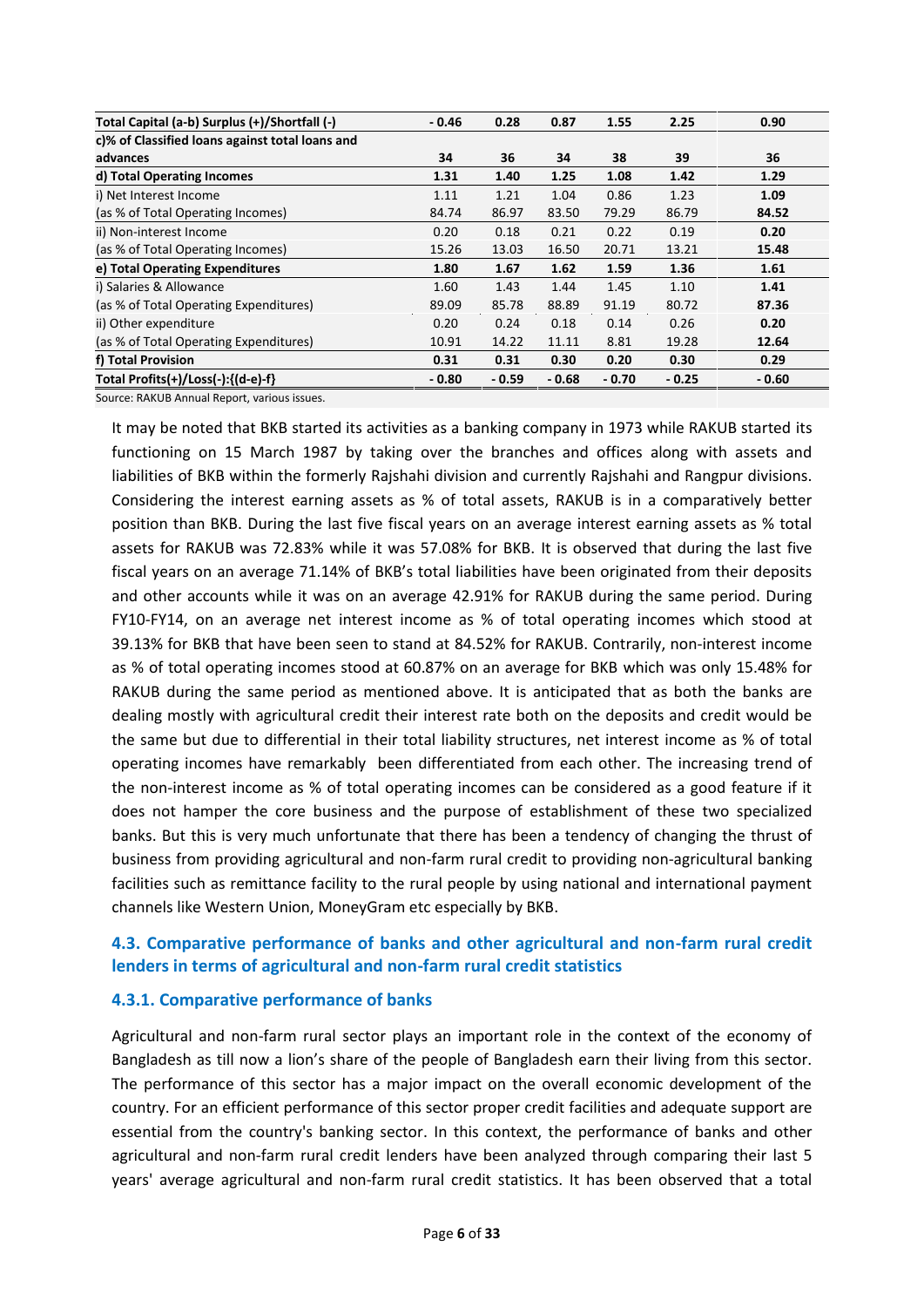amount of Tk. 136.16 billion has been disbursed by the banking system in the last 5 years where the lion shares remained with BKB (36.05%), RAKUB (8.79%), State-owned Commercial Banks-SCBs (16.92%) and Private Commercial Banks-PCBs (30.72%). Foreign Commercial Banks (FCBs), Bangladesh Rural Development Board (BRDB) and Bangladesh Samabaya Bank Limited (BSBL) have very limited exposure in the agricultural and non-farm rural credit market (Table-4). **It is worthwhile mentioning that PCBs are not lagging behind in agricultural and non-farm credit disbursement which is not the prime objective of their banking operations. Such satisfactory progress in the agricultural and non-farm rural credit disbursement scenario by the PCBs has happened due to the pragmatic measures taken by BB through making their participation mandatory in the agricultural and non-farm rural credit activities.** The credit recovery performances of all scheduled banks, BRDB and BSBL were also similar to their credit disbursement performances. In terms of recovery, BKB has the leading role covering 41.42% of total recovery. **It is notable that only SCBs, PCBs and BRDB have positive net disbursement of credit in last five years i.e. they disbursed more credit than they recovered. This indicates that BKB and RAKUB have concentrated more on credit recovery than to credit disbursement during the last 5 years which is virtually not surprising as they have stockpile of huge outstanding loans since their inception.**

|                                   |            |              |             |             |             |             |             | (Taka in billion) |
|-----------------------------------|------------|--------------|-------------|-------------|-------------|-------------|-------------|-------------------|
| <b>Particulars</b>                | <b>BKB</b> | <b>RAKUB</b> | <b>SCBs</b> | <b>PCBs</b> | <b>FCBs</b> | <b>BRDB</b> | <b>BSBL</b> | Total             |
| 1. Disbursement                   | 49.09      | 11.97        | 23.04       | 41.83       | 5.49        | 4.72        | 0.02        | 136.16            |
| 2. Share (%) of disbursement      | 36.05      | 8.79         | 16.92       | 30.72       | 4.03        | 3.47        | 0.01        | 100.00            |
| 3. Recovery                       | 55.47      | 13.30        | 20.52       | 33.98       | 5.98        | 4.63        | 0.05        | 133.93            |
| 4. Share (%) of Recovery          | 41.42      | 9.93         | 15.32       | 25.37       | 4.47        | 3.46        | 0.03        | 100.00            |
| 5. Net Disbursement (1-3)         | $-6.38$    | $-1.33$      | 2.52        | 7.86        | $-0.49$     | 0.09        | $-0.03$     | 2.24              |
| 6. Overdue                        | 21.20      | 12.96        | 25.25       | 1.60        | 0.00        | 2.50        | 0.42        | 63.91             |
| 7. Share (%) of overdue           | 33.16      | 20.28        | 39.50       | 2.50        | 0.00        | 3.91        | 0.65        | 100.00            |
| 8. Outstanding                    | 123.65     | 36.14        | 69.12       | 42.81       | 3.46        | 6.74        | 0.44        | 282.37            |
| 9. Share (%) of Outstanding       | 43.79      | 12.80        | 24.48       | 15.16       | 1.22        | 2.39        | 0.16        | 100.00            |
| 10. Overdue as (%) of outstanding | 17.14      | 35.86        | 36.53       | 3.73        | 0.00        | 37.02       | 93.98       | 22.63             |
|                                   |            |              |             |             |             |             |             |                   |

**Table-4: 5-yrs (FY10 to FY14) average<sup>3</sup> of bank category-wise agricultural & non-farm rural credit performances**

Source: BB Annual Report, various issues.

Considering overdue credit amount, SCBs are the worst performers having share of 39.50% of total overdue in agricultural and non-farm rural credit. But in terms of outstanding credit amount, BKB has the major share of 43.79% of total outstanding credit in this sector which indicates that they are the main contributor as agricultural and non-farm rural credit providers. In terms of overdue credit in agricultural and non-farm rural sector, the performances of BKB, RAKUB and SCBs are in the worst situation as compared to PCBs and FCBs which are negatively affecting their operational profits. Although BSBL and BRDB have the highest share (%) of overdue as percentage of their outstanding credit but considering their market share in terms of outstanding credit in this sector and considering their sources of funds, it may not be considered as a major concern for them. But it can

 $3$  Calculation has been done through simple average of five years' (FY10 to FY14) actual data.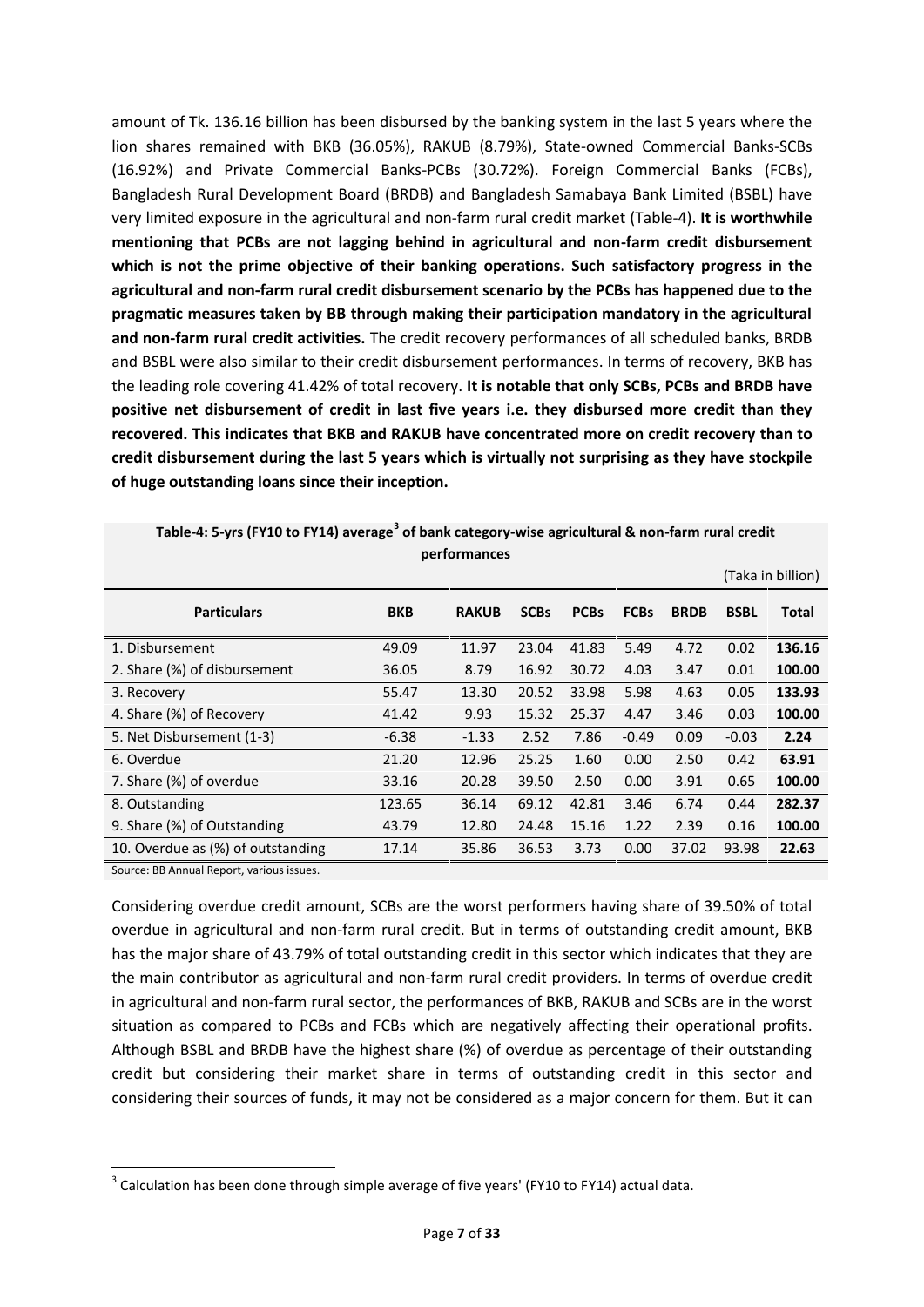be a huge concern for BKB, RAKUB and SCBs as their major source of funding for this sector is depositors' money and they are the major contributors to agricultural and non-farm rural borrowers.

## **4.3.2. Performance of NGOs/MFIs as agricultural and non-farm rural credit lenders**

The agricultural and non-farm rural credit statistics of the largest 6 NGOs/MFIs namely Grameen Bank (GB), BRAC, ASA, PROSHIKA, Thengamara Mohila Sabuj Sangha (TMSS), BURO Bangladesh (BURO BD) indicate that they are larger contributors than the banks both in terms of amount of credit disbursement and recovery in this sector. It has been observed that during FY10-FY14 the average amount of agricultural and non-farm rural credit disbursement and recovery by these NGOs/ MFIs stood at Tk. 320.36 billion and 288.57 billion respectively which were more than double as compared to the disbursement and recovery by banks (see Table-4 and Table-5 for details). A notable **feature is that all the NGOs/MFIs, except PROSHIKA, have positive net disbursement of agricultural and non-farm rural credit during the last five years which is an encouraging sign for reducing financing flow disparity between rural and urban. Moreover, the NGOs/MFIs are also clearly the better performer taking into account the statistics of overdue as percentage of outstanding loan compared to the banks including BKB & RAKUB. The large NGOs/MFIs had on an average around 3.52% overdue as percentage of their outstanding credit during the last five fiscal years (2009-2014) which illustrates their strength in customer selection, loan recovery and field level administration in providing agricultural and non-farm rural credit. Thus, it can be concluded that NGOs/MFIs are better performer than BKB, RAKUB or any other banks in Bangladesh. Therefore, it appears that providing better credit facility to agriculture and non-farm rural areas may not easily be covered by the existing traditional banking system. An innovative and a door step approach must have to be introduced by the banks; particularly, by BKB and RAKUB as financing in agriculture and non-farm rural sector is the prime objective of these two banks.**

| <b>PELIOLILIALICES</b>        |           |             |            |                 |             |                |                   |  |  |
|-------------------------------|-----------|-------------|------------|-----------------|-------------|----------------|-------------------|--|--|
|                               |           |             |            |                 |             |                | (Taka in billion) |  |  |
| <b>Particulars</b>            | <b>GB</b> | <b>BRAC</b> | <b>ASA</b> | <b>PROSHIKA</b> | <b>TMSS</b> | <b>BURO BD</b> | <b>Total</b>      |  |  |
| <b>Disbursement</b>           | 110.70    | 98.86       | 80.28      | 1.97            | 12.49       | 16.05          | 320.36            |  |  |
| Share (%) of disbursement     | 34.56     | 30.86       | 25.06      | 0.62            | 3.90        | 5.01           | 100.00            |  |  |
| Recovery                      | 92.24     | 95.12       | 73.61      | 2.39            | 11.07       | 14.14          | 288.57            |  |  |
| Share (%) of Recovery         | 31.96     | 32.96       | 25.51      | 0.83            | 3.83        | 4.90           | 100.00            |  |  |
| Net Disbursement              | 18.46     | 3.74        | 6.67       | $-0.42$         | 1.43        | 1.91           | 31.79             |  |  |
| Overdue                       | 1.34      | 3.25        | 1.15       | 0.98            | 0.23        | 0.21           | 7.17              |  |  |
| Share (%) of overdue          | 18.71     | 45.34       | 16.09      | 13.72           | 3.15        | 2.98           | 100.00            |  |  |
| Outstanding                   | 76.99     | 59.01       | 50.06      | 2.22            | 6.93        | 8.77           | 203.97            |  |  |
| Share (%) of Outstanding      | 37.75     | 28.93       | 24.54      | 1.09            | 3.40        | 4.30           | 100.00            |  |  |
| Overdue as (%) of outstanding | 1.74      | 5.51        | 2.31       | 44.40           | 3.26        | 2.44           | 3.52              |  |  |

## **Table-5: 5-yrs (FY10 to FY14) average<sup>3</sup> of Grameen Bank & large NGOs/MFIs-wise credit performances**

Source: BB Annual Report, various issues.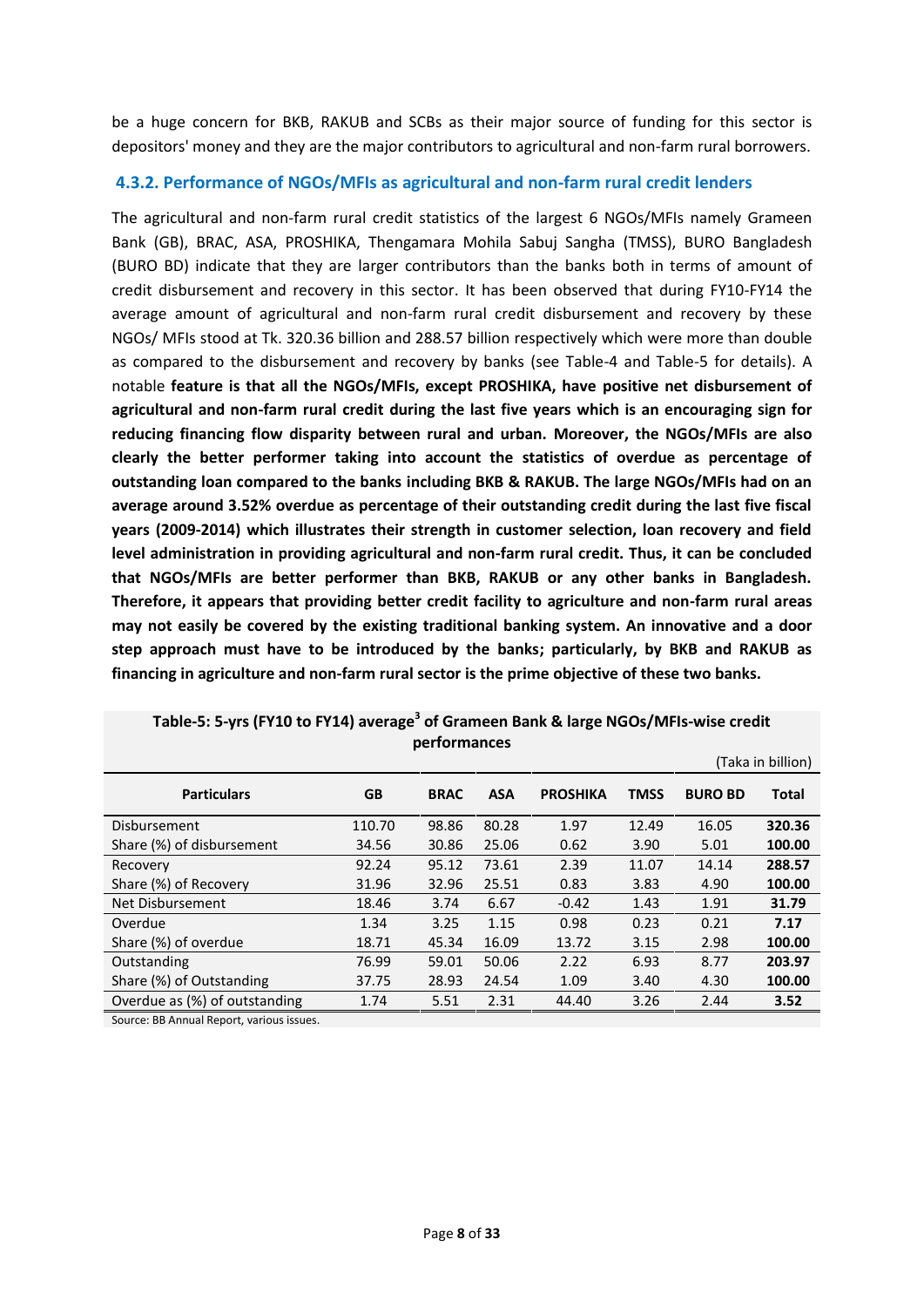## **5. Survey Results on Impact Assessment of BB's Re-finance Scheme: Comparison of Socio-economic Condition Between Treatment and Control Groups**

### **5.1.Characterizing the target and control group farmers**

The survey data revealed that the average age of both the target and control group farmers were near about 48 and considering their profession 57.94% of the target group farmers were engaged only in agriculture while it was 56.06% for the control group farmers. The characteristics of their educational qualifications were also more or less similar with very little differences in various educational tiers (Table-6).

|                                  | Table-6: Summary statistics of the target and control group farmers |                       |  |  |  |  |  |  |  |  |
|----------------------------------|---------------------------------------------------------------------|-----------------------|--|--|--|--|--|--|--|--|
| <b>Particulars</b>               | Target Group (N=1030)                                               | Control Group (N=395) |  |  |  |  |  |  |  |  |
| Average age (years)              | 48.41                                                               | 47.95                 |  |  |  |  |  |  |  |  |
| Engaged only in agriculture      | 57.94%                                                              | 56.06%                |  |  |  |  |  |  |  |  |
| <b>Educational qualification</b> |                                                                     |                       |  |  |  |  |  |  |  |  |
| <b>Illiterate</b>                | 8.37%                                                               | 8.61%                 |  |  |  |  |  |  |  |  |
| Primary education                | 33.70%                                                              | 31.37%                |  |  |  |  |  |  |  |  |
| Secondary education              | 32.21%                                                              | 33.18%                |  |  |  |  |  |  |  |  |
| Higher secondary education       | 14.96%                                                              | 16.64%                |  |  |  |  |  |  |  |  |
| Graduate                         | 8.77%                                                               | 7.63%                 |  |  |  |  |  |  |  |  |
| Post graduate                    | 1.99%                                                               | 2.57%                 |  |  |  |  |  |  |  |  |

Source: Survey on Impact Assessment of BB's Re-finance Scheme for BKB and RAKUB, 2014.

**The survey data also revealed that the mean values of household characteristics and infrastructural facilities such as household size, employment in agricultural sector, nature of housing etc. of both the target and control group farmers were almost same with a remarkable difference in access of bank accounts.** The mean value of the household size for both the target and control group farmers were near about 5.8 in 2012 and 2013 respectively. Other household characteristics such as per household number of students going to educational institutions, unemployed persons looking for an appropriate job, number of persons employed in agriculture sector and number of persons employed outside agricultural sector was approximately same. Even considering the infrastructural facilities in terms of paka/semi paka house, access to sanitary latrine and access to electricity, the overall socio-economic condition of both the target and control group farmers were in the same status and hence any difference in their incomes, expenditures, agricultural productivity, asset holding etc. might be associated to their access to loan with BKB and RAKUB. **But, in terms of having bank account, a notable difference is observed between the target and control group farmers. Over 73% of the target group farmers have bank account while it is only about 57% for the control group farmers (Table-7).**

| Table-7: Mean values of household characteristics and infrastructural facilities |        |                        |                       |        |  |  |  |  |  |  |
|----------------------------------------------------------------------------------|--------|------------------------|-----------------------|--------|--|--|--|--|--|--|
| <b>Particulars</b>                                                               |        | Target Group (N=1,030) | Control Group (N=395) |        |  |  |  |  |  |  |
|                                                                                  | 2012   | 2013                   | 2012                  | 2013   |  |  |  |  |  |  |
| <b>Household Characteristics</b>                                                 |        |                        |                       |        |  |  |  |  |  |  |
| Household size                                                                   | 5.76   | 5.79                   | 5.80                  | 5.82   |  |  |  |  |  |  |
| Female                                                                           | 2.89   | 2.91                   | 2.91                  | 2.92   |  |  |  |  |  |  |
| <b>Students</b>                                                                  | 2.09   | 2.08                   | 1.90                  | 1.91   |  |  |  |  |  |  |
| Unemployment                                                                     | 1.27   | 1.28                   | 1.53                  | 1.66   |  |  |  |  |  |  |
| Employed in agricultural sector                                                  | 1.36   | 1.37                   | 1.28                  | 1.28   |  |  |  |  |  |  |
| Employed outside agri. sector                                                    | 1.45   | 1.45                   | 1.50                  | 1.49   |  |  |  |  |  |  |
| Infrastructure facilities                                                        |        |                        |                       |        |  |  |  |  |  |  |
| Paka/Semi-paka house                                                             | 67.23% | 68.04%                 | 67.67%                | 67.92% |  |  |  |  |  |  |
| Having bank account                                                              | 73.03% | 73.10%                 | 56.96%                | 56.88% |  |  |  |  |  |  |
| Access to sanitary latrine                                                       | 76.64% | 77.73%                 | 76.18%                | 77.43% |  |  |  |  |  |  |
| Access to electricity                                                            | 85.45% | 86.65%                 | 86.63%                | 86.63% |  |  |  |  |  |  |

**Table-7: Mean values of household characteristics and infrastructural facilities**

Source: Survey on Impact Assessment of BB's Re-finance Scheme for BKB and RAKUB, 2014.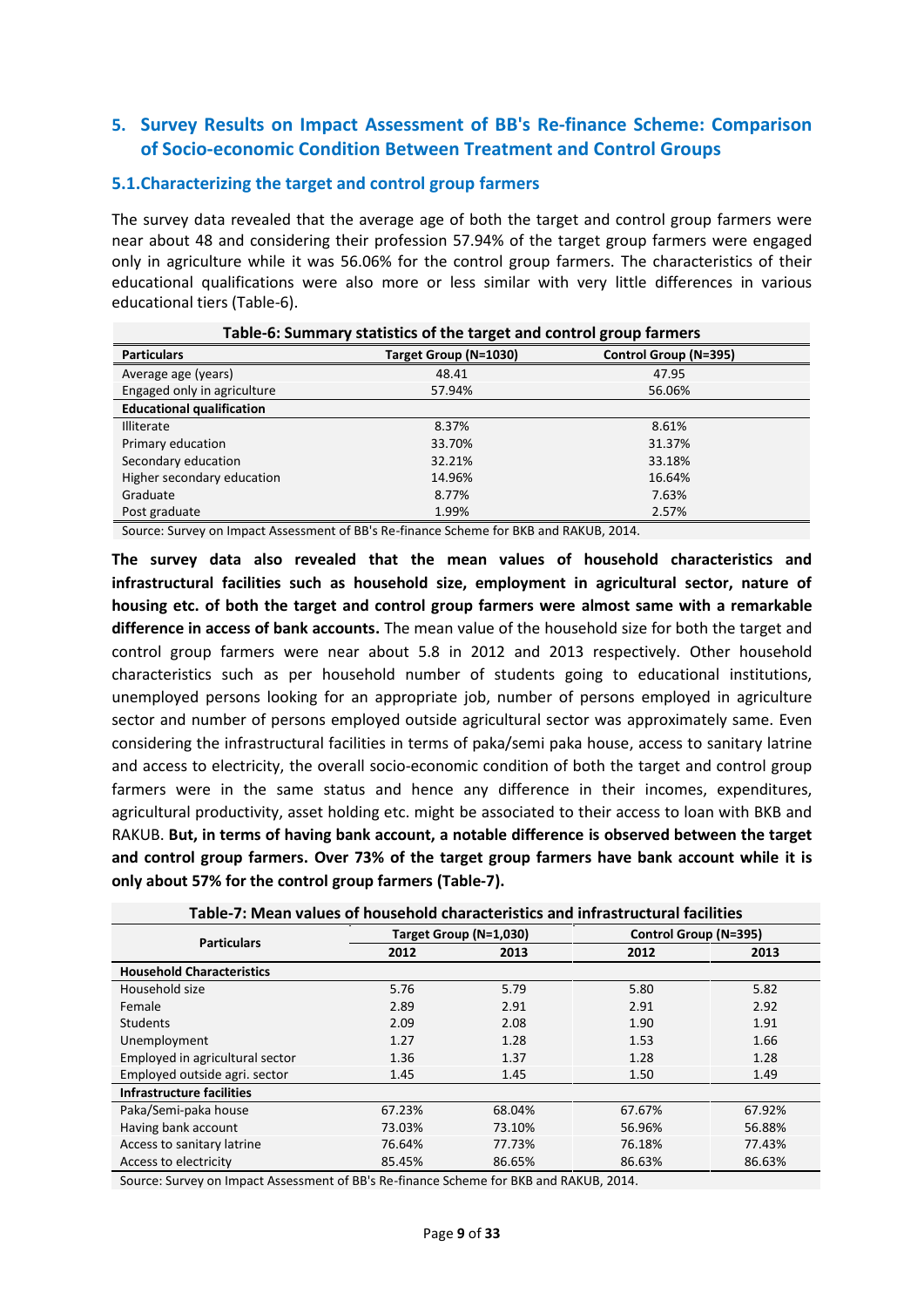### **5.2.Comparison between the target and control groups in terms of per acre production of some selected agricultural commodities**

It has been observed that there has been a substantial difference between the target group farmers who had taken loan from BKB and RAKUB and the control group farmers who did not take loan. **The survey data revealed that both the production and yearly change of production per acre of paddy, maize, jute, onion, ginger, turmeric, garlic, potato and wheat were better for the target group farmers than the control group farmers.** For an example, per acre production of paddy for the target group farmers was 69.23 mon in 2012 which increased by 5.66% to 73.15 mon in 2013. Per acre production of paddy for the control group farmers was 67.18 mon in 2012 which increased by 4.55% to 70.24 mon in 2013 (Table-8). This means the control group farmers have harvested 2.05 mon and 2.91 mon additional paddy per acre in 2012 and 2013 respectively. Similarly, per acre production and yearly change of production of maize, jute, onion, ginger, turmeric, garlic, potato and wheat for the target group farmers were better than the control group farmers in 2012 and 2013 respectively. **This indicates that the target group farmers who availed loan facilities from BKB and RAKUB have not only economically been benefited through having more production than the control group farmers but they have also been contributed in increasing the overall productivity of the agriculture sector.**

|                               |                        |        |          |        |        |                       |      | $(in mon*)$                                                      |
|-------------------------------|------------------------|--------|----------|--------|--------|-----------------------|------|------------------------------------------------------------------|
| <b>Production</b><br>per acre | Target Group (N=1,030) |        |          |        |        | Control Group (N=395) |      | Amount of per acre<br>additional production for<br>control group |
|                               | 2012                   | 2013   | % change | 2012   | 2013   | % change              | 2012 | 2013                                                             |
| Paddy                         | 69.23                  | 73.15  | 5.66     | 67.18  | 70.24  | 4.55                  | 2.05 | 2.91                                                             |
| Maize                         | 70.72                  | 72.93  | 3.13     | 69.97  | 71.38  | 2.02                  | 0.75 | 1.55                                                             |
| Jute                          | 40.97                  | 41.62  | 1.59     | 39.85  | 40.08  | 0.58                  | 1.12 | 1.54                                                             |
| Onion                         | 107.36                 | 112.74 | 5.01     | 105.03 | 106.54 | 1.44                  | 2.33 | 6.20                                                             |
| Ginger                        | 196.85                 | 207.01 | 5.16     | 194.55 | 199.12 | 2.35                  | 2.30 | 7.89                                                             |
| <b>Turmeric</b>               | 193.63                 | 204.32 | 5.52     | 190.74 | 196.24 | 2.88                  | 2.89 | 8.08                                                             |
| Garlic                        | 73.41                  | 78.32  | 6.69     | 72.01  | 73.71  | 2.36                  | 1.40 | 4.61                                                             |
| Potato                        | 220.67                 | 225.7  | 2.28     | 218.32 | 221.74 | 1.57                  | 2.35 | 3.96                                                             |
| Wheat                         | 45.75                  | 48.63  | 6.30     | 44.32  | 47.03  | 6.11                  | 1.43 | 1.60                                                             |

**Table-8: Mean values of per acre production of selected agricultural commodities and their production difference in terms of yearly percentage change and per acre additional production**

\* 1 mon = 37.32 kg

Source: Survey on Impact Assessment of BB's Re-finance Scheme for BKB and RAKUB, 2014.

## **5.3.Comparison between the target and control groups in terms of having livestock per household**

**The survey data exhibited that in terms of having livestock per household, the target group farmers who had taken loan from BKB and RAKUB were in a better-off situation than the control group farmers. It has been observed that the mean values of the number of cows, buffalos, goats, sheep, hens, ducks and other kinds of livestock such as pigeon, koel bird etc. per household were larger for the target group farmers than the control group farmers.** The survey data revealed that mean values of number of holdings of cows, buffalos, goats & sheep, hens & ducks and other livestock per household for the target group farmers were 2.03, 0.10, 1.02, 12.89 and 0.12 respectively in 2012 which were 1.95, 0.02, 0.99, 7.97 and 0.07 respectively for the control group farmers in the same year (Table-9). Holdings of cows, buffalos, goats & sheep, hens & ducks and other livestock per household for the target group farmers were 2.14, 0.10, 1.13, 14.18 and 0.16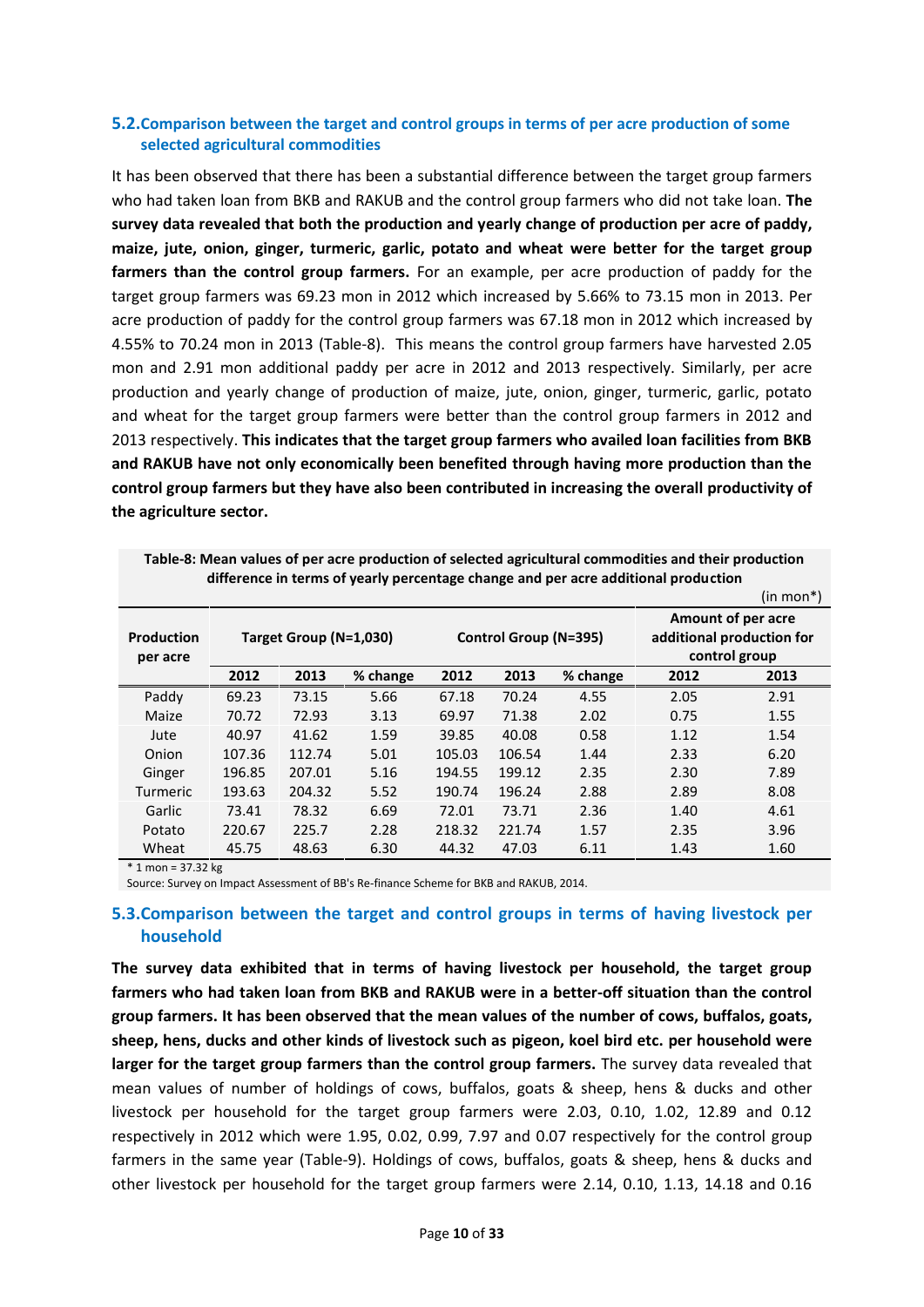respectively in 2013 which were 1.98, 0.02, 1.01, 8.72 and 0.07 for the control group farmers in the same year. This indicates that there were additional amount of livestock holdings per target group household during the above mentioned two years and at the same time yearly growth (% change) of all kinds of livestock except buffalo were also larger for the target group farmers than the control group farmers.

|                 | Table-9: Mean values of livestock holdings per household |       |                        |      |      |                       |                                                                                 |      |  |  |  |  |
|-----------------|----------------------------------------------------------|-------|------------------------|------|------|-----------------------|---------------------------------------------------------------------------------|------|--|--|--|--|
| Livestock       |                                                          |       | Target Group (N=1,030) |      |      | Control Group (N=395) | <b>Amount of additional livestock</b><br>holdings per target group<br>household |      |  |  |  |  |
|                 | 2012                                                     | 2013  | % change               | 2012 | 2013 | % change              | 2012                                                                            | 2013 |  |  |  |  |
| Cows            | 2.03                                                     | 2.14  | 5.42                   | 1.95 | 1.98 | 1.54                  | 0.08                                                                            | 0.16 |  |  |  |  |
| <b>Buffalos</b> | 0.10                                                     | 0.10  | 0.00                   | 0.02 | 0.02 | 0.00                  | 0.08                                                                            | 0.08 |  |  |  |  |
| Goats & sheep   | 1.02                                                     | 1.13  | 10.78                  | 0.99 | 1.01 | 2.02                  | 0.03                                                                            | 0.12 |  |  |  |  |
| Hens &Ducks     | 12.89                                                    | 14.18 | 10.01                  | 7.97 | 8.72 | 9.41                  | 4.92                                                                            | 5.46 |  |  |  |  |
| Others*         | 0.12                                                     | 0.16  | 33.33                  | 0.07 | 0.07 | 0.00                  | 0.05                                                                            | 0.09 |  |  |  |  |

*\* includes pigeon, koel bird etc.*

Source: Survey on Impact Assessment of BB's Re-finance Scheme for BKB and RAKUB, 2014.

## **5.4. Comparison between the target and control groups in terms of having asset value, income and expenditure**

**The comparison of mean values of total assets value, incomes and expenditures between the target and control group farmers specifies that the target group farmers were in a better economic condition than the control group farmers.** Holding of various physical assets and mean value of total assets of the target group farmers were Tk. 8,299,311.24 in 2012 which increased by 5.91% and stood at Tk. 8,790,003.32 in 2013. Holding of various physical assets and mean value of total assets of the control group farmers were Tk. 7,450,072.80 in 2012 which increased by 2.39% and stood at Tk. 7,627,928.90 in 2013. Total yearly income per household for the target group farmers was Tk. 421,518.44 in 2012 which increased by 12.68% and stood at Tk. 474,978.90 in 2013. Total yearly income per household for the control group farmers was Tk. 365,374.87 in 2012 which increased by 9.02% and stood at Tk. 398,312.90 in 2013. Total yearly expenditure per household was also higher for the target group farmers than the control group farmers. **A remarkable feature is that the yearly growth (% change) of per household total expenditure was higher than the total income for the target group farmers while per household total expenditure was lower than the total income for the control group farmers.** It is also noticeable that in spite of higher growth of expenditure than income, per target group household had surplus income (total income minus total expenditure) of Tk. 153,410.80 in 2012 which increased by 11.57% and stood at Tk. 171,160.11 in 2013 which were Tk. 114,685.22 in 2012 and Tk. 130,425.39 in 2013 for the control group farmers (Table-10). **Therefore, it is very much visible that in terms of all economic conditions including having total assets value, total income and surplus income, target group farmers are in a well-off situation as compared to the control group farmers.**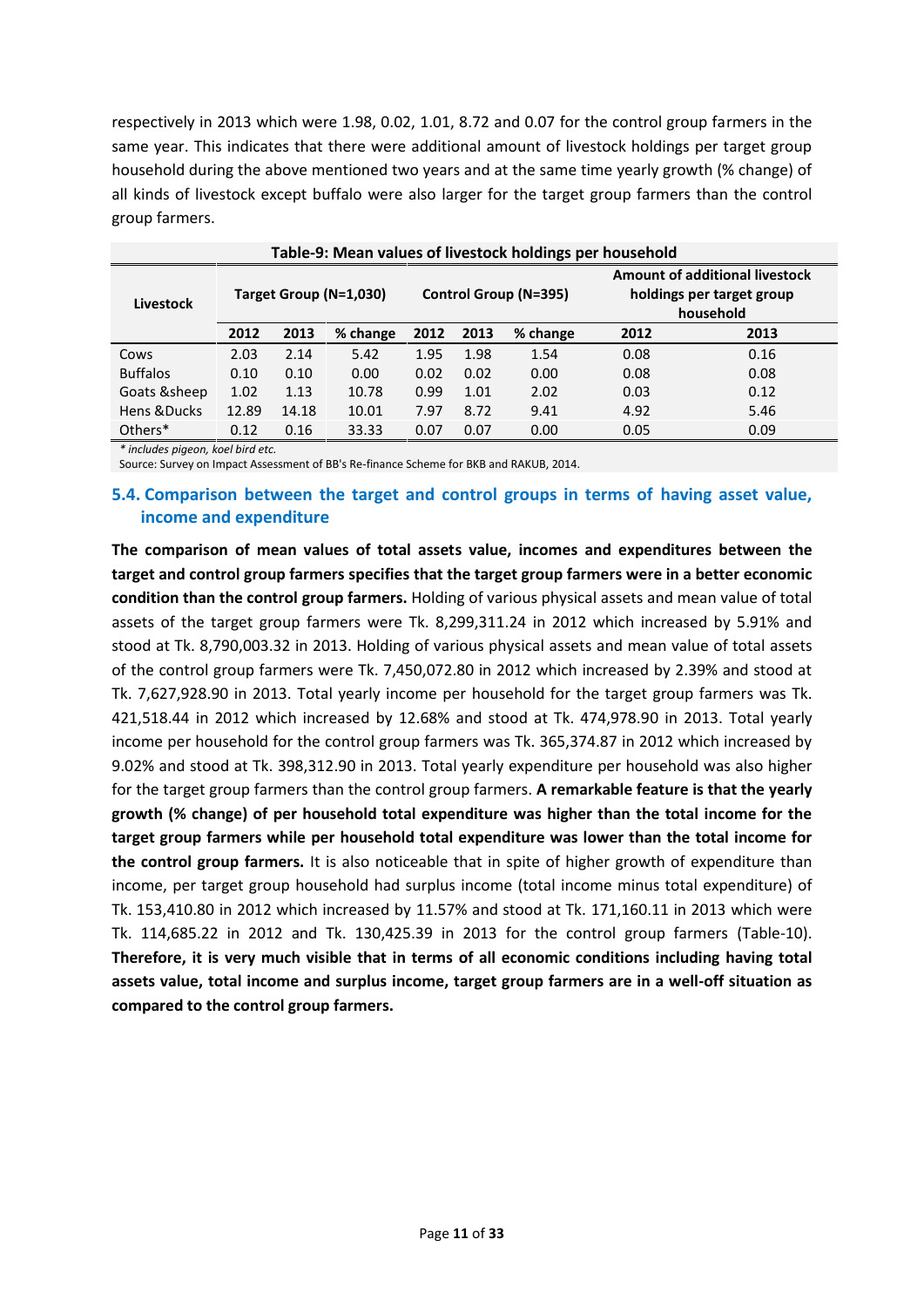|                                            |                          |                        |       |                       |             | (amount in Taka) |  |  |
|--------------------------------------------|--------------------------|------------------------|-------|-----------------------|-------------|------------------|--|--|
| <b>Particulars</b>                         |                          | Target Group (N=1,030) |       | Control Group (N=395) |             |                  |  |  |
|                                            | 2012<br>2013<br>% change |                        |       | 2012                  | 2013        | % change         |  |  |
| Asset                                      |                          |                        |       |                       |             |                  |  |  |
| i. Total Land Value (ii+iii)               | 7,568,972                | 8,010,782              | 5.84  | 6,709,448             | 6,866,302   | 2.34             |  |  |
| ii. Agricultural Land Value                | 4,898,020                | 5,152,341              | 5.19  | 4,135,936             | 4,235,623   | 2.41             |  |  |
| iii. Non-agricultural Land Value           | 2,670,952                | 2,858,441              | 7.02  | 2,573,512             | 2,630,679   | 2.22             |  |  |
| iv. Total Other Asset Value                | 730,339.24               | 779,221.32             | 6.69  | 740,624.8             | 761,626.9   | 2.84             |  |  |
| A. Total Assets Value (i+iv)               | 8,299,311.24             | 8,790,003.32           | 5.91  | 7,450,072.8           | 7,627,928.9 | 2.39             |  |  |
| Income                                     |                          |                        |       |                       |             |                  |  |  |
| i. Agricultural income including livestock | 296,207.10               | 338,515.70             | 14.28 | 217,701.80            | 241,720.50  | 11.03            |  |  |
| ii. Income from business activities        | 73,957.26                | 82,678.45              | 11.79 | 96,802.53             | 101,755.70  | 5.12             |  |  |
| iii. Income from service & physical labor  | 22,414.95                | 23,799.22              | 6.18  | 28,468.86             | 30,837.97   | 8.32             |  |  |
| iv. Remittances                            | 24,695.15                | 25,692.23              | 4.04  | 15,635.44             | 16,984.81   | 8.63             |  |  |
| v. Other incomes*                          | 4,243.98                 | 4,293.30               | 1.16  | 6,739.24              | 7,013.92    | 4.08             |  |  |
| B. Total income (i++v)                     | 421,518.44               | 474,978.90             | 12.68 | 365,347.87            | 398,312.90  | 9.02             |  |  |
| <b>Expenditure</b>                         |                          |                        |       |                       |             |                  |  |  |
| i. Food expenditure                        | 95,326.40                | 106,468.00             | 11.69 | 113,361.3             | 116,104.80  | 2.42             |  |  |
| ii. Agricultural expenditure               | 54,757.33                | 60,662.82              | 10.78 | 30,074.68             | 32,596.46   | 8.39             |  |  |
| iii. Educational expenditure               | 33,097.63                | 36,953.83              | 11.65 | 27,831.65             | 29,059.24   | 4.41             |  |  |
| iv. Medical expenditure                    | 17,900.78                | 18,693.42              | 4.43  | 13,333.16             | 17,233.67   | 29.25            |  |  |
| v. Mobile phone expenditure                | 5,691.26                 | 6,388.47               | 12.25 | 6,553.17              | 8,930.38    | 36.28            |  |  |
| vi. Expenditure on social activities       | 7,535.24                 | 8,403.59               | 11.52 | 9,339.49              | 10,293.42   | 10.21            |  |  |
| vii. Loan repayment                        | 23,676.92                | 28,697.00              | 21.20 | 1,394.94              | 1,662.37    | 19.17            |  |  |
| viii. Expenditure on business activities   | 24,537.80                | 28,528.06              | 16.26 | 35,324.05             | 40,584.81   | 14.89            |  |  |
| ix. Installment against savings            | 562.67                   | 718.98                 | 27.78 | 540.08                | 460.33      | $-14.77$         |  |  |
| x. Other expenditures**                    | 5,021.61                 | 8,304.62               | 65.38 | 12,910.13             | 10,962.03   | $-15.09$         |  |  |
| C. Total Expenditure (i++x)                | 268,107.64               | 303,818.79             | 13.32 | 250,662.65            | 267,887.51  | 6.87             |  |  |
| D. Surplus income (B - C)                  | 153,410.80               | 171,160.11             | 11.57 | 114,685.22            | 130,425.39  | 13.72            |  |  |

**Table-10: Mean values of asset, income and expenditure per household**

*\* includes income from investments in saving instruments, shares etc.*

*\*\* includes expenditures on land purchase, house building, rent/leasing costs etc.*

Source: Survey on Impact Assessment of BB's Re-finance Scheme for BKB and RAKUB, 2014.

## **5.5.Comparison between the target and control groups in terms of credit from other sources except BKB and RAKUB**

The survey data revealed that while conducting the field level survey in 2014 a total of 51 (out of 1030); i.e., 4.95% of the target group farmers and a total of 47 (out of 395); i.e., 11.90% of the control group farmers took loan from other formal sources like state-owned commercial banks, private commercial banks, financial institutions and various NGOs/MFIs. A total of 44 (out of 1030); i.e., 4.27% of the target group farmers and a total of 12 (out of 395); i.e., 3.04% of the control group farmers had taken loan from various informal sources like local money lenders, friends and relatives at that time (Table-11). **A comparison between the target and control groups shows that since target group farmers have availed loan from BKB & RAKUB, their tendency of availing loan from formal sources other than BKB & RAKUB was lower than that of the control group farmers. The comparison in terms of having loan from informal sources revealed that a higher percentage of the target group farmers have also availed loan from informal sources compared to the control group farmers which indicates that the actual demand for loan of the target group farmers is higher than the loan received by them from BKB & RAKUB.**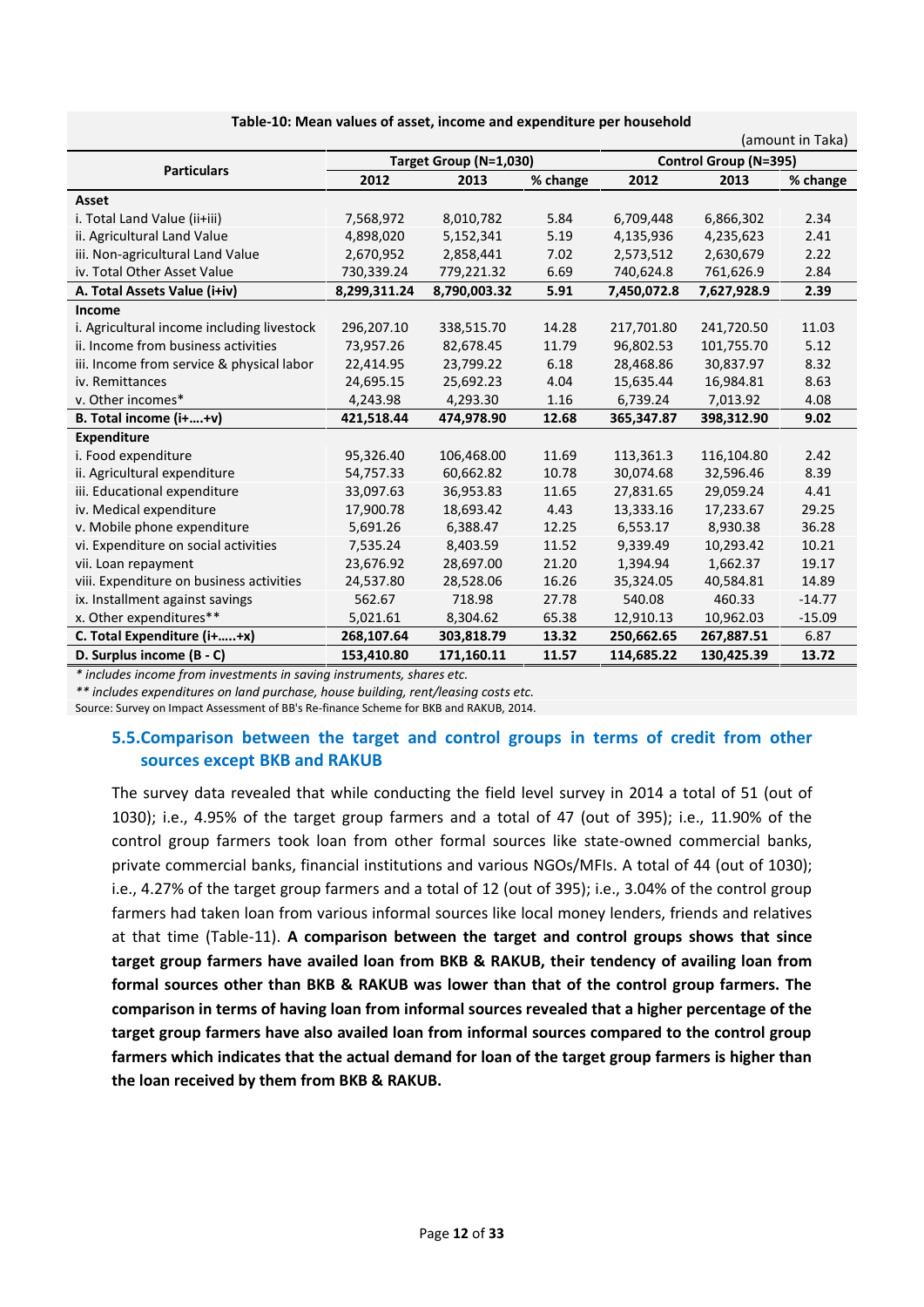|                               | Table-11: Loan from other sources except BKB & RAKUB |                       |
|-------------------------------|------------------------------------------------------|-----------------------|
| <b>Particulars</b>            | Target Group (N=1030)                                | Control Group (N=395) |
| Loan from formal sources      | 51 (4.95%)                                           | 47 (11.90%)           |
| -State-owned commercial banks | 7 (13.73%)                                           | 11 (23.81%)           |
| -Private commercial banks     | 4 (7.84%)                                            | 16 (34.04%)           |
| -Financial institutions       | 3(3.58%)                                             | 2(4.26%)              |
| -NGOs/MFIs                    | 37 (72.55%)                                          | 18 (38.30%)           |
| Loan from informal sources    | 44 (4.27%)                                           | 12 (3.04%)            |
| -Local money lenders          | 3(5.88%)                                             | $0(0.00\%)$           |
| -Friends                      | 16 (31.37%)                                          | 8 (66.67%)            |
| -Relatives                    | 32 (62.74%)                                          | 4 (33.33%)            |

Source: Survey on Impact Assessment of BB's Re-finance Scheme for BKB and RAKUB, 2014.

#### **5.6.Highlights on some qualitative assessments**

The survey results have provided some good perception regarding number of farmers benefitted from agricultural loan from BKB and RAKUB, increasing cropping intensity, enhancing adequacy of agricultural inputs and ensuring reasonable price of agricultural commodities in the country. A brief highlight on some qualitative assessments of the survey is given below (table-12):

- About 98% of the target group farmers agreed that they have been benefited from agricultural credit of BKB and RAKUB while among the control group farmers who have availed loan from other sources outside BKB and RAKUB, only about 47% of them have agreed that they have been benefited.
- In terms of increasing cropping intensity in the recent years, more than 93% farmers combining both target and control groups have given their affirmative response.
- About 70% farmers combining both target and control groups agreed that they have received reasonable price for their agricultural commodities. The rest of the farmers who did not receive reasonable price for their agricultural commodities have identified that their sell during harvesting period was the main cause for not getting reasonable price.
- It has been observed that 83.51% of target and control group farmers were aware about BB's re-finance scheme for BKB and RAKUB but after having knowledge about this scheme, a total of 97.12% farmers opined that BB should continue its existing re-finance scheme for BKB and RAKUB.

| <b>Particulars</b>                                                                  | Total respondents (N=1425) |
|-------------------------------------------------------------------------------------|----------------------------|
| 1. Target group farmers benefitted of agricultural credit from BKB & RAKUB (N=1030) | 1009 (97.96%)              |
| 2. Control group farmers benefitted of credit from other institutions (N=395)       | 185 (46.84%)               |
| 3. Increase in cropping intensity                                                   | 1328 (93.19%)              |
| 4. Adequacy of agricultural inputs                                                  | 1173 (82.32%)              |
| 5. Reasonable price of agricultural commodities                                     | 996 (69.89%) <sup>4</sup>  |
| 6. Not receiving proper price of agricultural commodities                           | 429 (30.11%)               |
| Causes of not receiving proper price of agricultural products (N=429)               |                            |
| -Sell during harvesting period                                                      | 287 (66.89%)               |
| -Market syndication/presence of middle-man                                          | 38 (8.86%)                 |
| -Insufficient storage system                                                        | 28 (6.53%)                 |
| -Lack of adequate transportation                                                    | 13 (3.03%)                 |
| -Others                                                                             | 63 (14.69%)                |

#### **Table-12: Highlights of some positive impacts**

 $4$  The question was related to the reasonable price of paddy, rice, wheat and jute.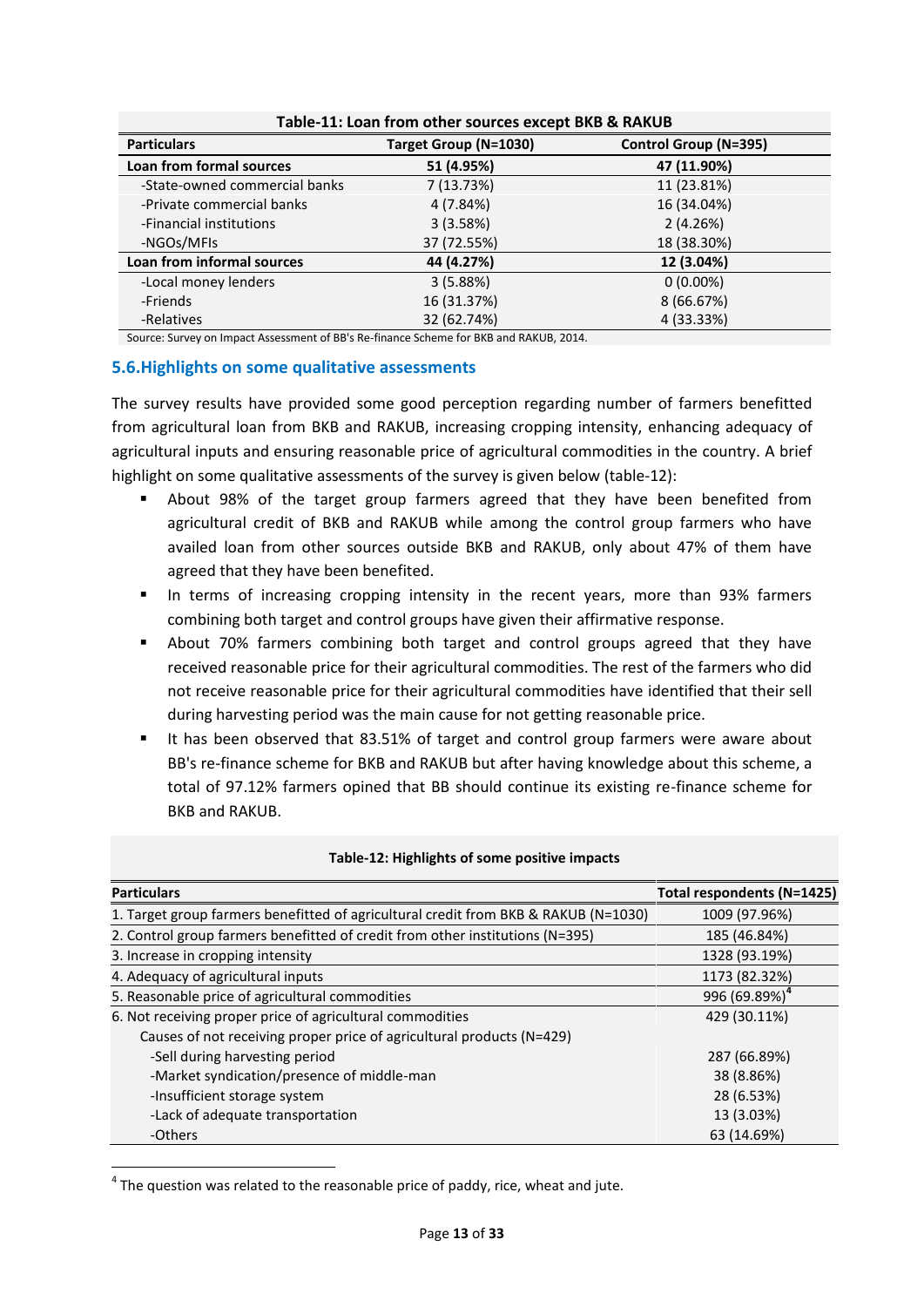| 7. Awareness about refinance scheme of BB for BKB & RAKUB                                                                      | 1190 (83.51%) |
|--------------------------------------------------------------------------------------------------------------------------------|---------------|
| 8. Supporting continuation of BB's existing refinance scheme for BKB & RAKUB                                                   | 1384 (97.12%) |
| 9. Target group farmers received interest remission (N=1030)                                                                   | 108 (11.23%)  |
| 10. Responses from control group farmers regarding reasons for not taking loan from                                            |               |
| BKB & RAKUB (N=483)*                                                                                                           |               |
| -Insufficient amount of loan                                                                                                   | 108 (22.36%)  |
| -Loan not needed                                                                                                               | 92 (19.05%)   |
| -Loan is not advantageous in terms of interest & other costs                                                                   | 73 (15.11%)   |
| -Not providing loan as per desired sector                                                                                      | 37 (7.66%)    |
| -Distant locations of branches and complex formalities of getting loan                                                         | 28 (5.80%)    |
| -Lengthiness of getting loan                                                                                                   | 24 (4.97%)    |
| -Others                                                                                                                        | 121 (25.05%)  |
| * Cinco multiple recononce have been counted total recononce is not caughte total number of control aroun reconondents (N-205) |               |

*\* Since multiple responses have been counted, total responses is not equal to total number of control group respondents (N=395).* Source: Survey on Impact Assessment of BB's Re-finance Scheme for BKB and RAKUB, 2014.

## **5.7.Overall Assessment of the Impact of the Re-finance Scheme**

**The comparison between target and control groups in terms of asset, income, expenditure, per acre production of agricultural commodities and highlights of various qualitative assessments indicate that farmers who have taken agricultural credit from BKB and RAKUB have been economically benefitted; and as such the basic intension of the BB's re-finance scheme to increasing production of agricultural commodities including food grains and financially supporting the rural people with a view to improving their economic conditions has been achieved.** Mean values of asset, income and expenditure per household also indicate that farmers who have taken agricultural credit from BKB and RAKUB are on an average solvent having asset value of Tk. 8,790,003.32 and surplus income of Tk. 171,160.11 in 2013. It may be noted that the average amount of per target group farmer's agricultural credit was Tk. 67,315.80 in 2013. **This means that on an average the farmers are capable to repay their credit to banks. But this is very much unfortunate that each year a remarkable amount of agricultural credit is being added to the non performing loans (NPLs). Banks are being continually paid interest for their depositors and fund providers including BB while they are not becoming enabled to earn due money from their credit clients.** This is also the reason that their total operating incomes are always lower than their total operating expenditures which has been found in the analysis of the balance sheets of BKB & RAKUB in our study.

However, the major question is that why BKB and RAKUB are becoming failure to achieve reasonable amount of agricultural credit recovery like NGOs? In order to inquire this question and to finding out the existing problems of agricultural credit and credit recovery in particular, a separate questionnaire **(annex-III)** was designed and required information have been collected from the 128 branches of BKB and RAKUB. Based on the information collected from the surveyed 128 branches of BKB and RAKUB, we have tried to find out potential problems of agricultural credit disbursement/delivery and the reasons of dismal picture of loan recovery by BKB and RAKUB.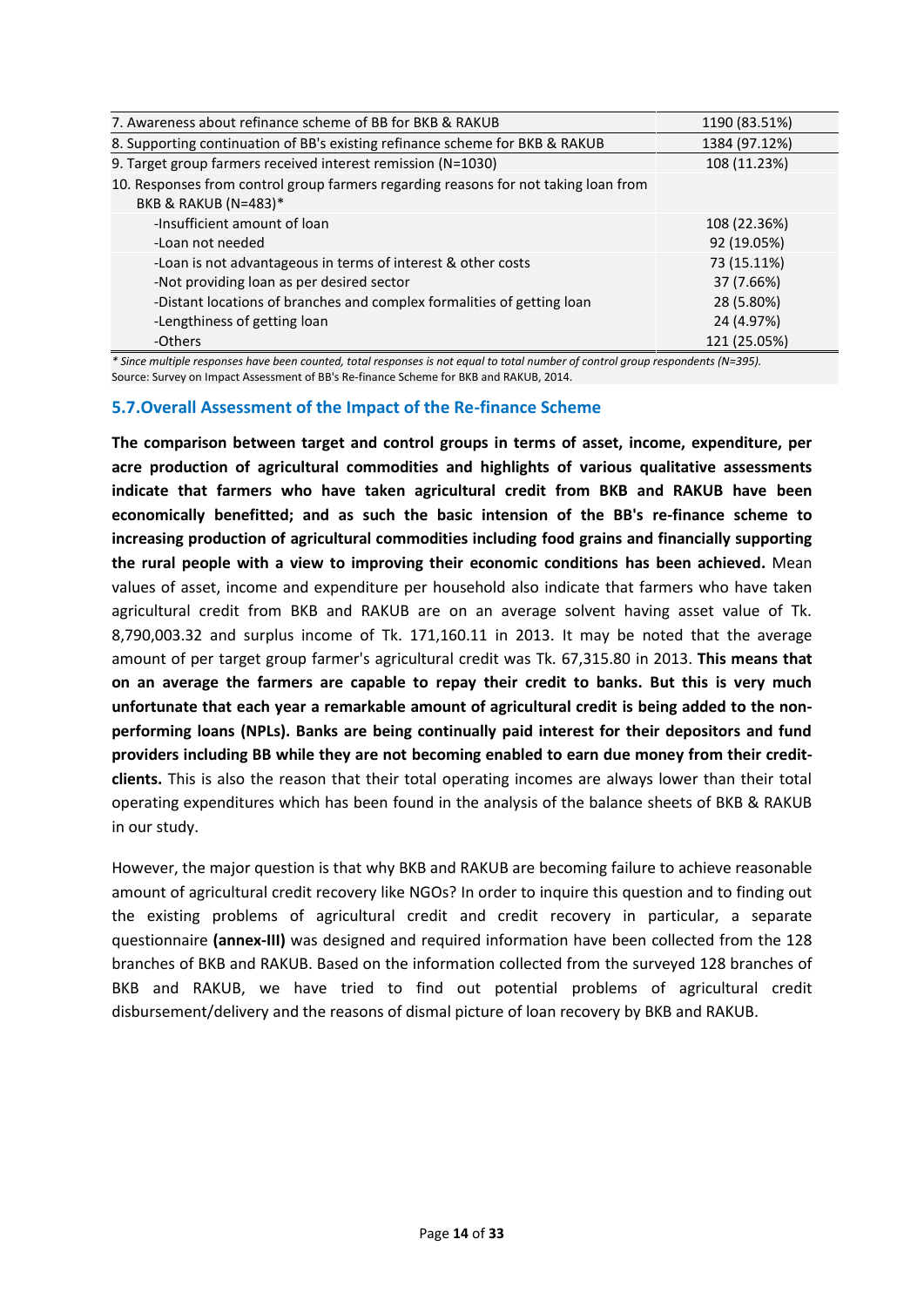# **6. Survey Findings from the Branches of BKB & RAKUB: Existing Problems and Probable Solutions and Probable Solutions Solutions**

## **6.1. Management Problems: Manpower distribution at the branches of BKB and RAKUB is completely opposite to the thrust of their business operations**

The survey results disclosed that the number of manpower employed in the 128 surveyed branches of both BKB and RAKUB were 1,341 during survey time in 2014. Among them, 71% (no. 947) manpower were engaged in general banking or non-agricultural banking activities and 29% (no. 394) manpower were engaged in agricultural credit related activities; where 12% (no. 164) were engaged as officials and the rest 17% (no. 230) were engaged as credit supervisors *(chart-1)*. Officials and agricultural credit supervisors are also occasionally involved in general banking or non-agricultural as officials and the rest 17% (no. 230) were engaged as credit supervisors *(chart-1)*. Officials and<br>agricultural credit supervisors are also occasionally involved in general banking or non-agricultural<br>banking activities activities which indicate that the effective manpower engaged in agricultural credit related activities will be even less than 29% of the total manpower. Now considering their main business operations in terms of credit disbursement, it was found that the lion share of their total credit disbursements were given to agricultural sector which constituted 69% of their total credit disbursements. **It is noticeable that though non-agricultural credit contributed only 31% of the total credit disbursement of the surveyed 128 branches of BKB and RAKUB, the major portion of the manpower (71%) is occupied in activities of non-agricultural credit. Therefore, bank branches are facing huge difficulties in managing and supervising their activities related to agricultural credit** facilities resulting from such unfavorable manpower distribution towards agricultural credit<br>disbursement and recovery. **disbursement and recovery.** ey results disclosed that the number of manpower employed in the 128 surveyed branches<br>BKB and RAKUB were 1,341 during survey time in 2014. Among them, 71% (no. 947)<br>er were engaged in general banking or non-agricultural b activities which indicate that the effective manpower engaged in agricultural credit related activities<br>will be even less than 29% of the total manpower. Now considering their main business operations<br>in terms of credit di





Note: Total no. of employees and total amount of credit disbursement were 1,341 and Taka 7051.71 million respectively. Note: Total no. of employees and total amount of credit disbursement were 1,341 and Taka 705<br>Source: Survey on Impact Assessment of BB's Re-finance Scheme for BKB and RAKUB, 2014.

Even after analyzing the distribution of manpower separately for BKB and RAKUB, it was found that the above mentioned scenarios remained more or less same for both the banks which are depicted below in chart-2 and chart-3 respectively.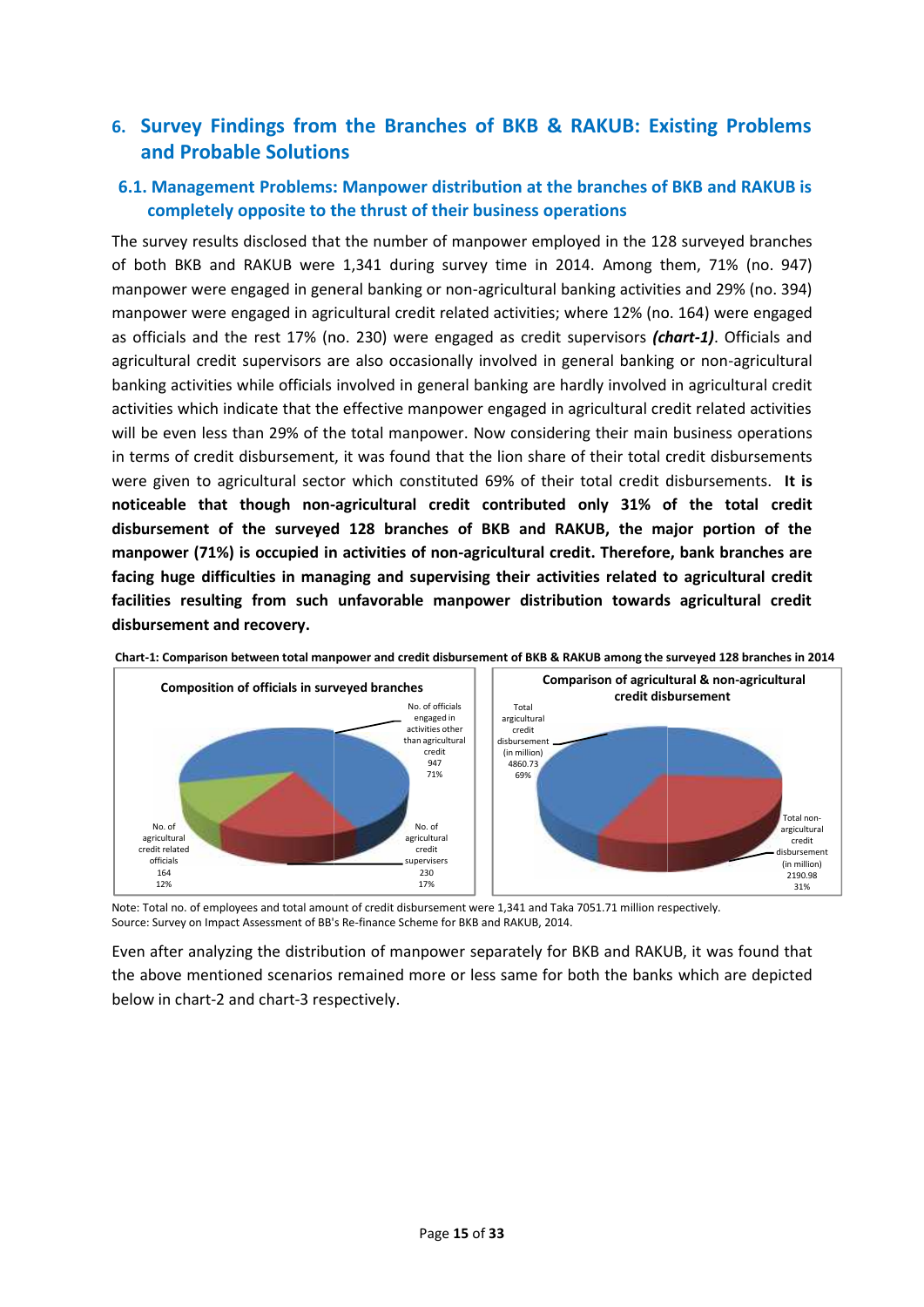



Source: Survey on Impact Assessment of BB's Re-finance Scheme for BKB and RAKUB, 2014. of



Source: Survey on Impact Assessment of BB's Re-finance Scheme for BKB and RAKUB, 2014.

With these uneven distribution of manpower although BKB and RAKUB are capable to disburse With these uneven distribution of manpower although BKB and RAKUB are capable to disburse<br>desired amount of credit to agricultural sector but they are not capable to make proper drives for ensuring credit recovery from the farmers who are scattered in numerous villages. As a result, their performance in terms of agricultural credit recovery which is their prime business is continuously being hampered and as such non-performing loans (NPLs) of both the banks are being increased with a substantial amount of required capital shortfall. ring credit recovery from the farmers who are scattered in numerous villages. As a result, their<br>ormance in terms of agricultural credit recovery which is their prime business is continuously<br>is hampered and as such non-pe

*Now, the vital question is how to solve it? Considering the main thrust of their business both the banks will have to engage major part of their manpower in disbursement, monitoring and recovery of agricultural and non-farm rural credit rather than general banking and at the same time some innovative approaches may need to be developed for addressing the problem of scarcity of manpower. In our opinion, recruiting required number of new officials and agricultural credit supervisors at the branch level may not be a lone and fruitful solution. Because, financing in agricultural and non-farm rural activities are very much alike to micro, small and medium notbe fruitfulinmedium enterprise (SME) financing and hence banks will have to be very much cautious not only in disbursement of credit but also have to be pro-active and strenuous in making recovery drives will to much credit mostly through persuasion in the field level which may not be possible with the existing structure of manpower of BKB and RAKUB as they are operating in public sector. In order to reduce non- in which be structureBKB and to performing loans, the pay package and other remunerations for the officials or agricultural credit supervisors involved in the process of selection of borrowers and making recommendation for* performing loans, the pay package and other remunerations for the officials or agricultural credit<br>supervisors involved in the process of selection of borrowers and making recommendation for<br>disbursement of credit may need *earnings which might not be directly possible in BKB and RAKUB under their existing staff the vital question is how to solve it? Considering the main thrust of their business both the*<br>will have to engage major part of their manpower in disbursement, monitoring and<br>ery of agricultural and non-farm rural credit and sessions of a state is a matrix of the interest supervisers of a state of a state of a state of a state of a state of a state of a state of a state of a state of a state of a state of a state of a state of a state of a **Example 18 and for an argicultural credit disbursement of RAKUB are capted 32 branches in 2014<br>
The formation of method in the stress of any other argicultural credit disbursement of RAKUB are capable stars in 2014<br>
The m**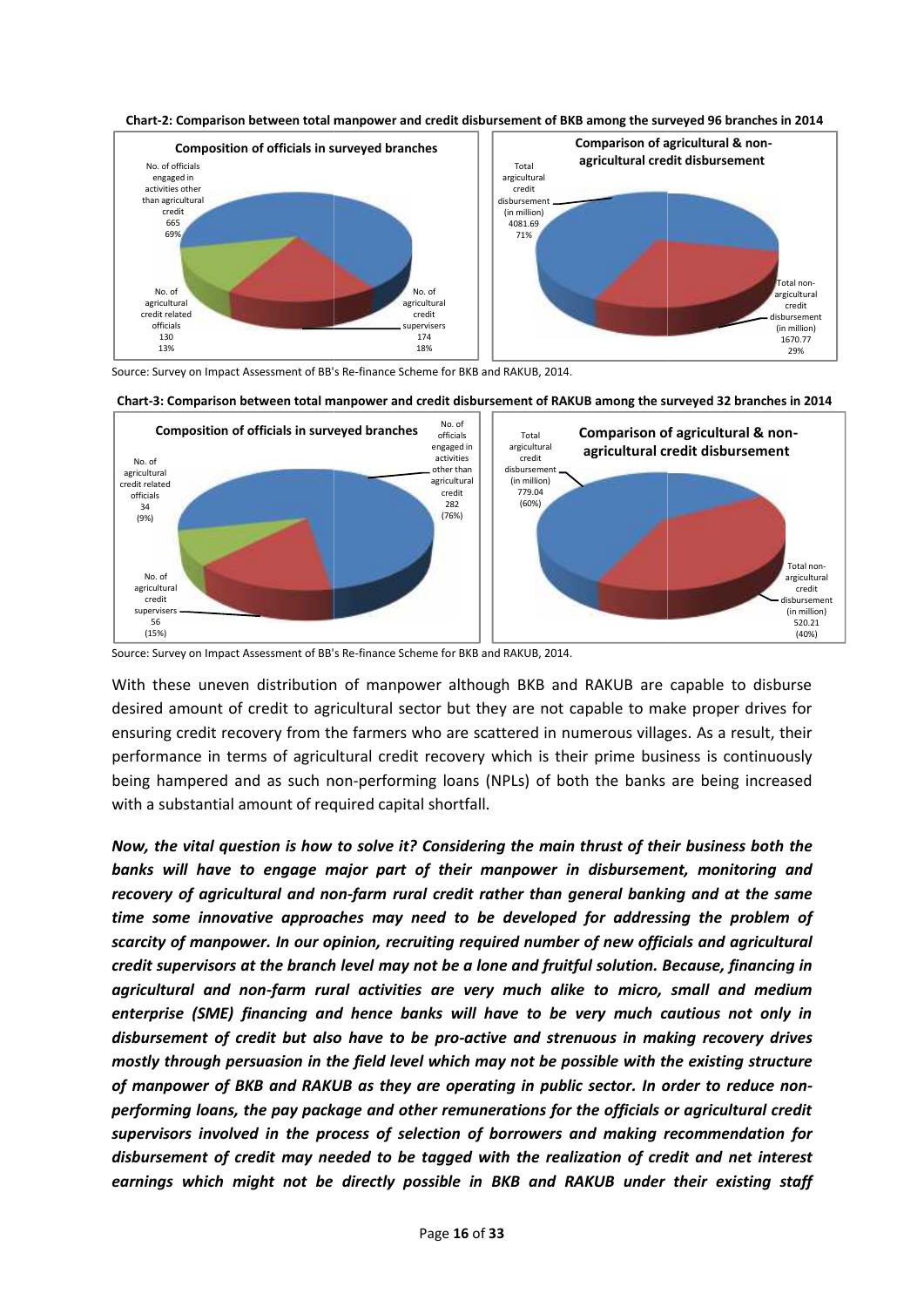*regulations. Therefore, alongside the continuation of their present financing system through branches, BKB and RAKUB may think to involve local non-governmental organizations (NGOs) or any third party in specific terms and conditions; for example their remuneration may be given through sharing the realized interest earnings minus suspended interests for bad loans, if any. NGOs or third party will just make recommendation for credit disbursement while credit will have to be disbursed directly to the borrowers/farmers through the respective branch office of BKB and RAKUB by opening a 10-Taka Account just after making proper scrutiny of the recommended lists of the NGOs/third party in the field level so that no fake borrower can be created. In the initial stage BKB and RAKUB may introduce a pilot project to engage NGOs or third party in some of their selected branches and if it becomes successful only then this experience can be replicated in other branches throughout the country.* regulations. Therefore, alongside the continuation of their present financing system through<br>branches, BKB and RAKUB may think to involve local non-governmental organizations (NGOs) or<br>any third party in specific terms and *by opening a 10-Taka Account just after making proper scrutiny of the recommended lists<br>NGOs/third party in the field level so that no fake borrower can be created. In the initial<br>KB and RAKUB may introduce a pilot projec* 

## **6.2.Agricultural credit monitoring problems faced by 128 surveyed branches of BKB and monitoring branches RAKUB: The major problem is scarcity of manpower**

**The opinions from the branch managers and agricultural credit related officials/agricultural credit supervisors also support the idea that the major problem of monitoring and enhancing recovery of agricultural credit is related to scarcity of manpower at branch level.** The survey results depicted in chart-4 showed that 43% of the surveyed branches have identified scarcity of manpower as the main agricultural credit monitoring problem for BKB & RAKUB followed by lack of proper transportation (24% percent branches), difficulty of contacting farmers at their houses branches), difficulty of contacting farmers at their houses  $\overline{\sigma}$ **branch level.** The survey results<br>
depicted in chart-4 showed that 43% of the surveyed<br>
branches have identified scarcity of manpower as the main<br>
agricultural credit monitoring problem for BKB & RAKUB<br>
followed by lack o



busy in work (reported by 11% percent branches) and absence of detailed database on farmers and agricultural activities (7% percent branches). Therefore, it is needless to say that due to lack of proper required manpower monitoring and recovery drives of agricultural credit have been impeded for both of these banks and as such their overall performance have been suffered with huge amount of non-performing loans.

#### **6.3.Sector-wise total agricultural & non-farm rural credit disbursement and recovery recoveryperformances of the surveyed branches: Disbursement dominated by food grain and fisheries sub-sectors with poor recovery 6.3.Sector-wise total agricultural & non-farm rural credit disbursement and recovery performances of the surveyed branches: Disbursement dominated by food grain and fisheries sub-sectors with poor recovery**

The sector-wise percentage shares of total agricultural credit disbursement, recovery, outstanding and classified loan of the surveyed 128 branches of BKB & RAKUB also illustrated that food grain sector was the leading sector in terms of agricultural credit disbursement followed by fisheries, livestock & poultry in 2013. But this is unfortunate that percentage shares of total recovery of these sub-sectors are not as high as disbursement except livestock & poultry and as such percentage shares of total outstanding credit and total classified credit are also high in these dominant sub sectors (Table-13).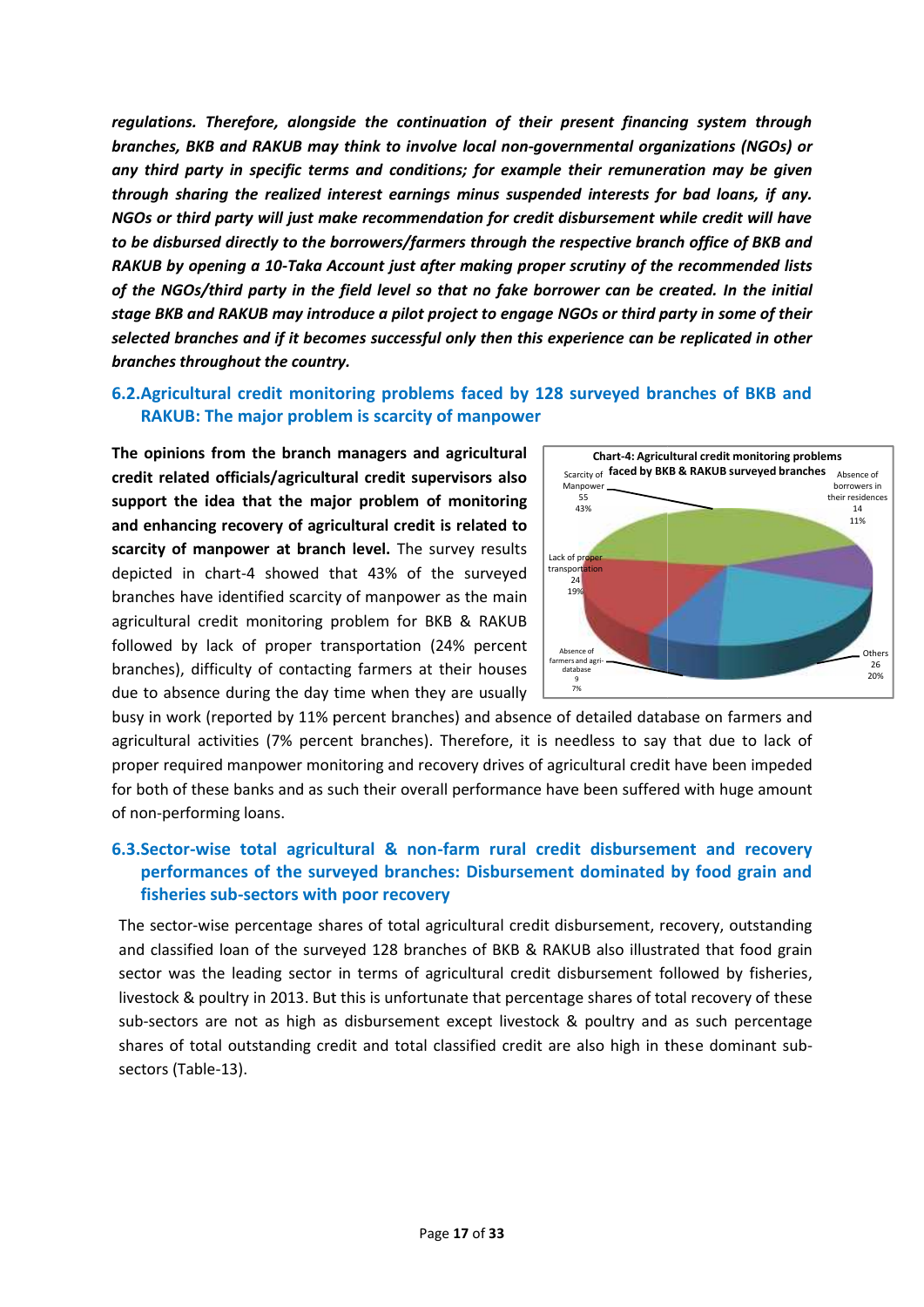|                         |               |              |                    | <b>Agricultural credit</b> | Non-farm rural credit  |                  |                                 |                                                                       |                  |                |               |              |
|-------------------------|---------------|--------------|--------------------|----------------------------|------------------------|------------------|---------------------------------|-----------------------------------------------------------------------|------------------|----------------|---------------|--------------|
| <b>FY</b>               | Food<br>grain | Cash<br>crop | Agri-<br>equipment | Agri-<br>machineries       | Livestock<br>& poultry | <b>Fisheries</b> | Grain<br>Storage &<br>marketing | Poverty<br><b>Alleviation</b><br>& income<br>generating<br>activities | Bio-gas<br>plant | Solar<br>Panel | <b>Others</b> | <b>Total</b> |
| Total disbursement      | 53.16         | 4.72         | 0.31               | 0.76                       | 5.7                    | 14.43            | 3.68                            | 1.86                                                                  | 0.02             | 0.13           | 15.23         | 100          |
| Total recovery          | 36.6          | 5.42         | 0.51               | 0.88                       | 8.65                   | 8.24             | 4.06                            | 2.68                                                                  | 0.02             | 0.11           | 32.83         | 100          |
| Total outstanding       | 46.36         | 4.02         | 0.64               | 2.46                       | 9.34                   | 7.73             | 2.48                            | 4.57                                                                  | 0.08             | 0.07           | 22.25         | 100          |
| <b>Total classified</b> | 47.91         | 3.1          | 1.49               | 5.36                       | 15.21                  | 5.83             | 1.36                            | 8.1                                                                   | 0.16             | 0.02           | 11.46         | 100          |

### **Table-13: BKB & RAKUB's sector-wise total agricultural & non-farm rural credit disbursement in FY 2012-13**

## **6.4. Agricultural and non-farm rural credit disbursement is completely gender biased non-farm borrowers towards male borrowers**

It was observed from the practices of agricultural It was observed from the practices of agricultural<br>credit disbursement that all the 128 branches provide credit to farmers on individual basis while only 14 branches indicated that they also provide provide credit to farmers on individual basis while also provide also provide also provide also provide also provide also provide also provide also provide also provide also provide also provide also proup basis along with **was also observed that as on 30 June 2013, total** number of agricultural and non-farm rural credit | **borrowers were 434,677 with the 128 surveyed branches of BKB and RAKUB where 92% were male borrowers and out of the rest 8% of female RAKUB's sector-wis**<br> **Cash**<br> **Cash**<br> **RAKUB's sector-wis**<br> **Cash**<br> **RAKUB**<br> **RAKUB**<br> **RAKUD**<br>
<u>RAKUD</u><br>
<u>RAKUD</u><br>
<u>RAKUD</u><br> **RAKUD**<br> **RAKUD**<br> **RAKUD**<br> **RAKUD**<br> **RAKUD**<br> **RAKUD**<br> **RAKUD**<br> **RAKUD**<br> **RAKUD**<br> **RAKUD**<br> **RAKUD**<br>



**borrowers a major part took credit mostly as co-borrower with male borrower and only a very little part of the female borrower individually took credit for livestock and poultry sector** (chart-5). It has been observed that the traditional method of selection of borrowers from the branch level (not on the field level) is mainly responsible for this lower participation of female borrowers. **It may be noted that although the surveyed 128 branches have mentioned that they adopt procedure of field level identification system and launch campaign in rural areas for selecting agricultural credit borrowers but still majority of their borrowers are being selected from the branch level due to the shortage of manpower. and RAKUB where 92% were**<br> **and major part took credit mostly as co-borrower with male borrower and only a very<br>
and major part took credit mostly as co-borrower with male borrower and only a very<br>
of the female borrower** 

## **6.5. Domination of the old borrowers who sometimes create trap for banks to make book the who adjustment of credit just for avoiding provision of loan classification adjustment of credit**

The survey results of the 1030 target group borrowers and 128 surveyed branches of BKB and RAKUB exposed that agricultural credit disbursement of BKB & RAKUB are highly dominated by the old borrowers both in terms of number of borrowers and in terms of amount credit. It may be noted that *the average ratio of new borrowers to total borrowers and their ratio to total amount of* that *ratio borrowers theirtotal amount during 10.82% (Table-14).agricultural credit during FY09-FY13 were 11.42% and 10.82% respectively (Table-14). The* domination of the old borrowers is natural if they take credit and pay it back regularly to banks.<br>But this is unfortunate that many old borrowers most often try to create a trap for the banks to *But this is unfortunate that many old borrowers most often try to create a trap for the banks to force repeated sanctions in favor of them for additional amount of credit each year through book adjustment just for avoiding provision of classification which creates a kind of vicious circle of agricultural credit and disappoint the good borrowers who pay loan regularly.* target group borrowers and 128 surveyed branches of BKB and<br>credit disbursement of BKB & RAKUB are highly dominated by the<br>imber of borrowers and in terms of amount credit. It may be noted **Example 12 of the first dependent control of the credit and the female borrower and out of the rest 8% of female borrower with male borrower and only a very wers and out of the rest alt mostly as co-borrower with male b**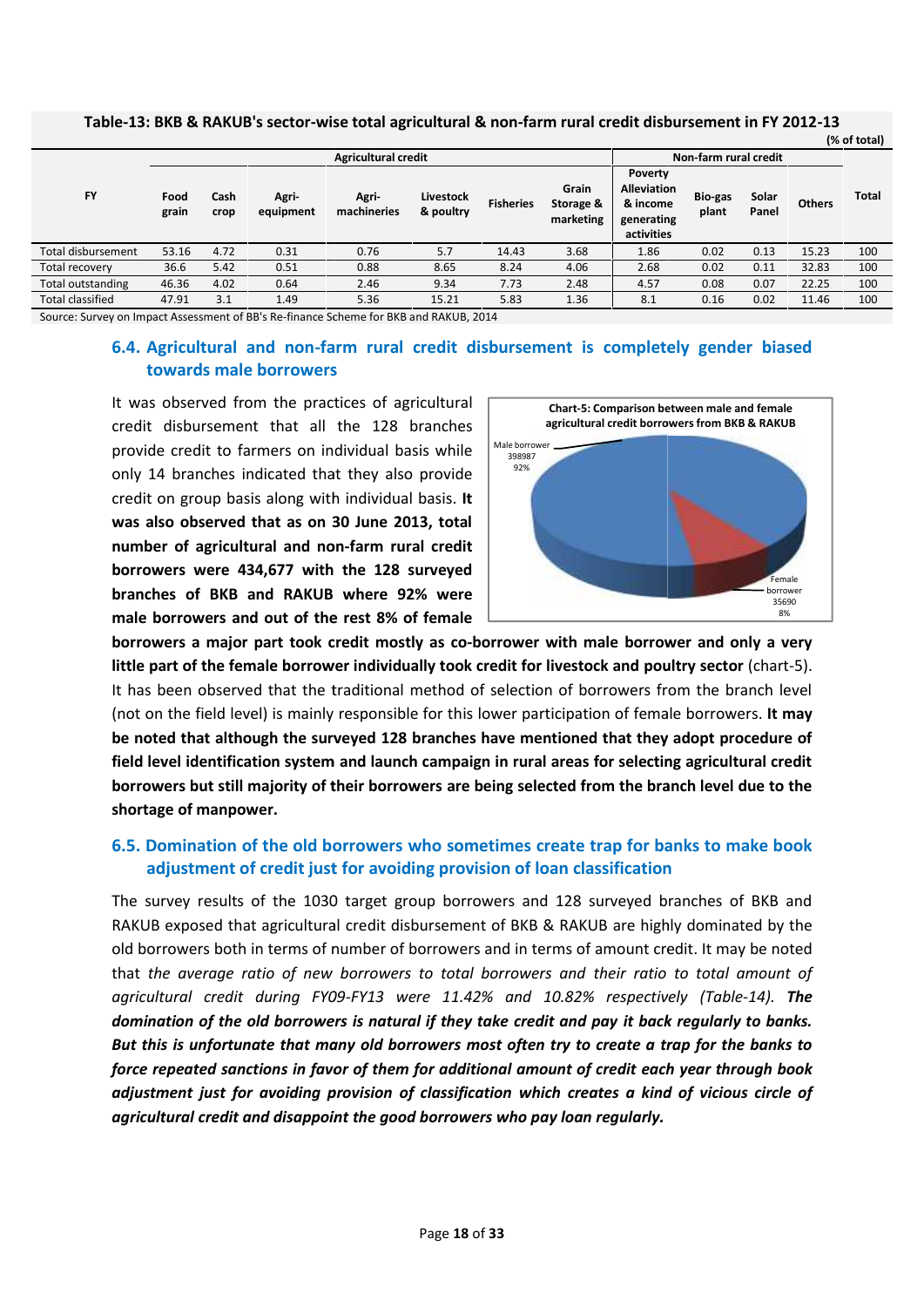| <b>FY/particulars</b> |            | <b>Number of borrowers</b> |              |            | Amount of agricultural loan (in million Taka) |              |  |  |  |
|-----------------------|------------|----------------------------|--------------|------------|-----------------------------------------------|--------------|--|--|--|
|                       | <b>New</b> | Old                        | <b>Total</b> | <b>New</b> | Old                                           | <b>Total</b> |  |  |  |
| 2012-13               | 17,459.00  | 137,724.00                 | 155,183.00   | 539.90     | 4,320.81                                      | 4,860.71     |  |  |  |
| % of total            | 11.25      | 88.75                      | 100.00       | 11.11      | 88.89                                         | 100.00       |  |  |  |
| 2011-12               | 16,091.00  | 138,962.00                 | 155,053.00   | 458.74     | 4,288.35                                      | 4,747.09     |  |  |  |
| % of total            | 10.38      | 89.62                      | 100.00       | 9.66       | 90.34                                         | 100.00       |  |  |  |
| 2010-11               | 18,325.00  | 138,099.00                 | 156,424.00   | 447.34     | 3,790.05                                      | 4,237.39     |  |  |  |
| % of total            | 11.71      | 88.29                      | 100.00       | 10.56      | 89.44                                         | 100.00       |  |  |  |
| 2009-10*              | 17.401.00  | 140,203.00                 | 157,604.00   | 445.13     | 3,296.27                                      | 3,741.40     |  |  |  |
| % of total            | 11.04      | 88.96                      | 100.00       | 11.90      | 88.10                                         | 100.00       |  |  |  |
| 2008-09**             | 11.004.00  | 75,475.00                  | 86,479.00    | 271.01     | 2,226.08                                      | 2,497.09     |  |  |  |
| % of total            | 12.72      | 87.28                      | 100.00       | 10.85      | 89.15                                         | 100.00       |  |  |  |

**Table-14: Statistics on number of old & new borrowers and amount of agricultural loans**

\* 4 branches did not provide data in 2009-10.

\*\* 28 branches did not provide data in 2008-09.

Source: Survey on Impact Assessment of BB's Re-finance Scheme for BKB and RAKUB, 2014.

The survey results also suggest that only 13.59% of the total target group farmers took agricultural loan for the first time while the rest 86.41% farmers took loan more than 1 time from the surveyed 128 branches of BKB and RAKUB (Table-15). It may be noted that taking loan more than 1 time is not at all bad if the borrowers properly maintained their previous dues with the bank branches; but it is completely contrary to the long run interest of banks and detrimental for the credit culture if it is done through book adjustments; although as per the existing agricultural credit policy borrowers are not allowed to reschedule previous loan and take fresh loan in the same day. In this regard, banks will have to be cautious and an innovative system needs to be developed for resisting the borrowers who want to create credit trap for banks. For this purpose, such a policy can be introduced where borrowers who will pay their loan by the predetermined deadline may be exempted from a certain amount of interest (say, 1 percentage point exemption of predetermined interest rate) while borrowers who will not pay their loans by the predetermined deadline can be imposed a certain amount of penalty interest rate (say, 2 percentage point additional interest to the predetermined interest rate). Borrowers who will continue their loan can be even allowed to do so on or before the predetermined deadline without charging any penalty interest but they should not be given 1 percentage point exemption of predetermined interest rate rather they should be charged 2 percentage point penalty interest on the due amount of loan if it is rescheduled after the predetermined deadline. However, there should be a maximum rescheduling time limit (say, up to 5 times which is now allowed up to three times as per the existing agricultural credit policy) and before imposing any penalty interest rate the borrowers should have to be properly notified in due time.

|                                   |                | Table-15: Statistics on now many times target group farmers have taken loan from the surveyed 128 branches of BNB & KANOB |
|-----------------------------------|----------------|---------------------------------------------------------------------------------------------------------------------------|
| Frequency (times) of taking loans | No. of farmers | % of total target group farmers                                                                                           |
|                                   | 140            | 13.59                                                                                                                     |
|                                   | 144            | 13.98                                                                                                                     |
|                                   | 141            | 13.69                                                                                                                     |
| 4                                 | 140            | 13.59                                                                                                                     |
| 5.                                | 81             | 7.86                                                                                                                      |
| $6 - 10$                          | 218            | 21.17                                                                                                                     |
| $11 - 20$                         | 129            | 12.52                                                                                                                     |
| $21-30$                           | 31             | 3.01                                                                                                                      |
| $31 - 40$                         | 6              | 0.58                                                                                                                      |
| <b>Total</b>                      | 1030           | 100                                                                                                                       |

**Table-15: Statistics on how many times target group farmers have taken loan from the surveyed 128 branches of BKB & RAKUB**

Note: Each farmer has taken 6.29 times loan on an average from BKB & RAKUB.

Source: Survey on Impact Assessment of BB's Re-finance Scheme for BKB and RAKUB, 2014.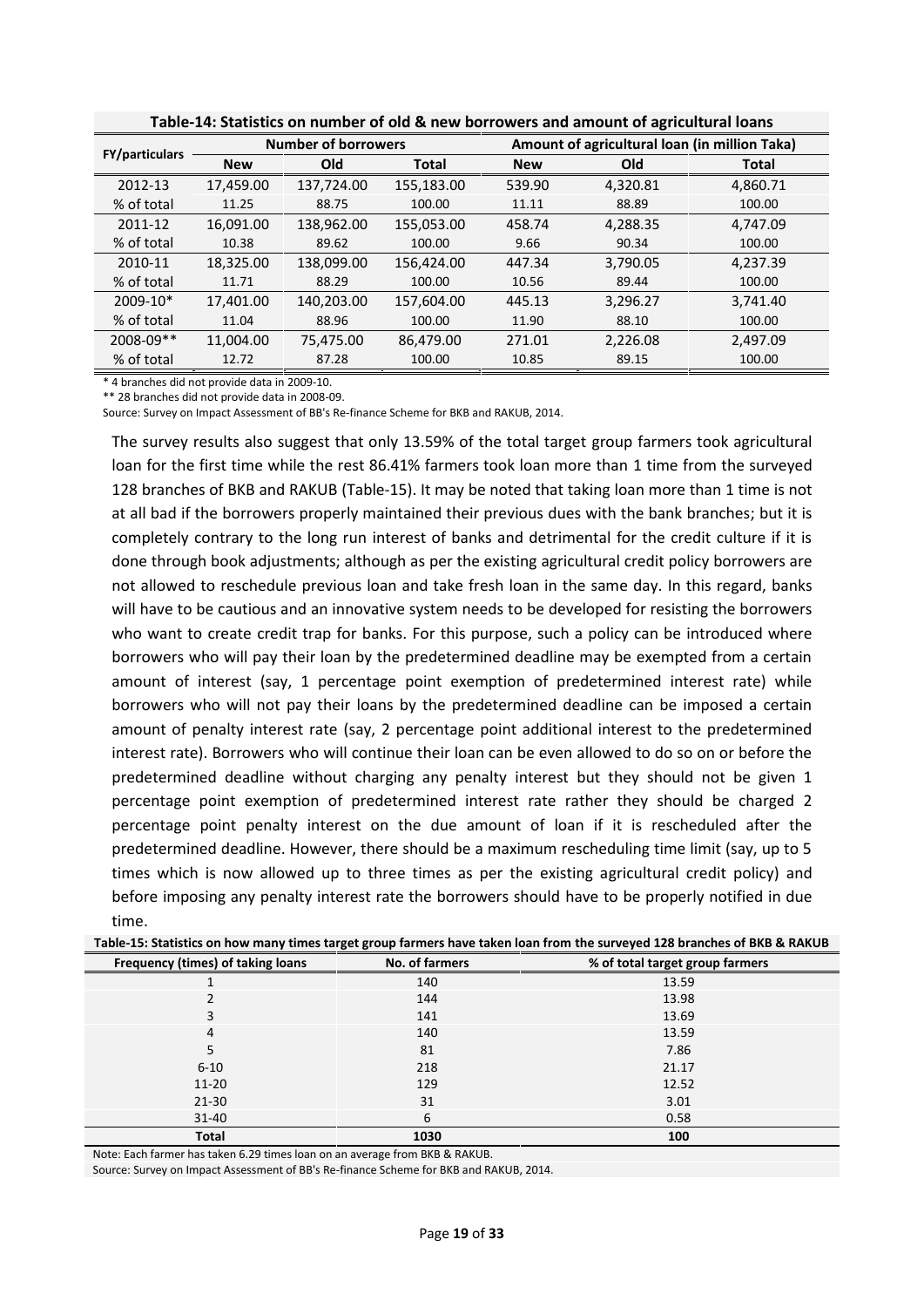## **6.6. The rural branches of BKB and RAKUB are widely involved in social corporate responsibilities (CSR) type of activities**

Apart from the regular banking activities, BKB and RAKUB are also involved in carrying out several Corporate Social Responsibilities (CSRs) such as receiving electricity bills from the customers of Polli Bidyut Samity, providing agricultural subsidy to farmers & allowances to the beneficiaries of the Government's employment generation program (40 days program); widow, old age & disable allowances programs and pension for the retired military personnel etc. Moreover, the survey results showed that the surveyed 128 branches of BKB and RAKUB had opened 437,764 bank accounts at Taka 10 only where nearly 72% accounts were remained active in transaction during the field survey time in 2014. **This indicates that these two banks are playing an important role in enhancing ongoing financial inclusion initiatives of BB. Therefore, the magnitudes of their manpower involvement in CSR activities may need to be reviewed and a policy must have to be developed so that their involvement in CSR activities does not hamper its main business.**

## **6.7. Opinions of the target and control group farmers regarding problems and possible solutions of agricultural and non-farm rural credit in Bangladesh**

Some questions were also set in the questionnaires to justify farmers' opinions on existing problems of agricultural and non-farm rural credit and their possible solutions. The survey data revealed that out of total 1425 target and control group farmers 30.11% have identified lack of having proper price for the agricultural products particularly, during the harvesting period, which is the prime problem against agricultural and non-farm rural credit recovery drives-as most of the farmers usually want to repay their loan just after harvesting crops. Insufficient amount of loan (24.35%), high interest rate (11.23%), crop failure due to natural calamities (5.68%), lack of proper documentation for loan (4.28%), variety of interest rate for agricultural products (2.32%), remoteness of bank branch location (1.19%), failure of the sharecroppers to collect proper documents from land owners (0.63%) etc. are the major problems of agricultural and non-farm rural credit in Bangladesh (Table-16). Similarly, out of the total 1425 farmers 36.42% and 32.56% suggested to lowering interest rate and increasing of loan amount through revising existing agricultural credit disbursement norms respectively for solving the existing problems of agricultural and non-farm rural credit. Moreover, simplification of documentation & loan disbursement procedures (6.25%), interest waiver in case of crop failure (5.05%), ensuring fair price for agro-products through government procurement (3.79%), establishment of bank branch in their nearby locality (3.37%) and introducing crop insurance (2.04%) are also the other significant ways suggested by them to solve the existing problems of agricultural and non-farm rural credit.

**It is notable that although the majority of the farmers have suggested to lowering the interest rate and increasing loan amount; but, these might not be good options for optimizing the effective delivery-recovery channel of agricultural and non-farm rural credit.** Because, the experiences of the microfinance institutions suggest that in spite of their high interest rate and given a very small amount of credit they have been operating successfully and their non-performing loans are very low as compared to BKB and RAKUB. The results also revealed that most of the target and control group farmers believe that BKB and RAKUB are dealing with the government money to help the farmers. So, they consider that repayment of the loans to BKB and RAKUB may not be as urgent as like NGOs or MFIs. But the truth is that BKB and RAKUB are mostly dealing with their depositors' money. BB sometimes provides few re-finance facilities against the government guarantee which is not even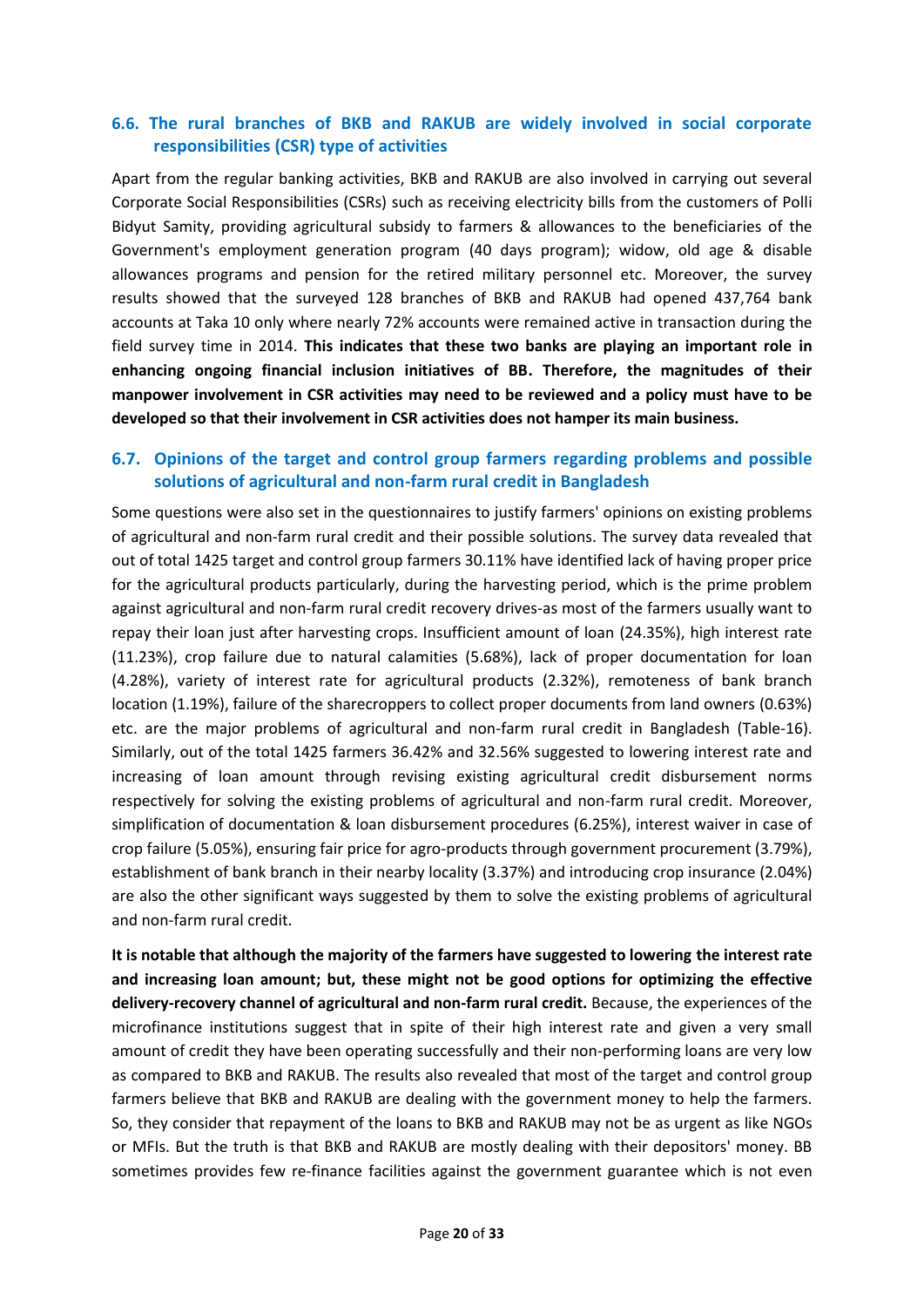free rather interest bearing. So, there has been a potential need for BKB and RAKUB to rebuild public awareness in this regard.

| <b>Particulars</b>                                                                     | Total respondents (N=1425) |
|----------------------------------------------------------------------------------------|----------------------------|
| <b>Existing problems:</b>                                                              |                            |
| 1. Lack of having proper price for agricultural products                               | 429 (30.11%)               |
| 2. Insufficient amount of loan                                                         | 347 (24.35%)               |
| 3. High interest rate                                                                  | 160 (11.23%)               |
| 4. Crop failure due to natural calamities                                              | 80 (5.68%)                 |
| 5. Lack of proper documentation for loan                                               | 61 (4.28%)                 |
| 6. Variety of interest rate for agricultural products                                  | 33 (2.32%)                 |
| 7. Remoteness of bank branch location                                                  | 17 (1.19%)                 |
| 8. Failure of the sharecroppers to collect proper documents from land owners           | 9(0.63%)                   |
| 9. Others/ not identified any problem                                                  | 289 (20.28%)               |
| <b>Suggested solutions:</b>                                                            |                            |
| 1. Lowering interest rate                                                              | 519 (36.42%)               |
| 2. Increase of loan amount through revising existing agri-credit disbursement norms    | 464 (32.56%)               |
| 3. Simplification of documentation & loan disbursement procedures                      | 89 (6.25%)                 |
| 4. Interest waiver in case of crop failure                                             | 72 (5.05%)                 |
| 5. Establishment of bank branch in nearest locality                                    | 54 (3.79%)                 |
| 6. Ensuring fair price for agro-products through govt. procurement                     | 48 (3.37%)                 |
| 7. Introducing crop insurance                                                          | 29 (2.04%)                 |
| 8. Others/ not identified any solution                                                 | 150 (10.53%)               |
| Source: Survey on Impact Assessment of BB's Re-finance Scheme for BKB and RAKUB, 2014. |                            |

### **Table-16: Existing problems and suggested solutions of agricultural credit in Bangladesh**

## **7. Concluding Remarks and Policy Recommendations**

**7.1.**The comparison of economic well-being between the target group borrowers-who have taken loan from BKB & RAKUB-and the equal contextual control group non-borrowers, revealed that there has been good impact of agricultural and non-farm rural credit on the borrowers. The survey data exposed that in spite of having similar demographic characteristics and infrastructural facilities of both the groups, the target group borrowers of the BKB and RAKUB are in a better-off position than the control group non-borrowers in terms of holding asset value, income and expenditure. The study also disclosed that per acre production and yearly growth of per acre production of some selected agricultural commodities such as paddy, maize, jute, onion, ginger, turmeric, garlic, potato, wheat etc. for the target group borrowers were higher than the control group non-borrowers in the year 2012 and 2013 respectively which means that the target group farmers through availing loan from the BKB and RAKUB have contributed in increasing overall productivity of the agriculture sector and thereby contributed to increase country's overall GDP. It has already been mentioned that BB mostly provides refinance facilities to BKB and RAKUB for playing a supportive role of implementing its monetary policy to enhancing credit flow to the agricultural and non-farm rural borrowers for achieving its broad objectives of attaining overall GDP growth along with maintaining a price stability, food price in particular through increasing production of food grain. It is, therefore, appeared that the broad objectives of BB's re-finance scheme are being achieved and as such BB may not only continue this re-finance scheme for BKB and RAKUB but also can think effectively to expand its magnitude and institutional coverage in line with the broad objectives of its monetary policy.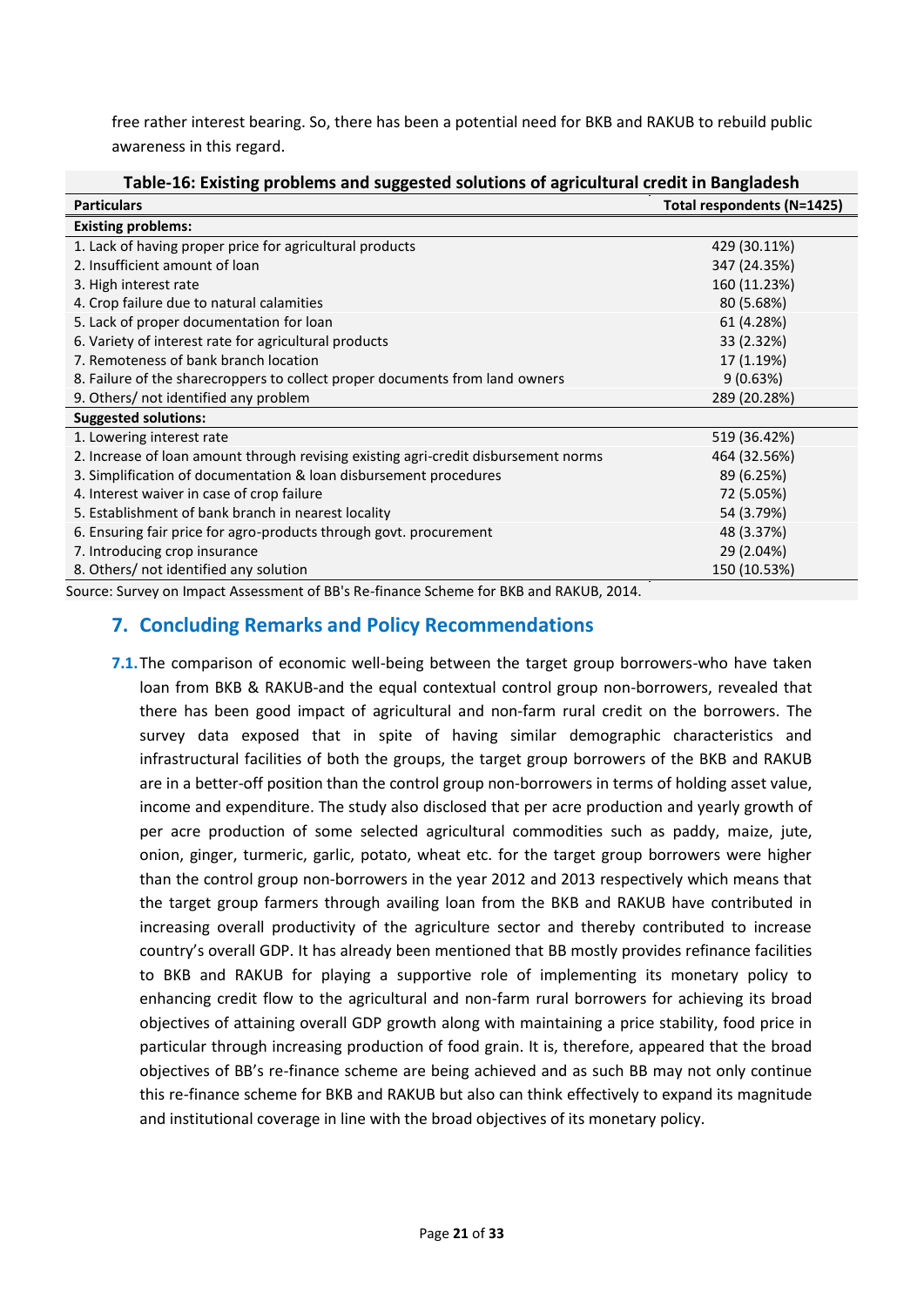- **7.2.**The major outcomes of this study also revealed that it is not the matter of financial insolvency of the borrowers to repay their loans to BKB and RAKUB in due time rather it is mostly the administrative/ manpower problem in credit management of banks. Hesitancy in the mindset of the borrowers to repay the loan and scarcity of manpower to streamlining the recovery drives are the prime reasons for aggravating non-performing loans (NPLs) in the public sector bankslike BKB & RAKUB. In order to mitigate this aggravating NPLs situation, recruiting of a required number of new officials and agricultural credit supervisors at the branch level in BKB and RAKUB and strengthening of existing recovery drives are not the only solution. As financing in agricultural and non-farm rural activities is very much alike to micro, small and medium enterprise (SME) financing, banks will have to be very much cautious not only in disbursement of credit but also have to be pro-active and strenuous in making recovery drives mainly through persuasion in the field level which may not be possible with the existing structure of manpower of BKB and RAKUB. Perhaps the pay package and other remunerations for the officials or agricultural credit supervisors who will be involved in the process of selection of borrowers, recommendation for disbursement of credit and ensure timely recovery of credit for banks will have to be tagged with the realization of credit and net profit from the credit operations. Therefore, alongside the continuation of the present financing system, BKB and RAKUB may consider involving local non-governmental organizations (NGOs) or any third party in such a specific term and condition that their remuneration will be given through sharing the realized interest earnings minus suspended interest for bad loan, if any. In this regard, NGOs or third party will just make recommendation for credit disbursement while credit will have to be disbursed directly to the borrowers through the respective branch offices of BKB and RAKUB through opening a 10-Taka Account just after making proper scrutiny of the recommended lists of the NGOs/ third party in the field level so that no fake borrower can be created. NGOs or third party will also pursue borrowers to repay their loans at the branch level in due time and draw their share of realized interests at the end of each month. The responsibility of collection of deposits under the mobile banking system and recovery of NPLs can also be given to NGOs or third party with ensuring an attractive remuneration for them. However, in the initial stage BKB and RAKUB may introduce a detailed pilot project to engage NGOs or third party in some of their selected branches for this purpose and if it becomes successful then this experience can be replicated in other branches throughout the country.
- **7.3.**There must be a policy of encouragement and penalty for the good and default borrowers respectively. For this purpose, such a policy can be introduced where borrowers who will pay their loan regularly by the predetermined deadline may be exempted from a certain amount of interest (say, 1 percentage point exemption of predetermined interest rate) while borrowers who will not pay their loans by the predetermined deadline can be imposed a certain amount of penalty interest rate (say, 2 percentage point additional interest to the predetermined interest rate). Borrowers who are willing to continue their loan can be even allowed to do so on or before the predetermined deadline without charging any penalty interest but they should not be given 1 percentage point exemption of predetermined interest rate rather they should be charged 2 percentage point penalty interest on the due amount of loan if it is rescheduled after the predetermined deadline. However, there should be a maximum time limit for such direct rescheduling (say, up to 5 times which is now allowed up to 3 times as per the existing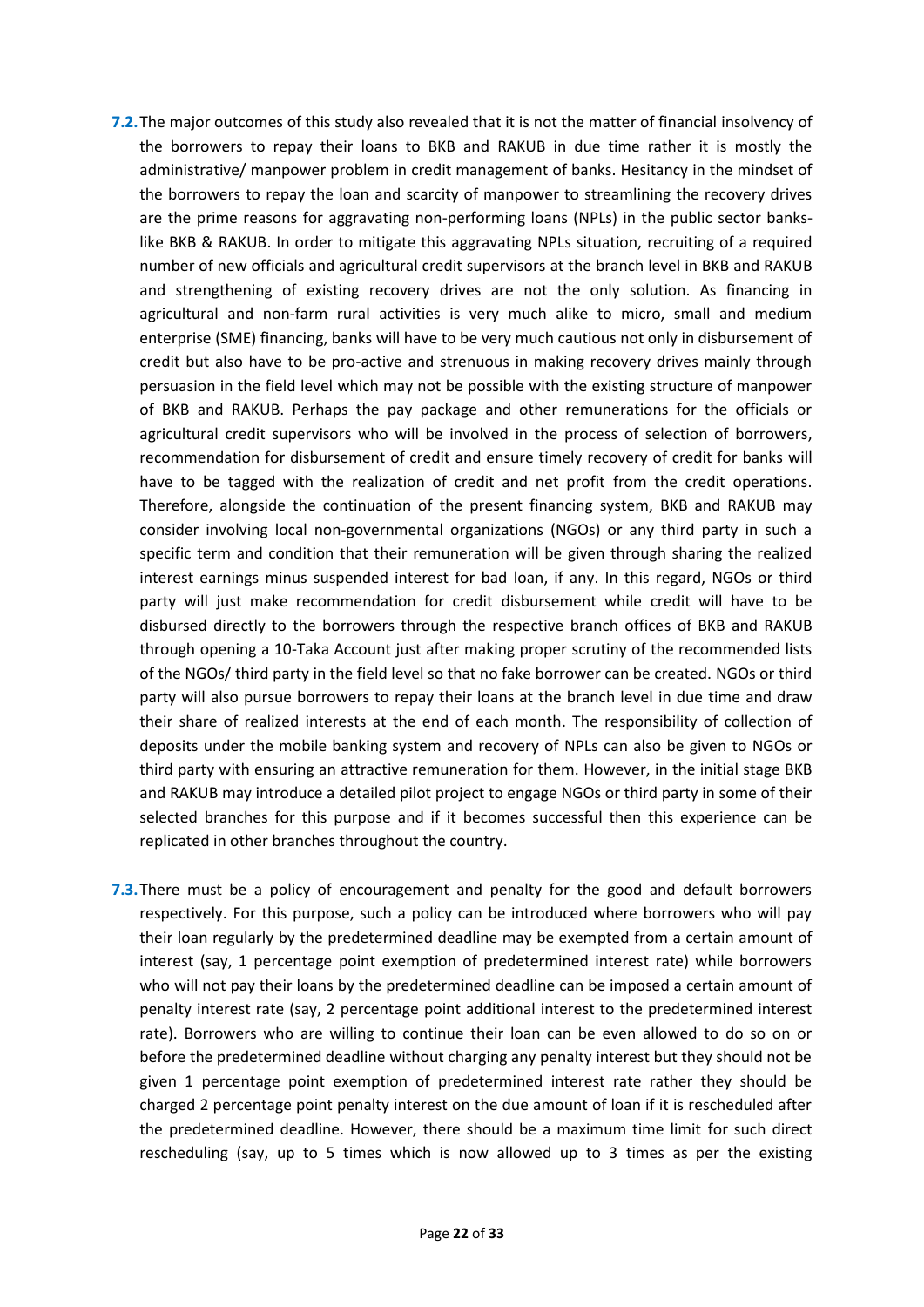agricultural credit policy) and before imposing any penalty interest rate the borrowers should have to be properly notified in due time.

- **7.4.**Increase of loan amount for borrowers through revising existing agricultural credit disbursement norms and simplification of documentation & loan disbursement procedures and it's publicly dissemination are essential for strengthening activities related to agricultural and non-farm rural credit. Although BB in the recent years has simplified loan disbursement procedures and prohibited banks to taking any kinds of original deed or parcha as security of loan but due to non-cooperation of bank officials farmers sometimes become compel to keep it with banks. Therefore, BB may publicly disseminate a very brief (if possible in a page) credit policy each year entailing the rights of the farmers and also advocating in favor of banks to repay their loans in a timely manner for the betterment of the country.
- **7.5.**Finally, it is generally believed that agricultural and non-farm rural credit from the banking system is not only helping to boost up our overall GDP but also helping us to reduce capital flight from the rural to urban and thus favoring to minimize the gap between rich and poor people of the country. Therefore, for sake of the greater interest of the country, the current efforts of BB to encouraging BKB & RAKUB through providing re-financing facilities are needed to continue and at the same time special steps should have to be initiated from BKB and RAKUB to enhance their institutional capacity and efficiency. In this regard, creation of a resource pool may be required for BKB and RAKUB for carefully examining their costs of funds, determining a shadow lending rate for agricultural and non-farm rural credit and for re-arranging their manpower at branch level.

## **References**

Annual Agricultural/Rural Credit Policy and Program for Fiscal Year 2013-14 & 2014-15, Bangladesh Bank.

Annual Report, Bangladesh Bank, Various Issues.

Annual Report, Bangladesh Krishi Bank, Various Issues.

Annual Report, Rajshahi Krishi Unnayan Bank, Various Issues.

Bayes, Abdul and Patwary, Fazlul Karim (2012), An Empirical Analysis of the Impact of Agricultural Credit from Banks and Micro Finance Institutions (MFIs) In GDP Growth: Bangladesh Perspective, Bangladesh Bank, Working Paper.

Chowdhury, Tanbir Ahmed and Chowdhury, Sarahat Salma (2011), Performance Evaluation of Agricultural Banks in Bangladesh, International Journal of Business and Management, Vol. 6, No. 4.

Economic Census (2013), Bangladesh Bureau of Statistics (BBS).

Hosain, M., and Abdul Bayes (2010), Rural Economy and Livelihoods Insights from Bangladesh, AH Development Publishing House.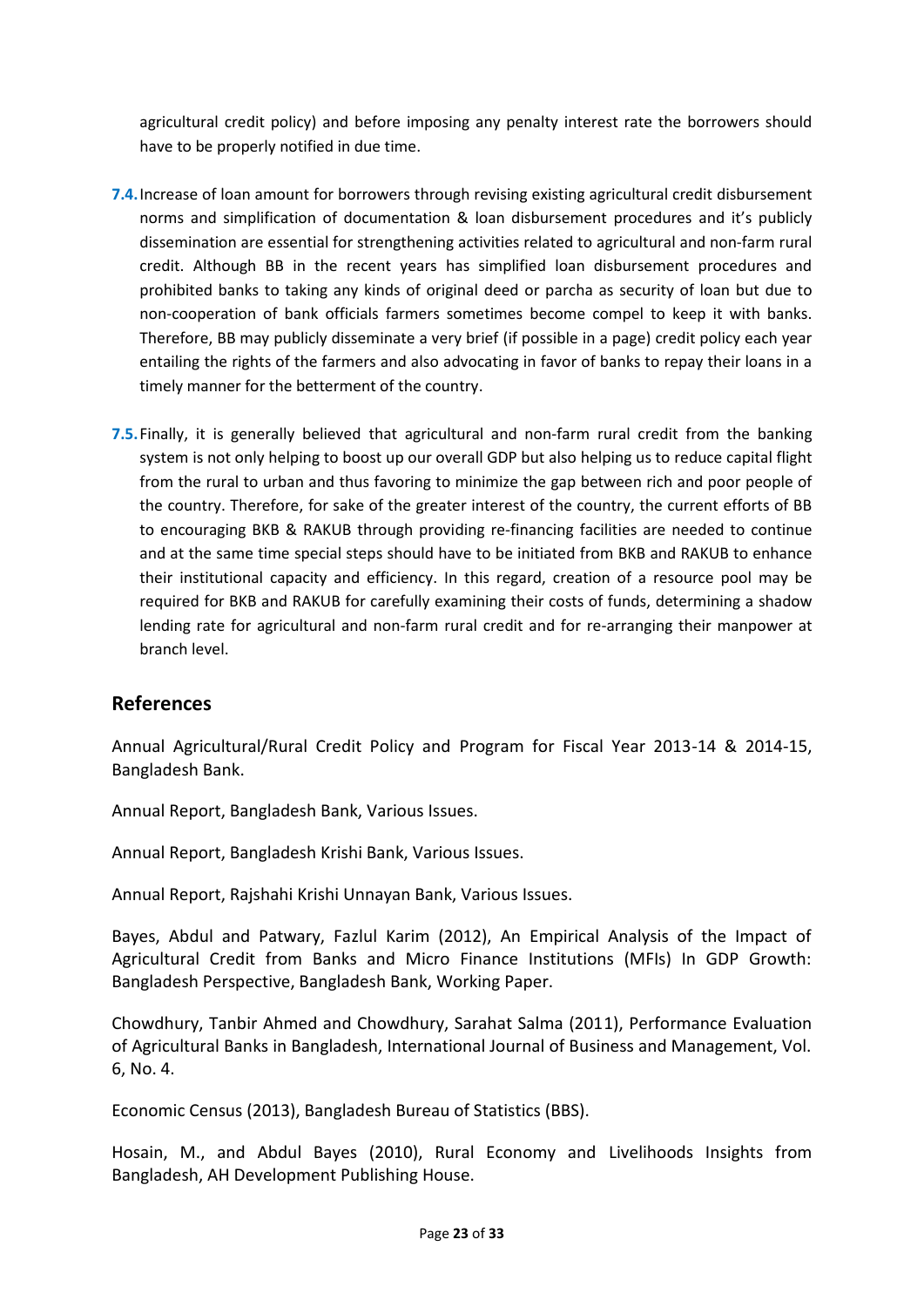Islam, Md. Ariful; Islam, Md. Rayhan; Siddiqui, Mahmudul Hasan and Karim, Luthful (2014), Importance of agricultural credit for rural development of Bangladesh: A descriptive approach, International Journal of Economics, Finance and Management Sciences 2014; 2(1): 68-83, published online.

Ministry of Agriculture, Government of Bangladesh (2013), National Agricultural Credit Policy-2013.

Mondal, Mohammad H. (2010), Crop Agriculture of Bangladesh: Challenges and Opportunities, ISSN 0258-7122 Bangladesh J. Agril. Res. 35(2): 235-245.

Sharmeen, Kashfia and Chowdhury, Samia Tarannum (2013), Agricultural growth and agricultural credit in the context of Bangladesh, Bangladesh Research Publications Journal, ISSN: 1998-2003, Volume: 8, Issue: 2, Page: 174 – 179.

Uddin, Md. Julhas and Talukder, Md. Sanaullah (2012), A Report on Agriculture/rural Credit Disbursement and Recovery by Scheduled Banks of Bangladesh: Present Situation and Future Proposals (Bengali Version), Bangladesh Journal of Political Economy, Vol. 28, No.2.

Wadud, Md. Abdul (2013), Impact of Microcredit on Agricultural Farm Performance and Food Security in Bangladesh, Institute of Microfinance (InM), Working Paper No. 14.

Yearbook of Agricultural Statistics of Bangladesh (2011), Bangladesh Bureau of Statistics (BBS).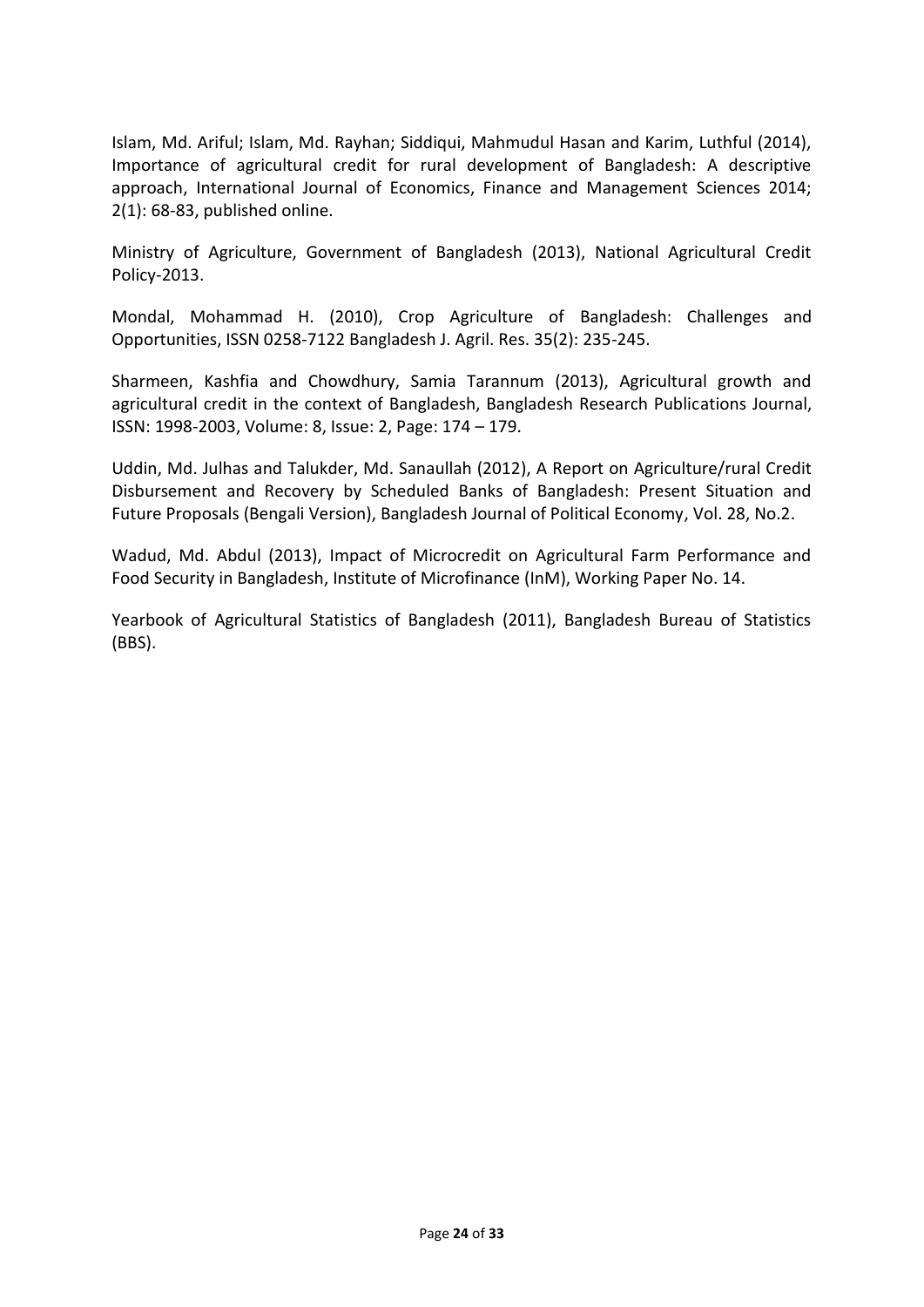

## **Bangladesh Bank Research Department**

# **"Impact Assessment of Bangladesh Bank's Re-finance Scheme for Financing Agricultural & Non-farm Rural Credit Borrowers through Bangladesh Krishi Bank and Rajshahi Krishi Unnayan Bank"**

[Borrowers of agricultural & non-farm rural credit taken from BKB/RAKUB]

| <b>Borrower's bank: BKB/RAKUB</b> |   |           | <b>Branch name:</b>        | Ledger book no.:<br><b>Survey date:</b> |
|-----------------------------------|---|-----------|----------------------------|-----------------------------------------|
| <b>Union</b>                      |   | Upazilla: | District:                  |                                         |
| <b>Survey team</b>                | A |           | <b>Questionnaire code:</b> |                                         |

## **1. Household head's information:**

| a) Name:                                                            |                                  |  |           | b) Age                                         | years                |
|---------------------------------------------------------------------|----------------------------------|--|-----------|------------------------------------------------|----------------------|
| c) Name of any other profession along with agricultural activities: |                                  |  |           |                                                |                      |
| d) Education:                                                       | $\Box$ Illiterate $\Box$ Primary |  |           | $\square$ SSC $\square$ HSC $\square$ Graduate | $\Box$ Post-graduate |
| e) Address                                                          | Village/area:                    |  | Union:    |                                                |                      |
|                                                                     | Thana:                           |  | Upazilla: |                                                |                      |
| f) Mobile no. (if not owned then on request):                       |                                  |  |           |                                                |                      |

## **2. Family information:**

| <b>Particulars</b> | <b>Number</b> |      | <b>Particulars</b> |      | <b>Number</b> | <b>Particulars</b>   | <b>Number</b> |      | <b>Particulars</b>  | <b>Number</b> |      |
|--------------------|---------------|------|--------------------|------|---------------|----------------------|---------------|------|---------------------|---------------|------|
|                    | 2012          | 2013 |                    | 2012 | 2013          |                      | 2012          | 2013 |                     | 2012          | 2013 |
| Total              |               |      | Student            |      |               | Unemployment         |               |      | -Earning member     |               |      |
| Member             |               |      |                    |      |               |                      |               |      | a) Employed in      |               |      |
| a) Male            |               |      |                    |      |               |                      |               |      | agricultural sector |               |      |
|                    |               |      |                    |      |               |                      |               |      | b) Employed in      |               |      |
| b) Female          |               |      |                    |      |               |                      |               |      | other sector        |               |      |
| Housing*           |               |      | Bank account**     |      |               | Latrine <sup>#</sup> |               |      | Electricity         |               |      |

*\* (Housing codes) 1-Kancha, 2-Semi-paka, 3-Paka, 4-Rented house/others # (Latrine codes) 1-Kancha, 2-Sanitary, 3-Slab \*\** (*Bank account/electricity codes*) 1-Yes, 2-No

## **3. Information of land (in decimal):**

|                          |      |                   | 2012 (Type of farmer:Solvent/Middle/Small/Marginal) | 2013 (Type of farmer:Solvent/Middle/Small/Marginal) |                   |                   |  |  |  |
|--------------------------|------|-------------------|-----------------------------------------------------|-----------------------------------------------------|-------------------|-------------------|--|--|--|
| <b>Land type</b>         | Own  | Share cropping/   | Price per decimal                                   | Own                                                 | Share cropping/   | Price per decimal |  |  |  |
|                          | land | <b>Lease land</b> | (in Taka)                                           | land                                                | <b>Lease land</b> | (in Taka)         |  |  |  |
| a) Agricultural land:    |      |                   |                                                     |                                                     |                   |                   |  |  |  |
| -Irrigated               |      |                   |                                                     |                                                     |                   |                   |  |  |  |
| -Non-irrigated           |      |                   |                                                     |                                                     |                   |                   |  |  |  |
| b) Non-agricultural land |      |                   |                                                     |                                                     |                   |                   |  |  |  |
| -Homestead               |      |                   |                                                     |                                                     |                   |                   |  |  |  |
| -Pond                    |      |                   |                                                     |                                                     |                   |                   |  |  |  |
| -Garden                  |      |                   |                                                     |                                                     |                   |                   |  |  |  |
| -Others                  |      |                   |                                                     |                                                     |                   |                   |  |  |  |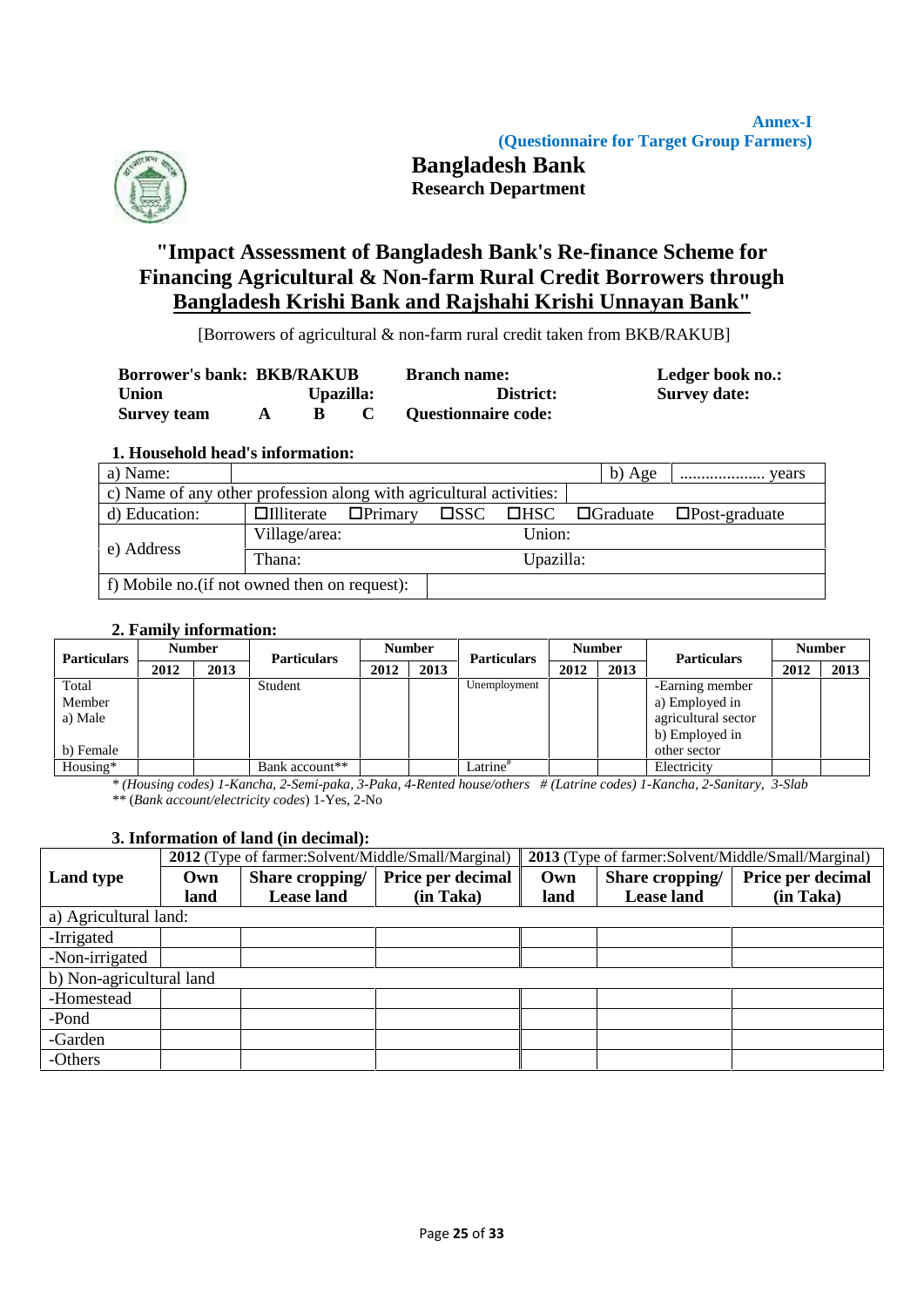## **4. Other asset:**

|                                             |          | 2012                   | 2013            |                 |  |
|---------------------------------------------|----------|------------------------|-----------------|-----------------|--|
| Asset type                                  | Quantity | <b>Value (in Taka)</b> | <b>Quantity</b> | Value (in Taka) |  |
| - Houses/buildings/flats etc                |          |                        |                 |                 |  |
| - Agricultural equipments/machineries       |          |                        |                 |                 |  |
| - Own vehicles                              |          |                        |                 |                 |  |
| - Forestry and fisheries                    |          |                        |                 |                 |  |
| - Furniture                                 |          |                        |                 |                 |  |
| - Non-industrial business institutions      |          |                        |                 |                 |  |
| (like: shop/storage/poultry etc.)           |          |                        |                 |                 |  |
| - Ornaments and other valuable goods        |          |                        |                 |                 |  |
| - Financial/miscellaneous asset $&$ savings |          |                        |                 |                 |  |

## **5. Agricultural products:** (quantity in mon, Price in Taka, land area in decimal)

|                 | 2012     |        | 2013 |          |        |      | 2012            |          |        | 2013 |          |        |      |
|-----------------|----------|--------|------|----------|--------|------|-----------------|----------|--------|------|----------|--------|------|
| <b>Products</b> | Quantity | Price/ | Land | Quantity | Price/ | Land | <b>Products</b> | Quantity | Price/ | Land | Quantity | Price/ | Land |
|                 |          | mon    | area |          | mon    | area |                 |          | mon    | area |          | mon    | area |
| Paddy           |          |        |      |          |        |      | Onion           |          |        |      |          |        |      |
| Maize           |          |        |      |          |        |      | Ginger          |          |        |      |          |        |      |
| Jute            |          |        |      |          |        |      | Turmeric        |          |        |      |          |        |      |
| Potato          |          |        |      |          |        |      | Garlic          |          |        |      |          |        |      |
| Wheat           |          |        |      |          |        |      | Vegetables      |          |        |      |          |        |      |
| Pulses          |          |        |      |          |        |      | Others          |          |        |      |          |        |      |

## **6. Livestock:**

| Cattle         |     | 2012             |     | 2013             | Cattle     | 2012 |                  | 2013 |                  |  |
|----------------|-----|------------------|-----|------------------|------------|------|------------------|------|------------------|--|
| type           | Qty | <b>Price/Qty</b> | Qty | <b>Price/Oty</b> | type       | Qty  | <b>Price/Qty</b> | Qty  | <b>Price/Qty</b> |  |
| Cow            |     |                  |     |                  | Hen/Duck   |      |                  |      |                  |  |
| <b>Buffalo</b> |     |                  |     |                  | Others $*$ |      |                  |      |                  |  |
| Goat/Sheep     |     |                  |     |                  |            |      |                  |      |                  |  |

*\*includes pigeon, koel bird etc.*

## **7. Borrower's agricultural credit related information:**

| a) How many times you have taken loans from BKB/RAKUB?  times                                      |  |
|----------------------------------------------------------------------------------------------------|--|
|                                                                                                    |  |
|                                                                                                    |  |
| d) Total amount of outstanding loan up to FY 2012-13Taka (filled up by bank branch)                |  |
|                                                                                                    |  |
| f) Is there any difference between bank approved loan and received cash amount from the officials? |  |
|                                                                                                    |  |
|                                                                                                    |  |
| h) Did you pay any other additional charges except accrued interest? $\Box$ Yes $\Box$ No.         |  |
|                                                                                                    |  |
|                                                                                                    |  |
| j) Do you regularly repay the agricultural credit? $\Box$ Yes $\Box$ No.                           |  |
|                                                                                                    |  |
| k) Did you use agriculture loan in non-agricultural sectors? $\Box$ Yes $\Box$ No.                 |  |
|                                                                                                    |  |
| 1) Is the amount of loan sufficient for you? $\Box$ Yes / $\Box$ No.                               |  |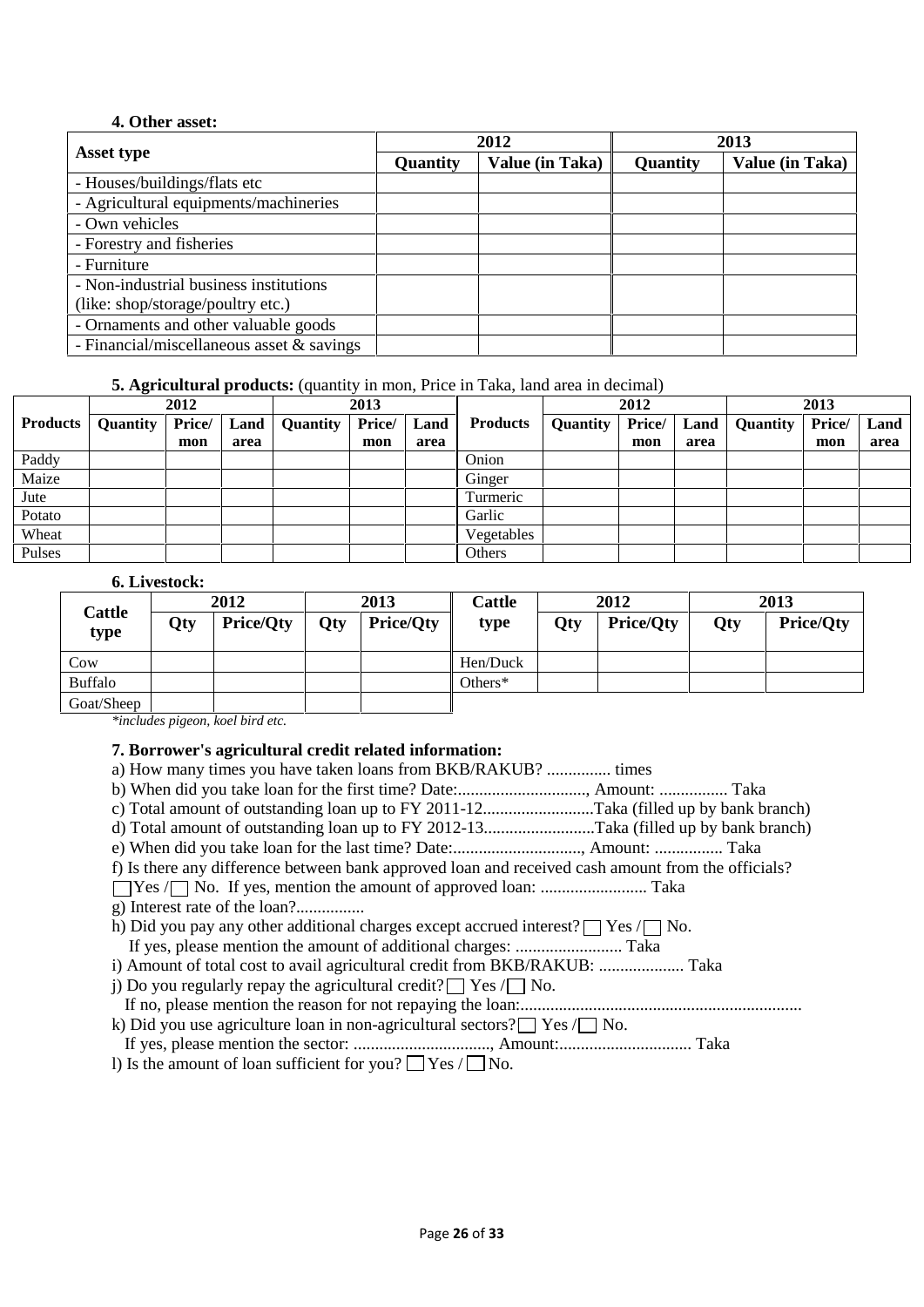#### m) **Sector-wise usage of agricultural credit (in Taka):**

| <b>Sectors</b>                         | Amount of usage for 2012 | Amount of usage for 2013 |
|----------------------------------------|--------------------------|--------------------------|
| a) Agricultural crops:                 |                          |                          |
| - Food grain                           |                          |                          |
| - Spices                               |                          |                          |
| - Oil-seeds                            |                          |                          |
| - Nursery                              |                          |                          |
| b) Irrigation/fertilizer/insecticides/ |                          |                          |
| crop seeds/storage/fuel etc.           |                          |                          |
| c) Agri-equipments & machineries       |                          |                          |
| d) Livestock                           |                          |                          |
| e) Fisheries                           |                          |                          |
| f) Poultry                             |                          |                          |
| g) Bio-gas plant                       |                          |                          |

### **8. Information on loan from formal and informal sources other than BKB & RAKUB (if any)**

a) Have you ever taken loan from any formal sources other than BKB & RAKUB ?  $\Box$  Yes  $\Box$  No.

If yes, specify the source:  $\Box$  Govt. banks /  $\Box$  Private banks/  $\Box$  Financial institutions/  $\Box$  NGOs/MFIs

b) Have you ever taken loan from any informal source?  $\Box$  Yes  $/ \Box$  No.

If yes, specify the source: Local money lenders  $\Box$  Friends  $\Box$  Relatives

c) Amount of loan received from the above mentioned (a) & (b) sources in 2013:.........................Taka

## **9. Annual income and expenditure statement: (in Taka)**

| Income                                                   |      |      | <b>Expenditure</b>                             |      |      |  |  |
|----------------------------------------------------------|------|------|------------------------------------------------|------|------|--|--|
| <b>Particulars</b>                                       | 2012 | 2013 | <b>Particulars</b>                             | 2012 | 2013 |  |  |
| i. Agricultural income including livestock               |      |      | <i>i</i> . Food expenditure                    |      |      |  |  |
| ii. Income from business activities                      |      |      | ii. Agricultural expenditure                   |      |      |  |  |
| iii. Income from service & physical labor                |      |      | iii. Educational expenditure                   |      |      |  |  |
| iv. Remittances                                          |      |      | iv. Medical expenditure                        |      |      |  |  |
| v. Other incomes                                         |      |      | v. Mobile phone expenditure                    |      |      |  |  |
| (includes income from investments in saving instruments, |      |      | vi. Expenditure on social activities           |      |      |  |  |
| shares etc.)                                             |      |      | vii. Loan repayment                            |      |      |  |  |
|                                                          |      |      | viii. Expenditure on business activities       |      |      |  |  |
|                                                          |      |      | ix. Installment against savings                |      |      |  |  |
|                                                          |      |      | x. Other expenditures                          |      |      |  |  |
|                                                          |      |      | (includes expenditures on land purchase, house |      |      |  |  |
|                                                          |      |      | building, rent/leasing cost etc.)              |      |      |  |  |

10. Have you been benefitted from agricultural loan of BKB/RAKUB?  $\Box$ es /  $\Box$ No. If no, specify the reason:

a) Do the production & cropping intensity of your land has increased?  $\Box$  es /  $\Box$  p.

b) Have you got fair price of your agricultural products?  $\Box$  [es /  $\Box$  No.

c) If no in the above mentioned (a)  $\&$  (b), specify the reason:

|  | 11. Do you have knowledge about Bangladesh Bank's re-finance scheme for BKB & RAKUB?□ Yes /□ No. |
|--|--------------------------------------------------------------------------------------------------|

\_\_\_\_\_\_\_\_\_\_\_\_\_\_\_\_\_\_\_\_\_\_\_\_\_\_\_\_\_\_\_\_\_\_\_\_\_\_\_\_\_\_\_\_\_\_\_\_\_\_\_\_\_\_\_\_\_\_\_\_\_\_\_\_\_\_\_\_\_\_\_\_\_\_\_\_\_\_\_\_\_\_

\_\_\_\_\_\_\_\_\_\_\_\_\_\_\_\_\_\_\_\_\_\_\_\_\_\_\_\_\_\_\_\_\_\_\_\_\_\_\_\_\_\_\_\_\_\_\_\_\_\_\_\_\_\_\_\_\_\_\_\_\_\_\_\_\_\_\_\_\_\_\_\_\_\_\_\_\_\_ \_\_\_\_\_\_\_\_\_\_\_\_\_\_\_\_\_\_\_\_\_\_\_\_\_\_\_\_\_\_\_\_\_\_\_\_\_\_\_\_\_\_\_\_\_\_\_\_\_\_\_\_\_\_\_\_\_\_\_\_\_\_\_\_\_\_\_\_\_\_\_\_\_\_\_\_\_\_\_\_\_\_

12. If yes in the above mentioned question no. 11, do you support the continuation of BB's existing

refinance scheme?  $\Box$  Yes/  $\Box$  No. Specify the reason:

13. Have you ever received any interest remission from Govt.?  $\Box$ es /  $\Box$ o.

14. Is there adequacy of agricultural inputs (irrigation/ fertilizer/ insecticides/ crop seeds/ storage/ fuel etc.) in your locality?  $\Box$  Yes/  $\Box$  No. If no, specify the reason:  $\Box$ 

15. In your opinion, what are the existing problems of agricultural and non-farm rural credit?

16. Please suggest some solutions to mitigate the above mentioned problems.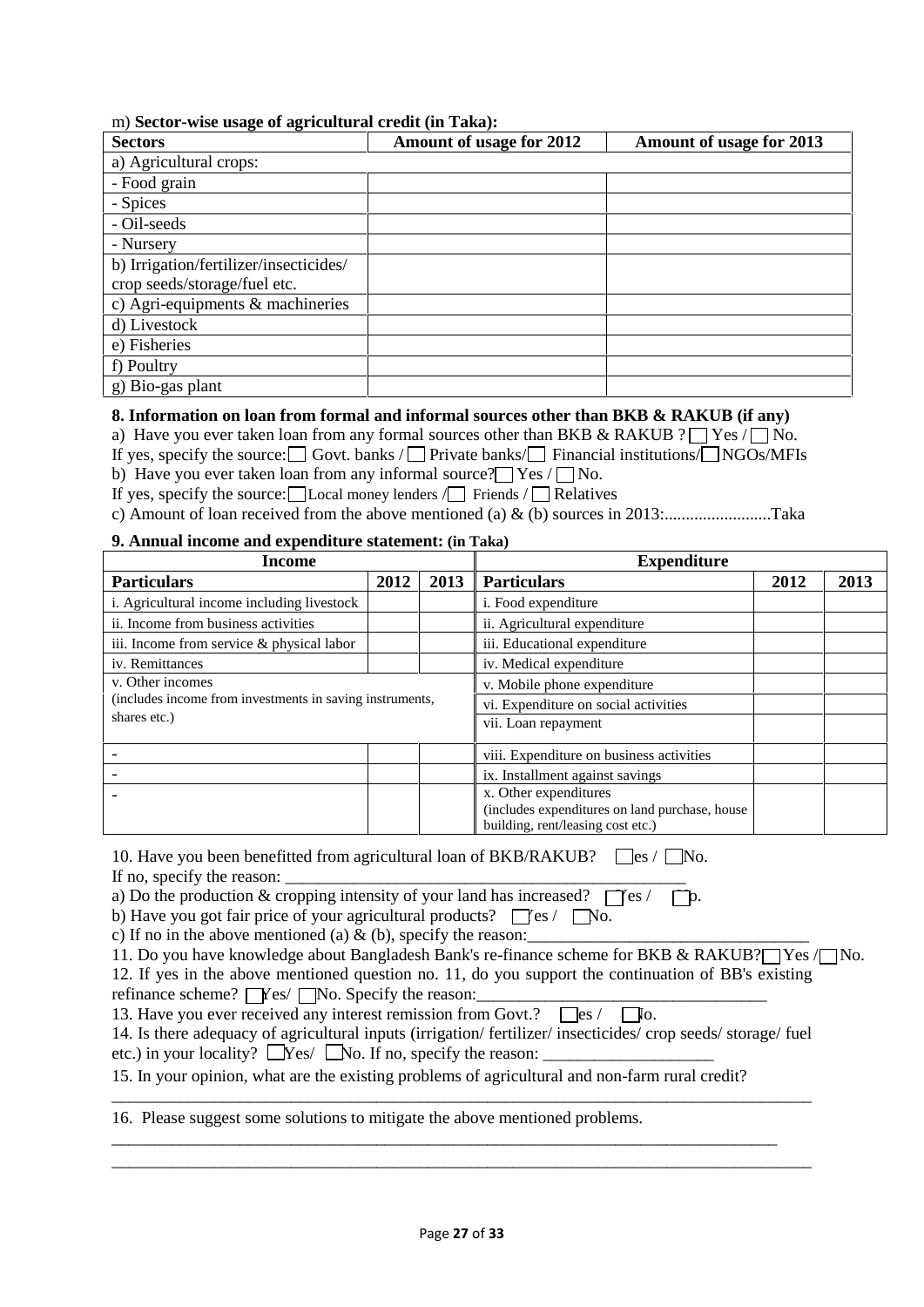

# **Bangladesh Bank Research Department**

# **"Impact Assessment of Bangladesh Bank's Re-finance Scheme for Financing Agricultural & Non-farm Rural Credit Borrowers through Bangladesh Krishi Bank and Rajshahi Krishi Unnayan Bank"**

[Farmers who did not take agricultural & non-farm rural credit from BKB/RAKUB]

|                    |           | Farmer's residence nearby the bank: BKB/RAKUB Branch name: | Ledger book no.:    |
|--------------------|-----------|------------------------------------------------------------|---------------------|
| <b>Union</b>       | Upazilla: | District:                                                  | <b>Survey date:</b> |
| <b>Survey team</b> |           | <b>Questionnaire code</b>                                  |                     |

### **1. Household head's information:**

| a) Name:                                                            |                                  |  |           | b) Age | years                                                                  |  |
|---------------------------------------------------------------------|----------------------------------|--|-----------|--------|------------------------------------------------------------------------|--|
| c) Name of any other profession along with agricultural activities: |                                  |  |           |        |                                                                        |  |
| d) Education:                                                       | $\Box$ Illiterate $\Box$ Primary |  |           |        | $\square$ SSC $\square$ HSC $\square$ Graduate $\square$ Post-graduate |  |
|                                                                     | Village/area:                    |  | Union:    |        |                                                                        |  |
| e) Address                                                          | Thana:                           |  | Upazilla: |        |                                                                        |  |
| f) Mobile no. (if not owned then on request):                       |                                  |  |           |        |                                                                        |  |

### **2. Family information:**

| <b>Particulars</b> | <b>Number</b> | <b>Particulars</b> |                | <b>Number</b> |      | <b>Particulars</b>    | <b>Number</b> |      | <b>Particulars</b>  | <b>Number</b> |      |
|--------------------|---------------|--------------------|----------------|---------------|------|-----------------------|---------------|------|---------------------|---------------|------|
|                    | 2012          | 2013               |                | 2012          | 2013 |                       | 2012          | 2013 |                     | 2012          | 2013 |
| Total              |               |                    | Student        |               |      | Unemploym             |               |      | -Earning member     |               |      |
| Member             |               |                    |                |               |      | ent                   |               |      | a) Employed in      |               |      |
| a) Male            |               |                    |                |               |      |                       |               |      | agricultural sector |               |      |
|                    |               |                    |                |               |      |                       |               |      | b) Employed in      |               |      |
| b) Female          |               |                    |                |               |      |                       |               |      | other sector        |               |      |
| Housing*           |               |                    | Bank account** |               |      | $\text{Latrine}^{\#}$ |               |      | Electricity         |               |      |

*\* (Housing codes) 1-Kancha, 2-Semi-paka, 3-Paka, 4-Rented house/others # (Latrine codes) 1-Kancha, 2-Sanitary, 3-Slab \*\** (*Bank account/electricity codes*) 1-Yes, 2-No

### **3. Information of land (in decimal):**

|                          | <b>2013</b> (Type of farmer:Solvent/Middle/Small/Marginal)<br>2012 (Type of farmer:Solvent/Middle/Small/Marginal) |                   |                   |      |                   |                   |  |  |  |  |  |  |
|--------------------------|-------------------------------------------------------------------------------------------------------------------|-------------------|-------------------|------|-------------------|-------------------|--|--|--|--|--|--|
| <b>Land type</b>         | Own                                                                                                               | Share cropping/   | Price per decimal | Own  | Share cropping/   | Price per decimal |  |  |  |  |  |  |
|                          | land                                                                                                              | <b>Lease land</b> | (in Taka)         | land | <b>Lease</b> land | (in Taka)         |  |  |  |  |  |  |
| a) Agricultural land:    |                                                                                                                   |                   |                   |      |                   |                   |  |  |  |  |  |  |
| -Irrigated               |                                                                                                                   |                   |                   |      |                   |                   |  |  |  |  |  |  |
| -Non-irrigated           |                                                                                                                   |                   |                   |      |                   |                   |  |  |  |  |  |  |
| b) Non-agricultural land |                                                                                                                   |                   |                   |      |                   |                   |  |  |  |  |  |  |
| -Homestead               |                                                                                                                   |                   |                   |      |                   |                   |  |  |  |  |  |  |
| -Pond                    |                                                                                                                   |                   |                   |      |                   |                   |  |  |  |  |  |  |
| -Garden                  |                                                                                                                   |                   |                   |      |                   |                   |  |  |  |  |  |  |
| -Others                  |                                                                                                                   |                   |                   |      |                   |                   |  |  |  |  |  |  |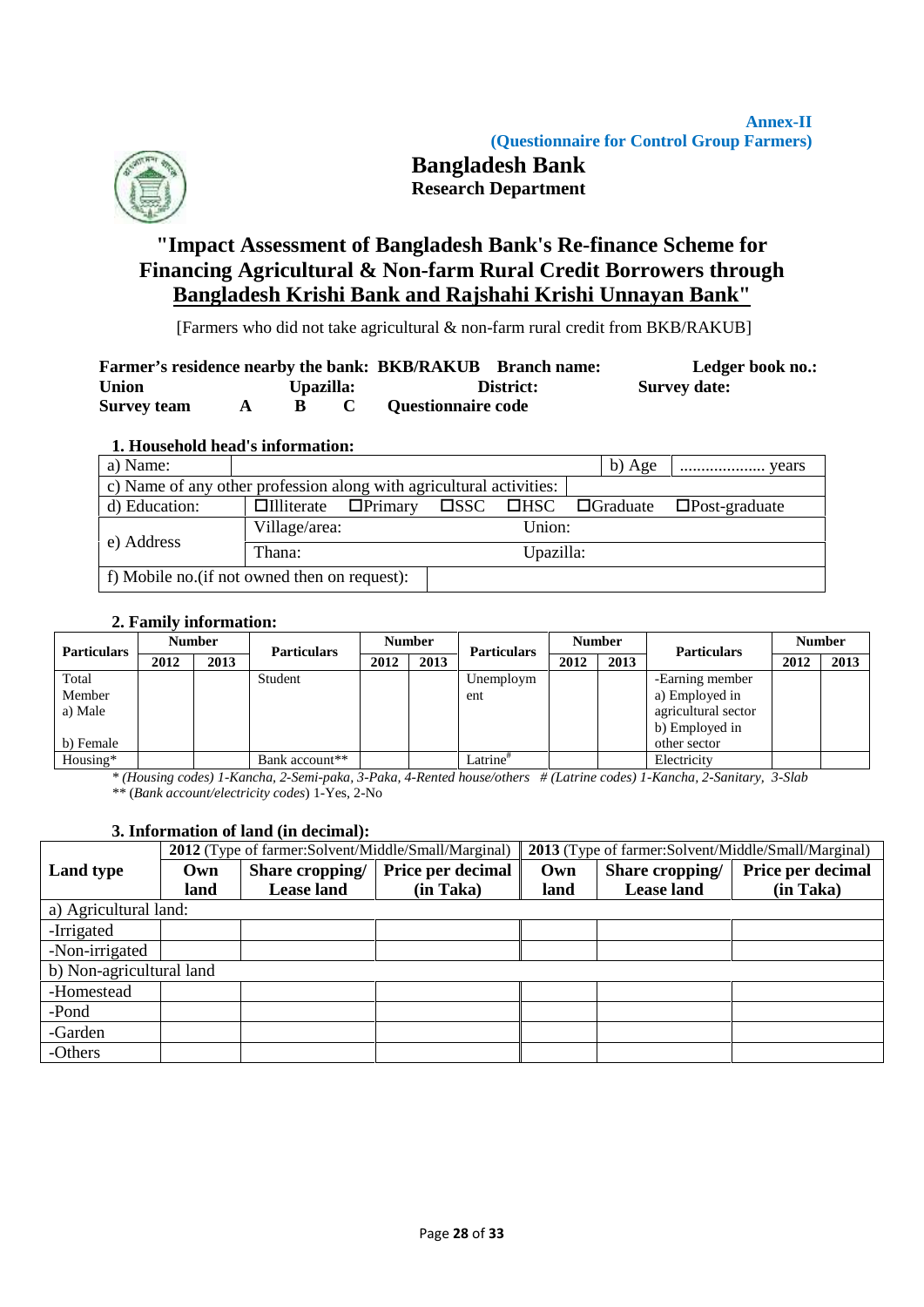### **4. Other asset:**

|                                             |          | 2012            | 2013     |                 |  |  |
|---------------------------------------------|----------|-----------------|----------|-----------------|--|--|
| Asset type                                  | Quantity | Value (in Taka) | Quantity | Value (in Taka) |  |  |
| - Houses/buildings/flats etc                |          |                 |          |                 |  |  |
| - Agricultural equipments/machineries       |          |                 |          |                 |  |  |
| - Own vehicles                              |          |                 |          |                 |  |  |
| - Forestry and fisheries                    |          |                 |          |                 |  |  |
| - Furniture                                 |          |                 |          |                 |  |  |
| - Non-industrial business institutions      |          |                 |          |                 |  |  |
| (like: shop/storage/poultry etc.)           |          |                 |          |                 |  |  |
| - Ornaments and other valuable goods        |          |                 |          |                 |  |  |
| - Financial/miscellaneous asset $&$ savings |          |                 |          |                 |  |  |

## **5. Agricultural products:** (quantity in mon, Price in Taka, land area in decimal)

|                 |          | 2012   |      |                 | 2013   |      |                 | 2012     |        | 2013 |          |        |      |
|-----------------|----------|--------|------|-----------------|--------|------|-----------------|----------|--------|------|----------|--------|------|
| <b>Products</b> | Quantity | Price/ | Land | <b>Quantity</b> | Price/ | Land | <b>Products</b> | Quantity | Price/ | Land | Quantity | Price/ | Land |
|                 |          | mon    | area |                 | mon    | area |                 |          | mon    | area |          | mon    | area |
| Paddy           |          |        |      |                 |        |      | Onion           |          |        |      |          |        |      |
| Maize           |          |        |      |                 |        |      | Ginger          |          |        |      |          |        |      |
| Jute            |          |        |      |                 |        |      | Turmeric        |          |        |      |          |        |      |
| Potato          |          |        |      |                 |        |      | Garlic          |          |        |      |          |        |      |
| Wheat           |          |        |      |                 |        |      | Vegetables      |          |        |      |          |        |      |
| Pulses          |          |        |      |                 |        |      | Others          |          |        |      |          |        |      |

## **6. Livestock:**

|                |     | 2012             |     | 2013             | Cattle   | 2012 |                  | 2013 |                  |  |
|----------------|-----|------------------|-----|------------------|----------|------|------------------|------|------------------|--|
| Cattle<br>type | Qty | <b>Price/Qty</b> | Qty | <b>Price/Qty</b> | type     | Qty  | <b>Price/Qty</b> | Qty  | <b>Price/Oty</b> |  |
| Cow            |     |                  |     |                  | Hen/Duck |      |                  |      |                  |  |
| <b>Buffalo</b> |     |                  |     |                  | Others*  |      |                  |      |                  |  |
| Goat/Sheep     |     |                  |     |                  |          |      |                  |      |                  |  |

*\*includes pigeon, koel bird etc.*

### **7. Information on loan from formal and informal sources other than BKB & RAKUB (if any)**

a) Have you ever taken loan from any formal sources other than BKB & RAKUB ?  $\Box$  Yes  $\Box$  No.

If yes, specify the source:  $\Box$  Govt. banks /  $\Box$  Private banks/  $\Box$  Financial institutions/  $\Box$  NGOs/MFIs

b) Have you ever taken loan from any informal source?  $\Box$  Yes  $/ \Box$  No.

If yes, specify the source:  $\Box$  Local money lenders /  $\Box$  Friends /  $\Box$  Relatives

c) Amount of loan received from the above mentioned (a) & (b) sources in 2013:.........................Taka

#### **8. Annual income and expenditure statement: (in Taka)**

| Income                                                   |  |  | <b>Expenditure</b>                             |  |  |  |  |  |
|----------------------------------------------------------|--|--|------------------------------------------------|--|--|--|--|--|
| <b>Particulars</b><br>2013<br>2012                       |  |  | <b>Particulars</b><br>2013<br>2012             |  |  |  |  |  |
| i. Agricultural income including livestock               |  |  | <i>i</i> . Food expenditure                    |  |  |  |  |  |
| ii. Income from business activities                      |  |  | ii. Agricultural expenditure                   |  |  |  |  |  |
| iii. Income from service & physical labor                |  |  | iii. Educational expenditure                   |  |  |  |  |  |
| iv. Remittances                                          |  |  | iv. Medical expenditure                        |  |  |  |  |  |
| v. Other incomes                                         |  |  | v. Mobile phone expenditure                    |  |  |  |  |  |
| (includes income from investments in saving instruments, |  |  | vi. Expenditure on social activities           |  |  |  |  |  |
| shares etc.)                                             |  |  | vii. Loan repayment                            |  |  |  |  |  |
|                                                          |  |  | viii. Expenditure on business activities       |  |  |  |  |  |
|                                                          |  |  | ix. Installment against savings                |  |  |  |  |  |
|                                                          |  |  | x. Other expenditures                          |  |  |  |  |  |
|                                                          |  |  | (includes expenditures on land purchase, house |  |  |  |  |  |
|                                                          |  |  | building, rent/leasing cost etc.)              |  |  |  |  |  |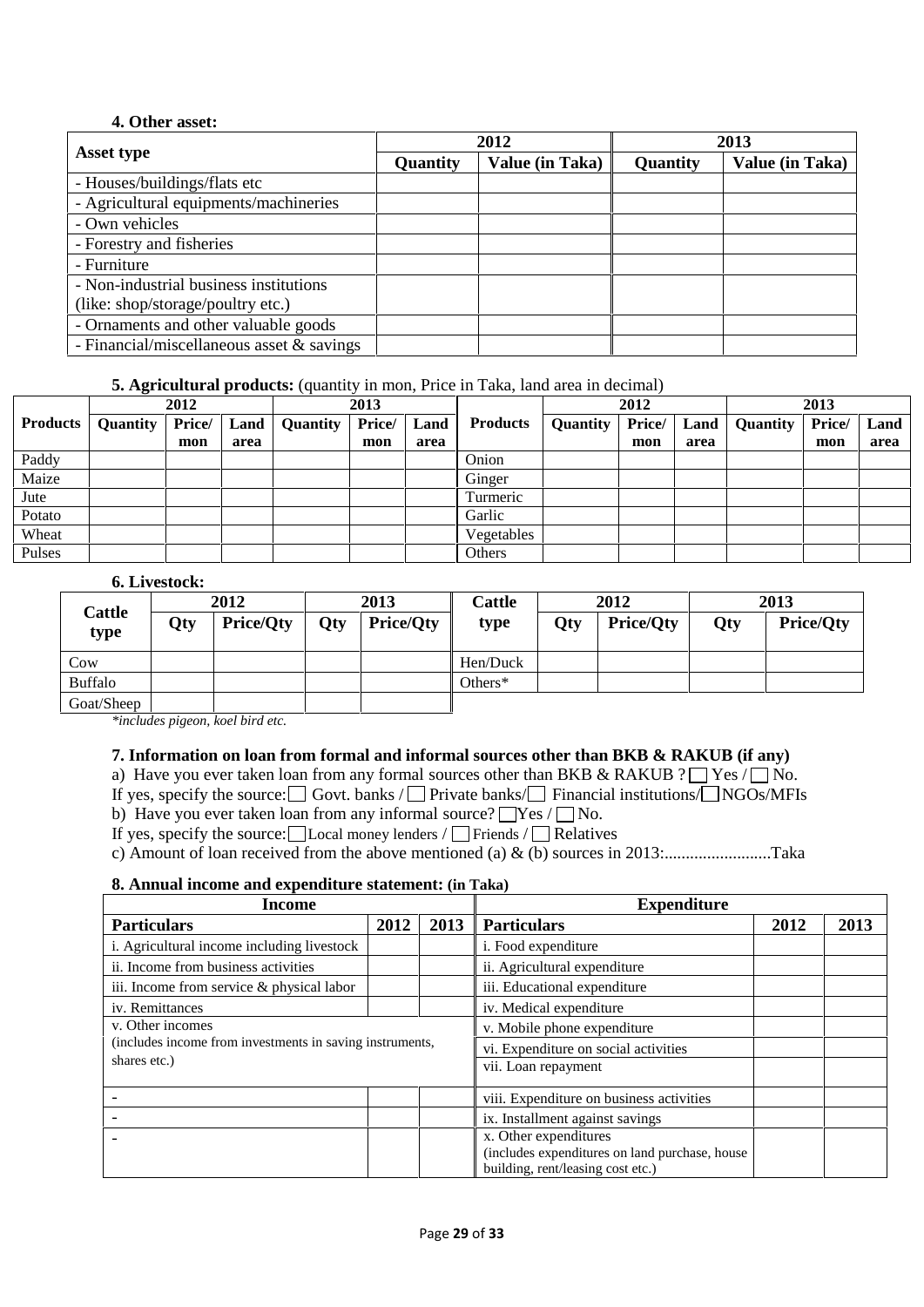| 9. Do you have knowledge about Bangladesh Bank's re-finance scheme for BKB & RAKUB? $\Box$ Yes $\Box$ No. |  |
|-----------------------------------------------------------------------------------------------------------|--|
| 10. If yes in the above mentioned question no. 9, do you support the continuation of BB's existing        |  |
| refinance scheme? $\Box$ Yes/ $\Box$ No. Specify the reason:                                              |  |

| 11. If yes in the above mentioned question no. 9, why didn't you take loan from BKB/RAKUB? |
|--------------------------------------------------------------------------------------------|
| (Put tick mark, you can choose multiple answer)                                            |
| a) Insufficient amount of loan                                                             |
| b) Loan not needed                                                                         |
| c) Loan is not advantageous in terms of interest $\&$ other costs                          |
| d) Banks do not provide loan as per our desired sector                                     |
| e) Distant locations of branches and complex formalities of getting loan                   |

- f) Lengthiness of getting loan
- g) Others (please specify): $\frac{1}{2}$

| 12. Have you been benefitted from loan of sources other than BKB/RAKUB? $\Box$ es / $\Box$ o. |
|-----------------------------------------------------------------------------------------------|
| If no, specify the reason:                                                                    |
| a) Do the production & cropping intensity of your land increase? $\Box$ es / $\Box$ o.        |
| b) Have you got fair price of your agricultural products? $\Box$ Yes /                        |

13. Is there adequacy of agricultural inputs (irrigation/ fertilizer/ insecticides/ crop seeds/ storage/ fuel etc.) in your locality?  $\Box$  Yes/  $\Box$  No. If no, specify the reason:

\_\_\_\_\_\_\_\_\_\_\_\_\_\_\_\_\_\_\_\_\_\_\_\_\_\_\_\_\_\_\_\_\_\_\_\_\_\_\_\_\_\_\_\_\_\_\_\_\_\_\_\_\_\_\_\_\_\_\_\_\_\_\_\_\_\_\_\_\_\_\_\_\_\_\_\_\_\_\_\_\_\_

\_\_\_\_\_\_\_\_\_\_\_\_\_\_\_\_\_\_\_\_\_\_\_\_\_\_\_\_\_\_\_\_\_\_\_\_\_\_\_\_\_\_\_\_\_\_\_\_\_\_\_\_\_\_\_\_\_\_\_\_\_\_\_\_\_\_\_\_\_\_\_\_\_\_\_\_\_\_\_\_\_\_ \_\_\_\_\_\_\_\_\_\_\_\_\_\_\_\_\_\_\_\_\_\_\_\_\_\_\_\_\_\_\_\_\_\_\_\_\_\_\_\_\_\_\_\_\_\_\_\_\_\_\_\_\_\_\_\_\_\_\_\_\_\_\_\_\_\_\_\_\_\_\_\_\_\_\_\_\_\_\_\_\_\_

\_\_\_\_\_\_\_\_\_\_\_\_\_\_\_\_\_\_\_\_\_\_\_\_\_\_\_\_\_\_\_\_\_\_\_\_\_\_\_\_\_\_\_\_\_\_\_\_\_\_\_\_\_\_\_\_\_\_\_\_\_\_\_\_\_\_\_\_\_\_\_\_\_\_\_\_\_\_\_\_\_\_

14. In your opinion, what are the existing problems of agricultural and non-farm rural credit?

15. Please suggest some solutions to mitigate the above mentioned problems.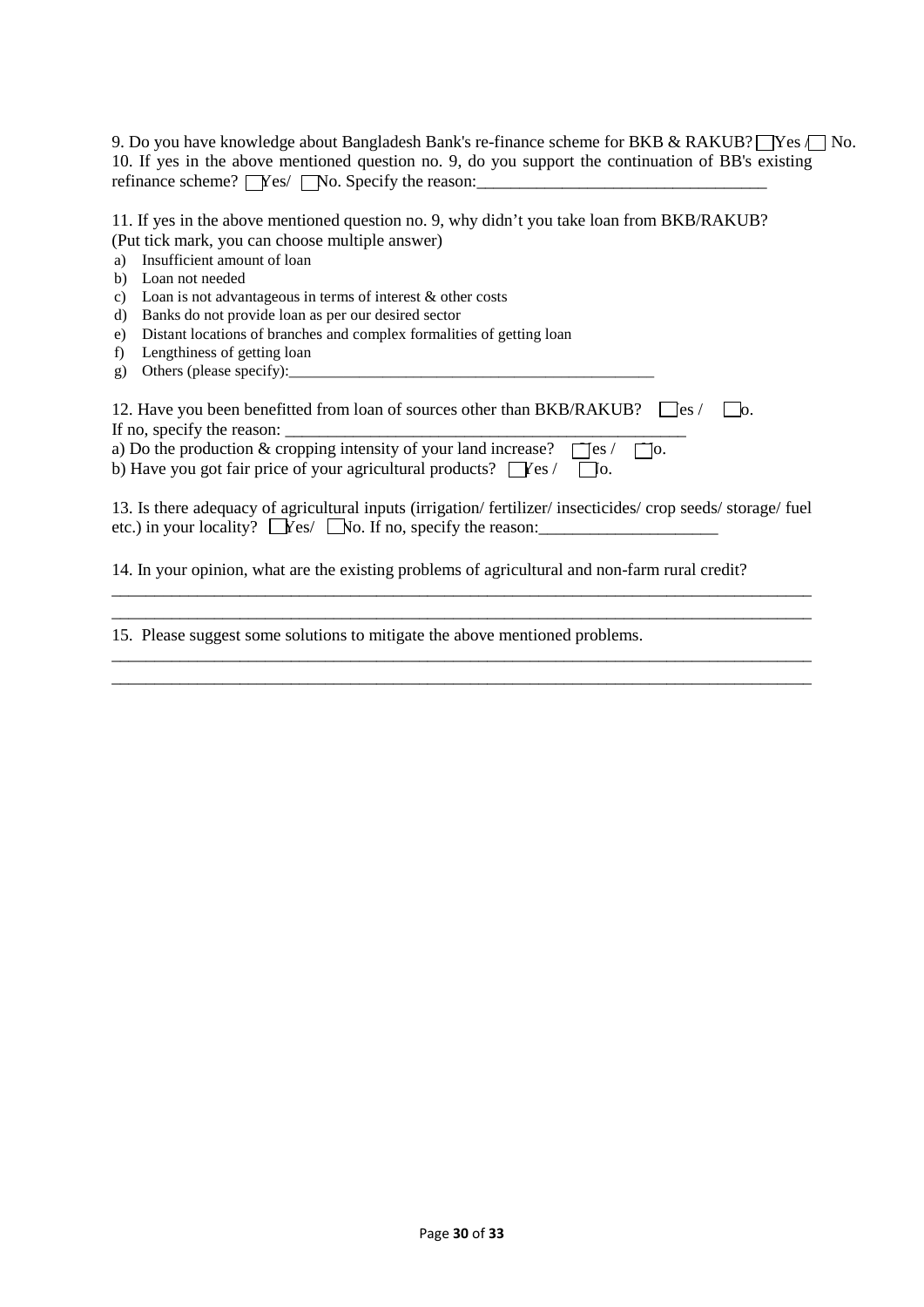

**Bangladesh Bank Research Department**

# **"Impact Assessment of Bangladesh Bank's Re-finance Scheme for Financing Agricultural & Non-farm Rural Credit Borrowers through Bangladesh Krishi Bank and Rajshahi Krishi Unnayan Bank"**

|                                                                                  |                                          | <u>Bangladesh Krishi Bank and Rajshahi Krishi Unnayan Bank''</u>                                                        |  |
|----------------------------------------------------------------------------------|------------------------------------------|-------------------------------------------------------------------------------------------------------------------------|--|
|                                                                                  |                                          | [Questionnaire for the surveyed branches of BKB/RAKUB]                                                                  |  |
| Name of the bank: BKB/RAKUB Branch name:                                         |                                          | <b>Union:</b>                                                                                                           |  |
| Upazilla:                                                                        | District:                                | <b>Survey date:</b>                                                                                                     |  |
| <b>Branch manager's name:</b>                                                    |                                          |                                                                                                                         |  |
| Branch manager's mobile no.:<br><b>Survey team</b><br>$\mathbf{A}$<br>B          | $\mathbf C$<br><b>Questionnaire code</b> | Fax no. of the branch:                                                                                                  |  |
| 1. Information on manpower related to agricultural and non-farm rural credit:    |                                          |                                                                                                                         |  |
| a) Responsible official for agricultural and non-farm rural credit disbursement: |                                          |                                                                                                                         |  |
| Name of official                                                                 |                                          |                                                                                                                         |  |
| Designation                                                                      |                                          | Educational qualification:                                                                                              |  |
| Address                                                                          |                                          |                                                                                                                         |  |
| Mobile no.                                                                       |                                          |                                                                                                                         |  |
| Duration in the designated post                                                  |                                          | years months                                                                                                            |  |
| Training on relevant field (if applicable)                                       |                                          |                                                                                                                         |  |
| Experience in relevant field                                                     |                                          | months<br>years                                                                                                         |  |
| b) Total manpower of the branch:                                                 |                                          |                                                                                                                         |  |
| c) No. of manpower in agricultural credit related works:                         |                                          |                                                                                                                         |  |
|                                                                                  |                                          | d) Do you have seasonal (No work, no pay) workers for agricultural credit related works ? $\Box$ Yes $\Box$ No          |  |
| If yes, total no. of seasonal manpower:                                          |                                          |                                                                                                                         |  |
| e) No. of manpower who have training on agricultural $\&$ non-farm rural credit: |                                          |                                                                                                                         |  |
| 2. Information on agricultural and non-farm rural credit related activities:     |                                          |                                                                                                                         |  |
|                                                                                  |                                          | a) Do you have knowledge about Bangladesh Bank's agricultural and rural credit policy? OYes ONo                         |  |
|                                                                                  |                                          | b) Do you preserve Bangladesh Bank's policies, circulars regarding agricultural credit? DYes DNo                        |  |
|                                                                                  |                                          | c) Do you use 'Area Approach' method in case of providing agricultural credit? $\Box$ Yes $\Box$ No                     |  |
|                                                                                  |                                          | d) If real small & marginal farmers and sharecroppers are getting single/group loan on easy terms? $\Box$ Yes $\Box$ No |  |
|                                                                                  |                                          | e) Is the answer is yes for the above mentioned question, what in the method of loan disbursement?                      |  |
| $\Box$ Single $\Box$ Group                                                       |                                          |                                                                                                                         |  |
|                                                                                  |                                          | f) Is there any priority in loan disbursement on the basis of sector, size, region or gender? $\Box$ Yes $\Box$ No      |  |
| If yes, please specify (with sector, size, region or gender):                    |                                          |                                                                                                                         |  |
|                                                                                  |                                          | g) Total number of agricultural & non-farm rural credit borrowers of your branch: No.                                   |  |
|                                                                                  |                                          |                                                                                                                         |  |

h) Contribution of agricultural & non-farm rural credit activities in business operations of your branch? \_\_\_\_\_\_\_\_% of total loans & advances; \_\_\_\_\_\_\_\_% of total profit.

## i) **Statistics on number of old & new borrowers and amount of agricultural loans from FY09 to FY13**

| FY      |            | <b>Number of borrowers</b> |              | Amount of agricultural loan (in million Taka) |     |              |  |  |  |
|---------|------------|----------------------------|--------------|-----------------------------------------------|-----|--------------|--|--|--|
|         | <b>New</b> | Old                        | <b>Total</b> | <b>New</b>                                    | Old | <b>Total</b> |  |  |  |
| 2012-13 |            |                            |              |                                               |     |              |  |  |  |
| 2011-12 |            |                            |              |                                               |     |              |  |  |  |
| 2010-11 |            |                            |              |                                               |     |              |  |  |  |
| 2009-10 |            |                            |              |                                               |     |              |  |  |  |
| 2008-09 |            |                            |              |                                               |     |              |  |  |  |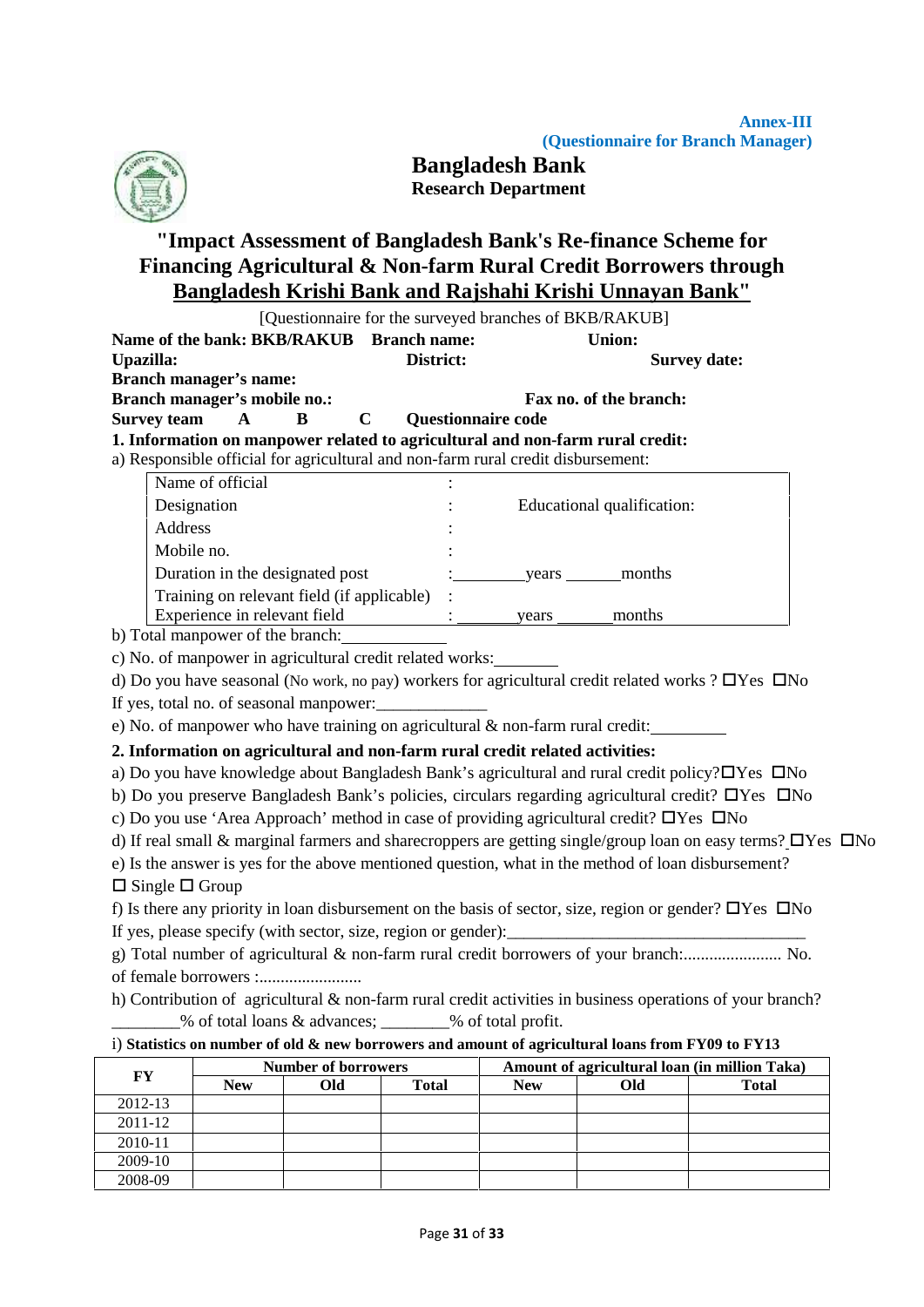|         |                                                            |                                     | <b>Agricultural credit</b> |             |                   | <b>Deposit</b>                                 |                                                             |         |      |              |
|---------|------------------------------------------------------------|-------------------------------------|----------------------------|-------------|-------------------|------------------------------------------------|-------------------------------------------------------------|---------|------|--------------|
| FY      | <b>Disbursement</b><br>target of the<br>surveyed<br>branch | Actual<br>disbursement <sup>#</sup> | Recovery                   | Outstanding | <b>Classified</b> | Non-<br>agricultural<br>credit<br>disbursement | <b>Total agri</b><br>and non-agri<br>credit<br>disbursement | Current | Term | <b>Total</b> |
| 2012-13 |                                                            |                                     |                            |             |                   |                                                |                                                             |         |      |              |
| 2011-12 |                                                            |                                     |                            |             |                   |                                                |                                                             |         |      |              |
| 2010-11 |                                                            |                                     |                            |             |                   |                                                |                                                             |         |      |              |
| 2009-10 |                                                            |                                     |                            |             |                   |                                                |                                                             |         |      |              |
| 2008-09 |                                                            |                                     |                            |             |                   |                                                |                                                             |         |      |              |

## **3. a) Agricultural & non-agricultural credit performances FY09 to FY13**

### **b) Sector-wise total agricultural & non-farm rural credit disbursement in FY 2012-13**

|                     |               |              |                                 | <b>Agricultural credit</b>          | Non-farm rural credit  |                  |                                               |                                                                              |                      |                |               |       |
|---------------------|---------------|--------------|---------------------------------|-------------------------------------|------------------------|------------------|-----------------------------------------------|------------------------------------------------------------------------------|----------------------|----------------|---------------|-------|
| <b>FY</b>           | Food<br>grain | Cash<br>crop | Agri-<br>equipment <sup>*</sup> | Agri-<br>$machineries$ <sup>#</sup> | Livestock<br>& poultry | <b>Fisheries</b> | Grain<br><b>Storage</b><br>&<br>marketi<br>ng | <b>Poverty</b><br><b>Alleviation</b><br>& income<br>generating<br>activities | Bio-<br>gas<br>plant | Solar<br>Panel | <b>Others</b> | Total |
| Total actual credit |               |              |                                 |                                     |                        |                  |                                               |                                                                              |                      |                |               |       |
| disbursement        |               |              |                                 |                                     |                        |                  |                                               |                                                                              |                      |                |               |       |
| Total recovery      |               |              |                                 |                                     |                        |                  |                                               |                                                                              |                      |                |               |       |
| Total outstanding   |               |              |                                 |                                     |                        |                  |                                               |                                                                              |                      |                |               |       |
| Total amount of     |               |              |                                 |                                     |                        |                  |                                               |                                                                              |                      |                |               |       |
| classified loan     |               |              |                                 |                                     |                        |                  |                                               |                                                                              |                      |                |               |       |

\* Irrigation/fertilizer/insecticides/seeds/fuel etc. # Power tiller/tractor etc.

### **4. Information on agricultural & non-farm rural credit borrower:**

a) Main basis of selecting agricultural & non-farm rural credit borrower?

**Example 1** Field level identification of actual farmers  $\Box$  publicity on agricultural credit through campaign in rural areas Others (please specify): ......................................

b) If the maximum time limit (10 days) is being complied for the settlement of the applications of agricultural credit?  $\Box$  Yes  $\Box$  No

c) In general, what is the time difference between loan application and approval in your branch? days

d) In general, what is the time difference between loan approval and disbursement in your branch? days

e) Do you charge any loan processing fee? Yes No. If yes, amount:................. Taka

### **5. Information on agricultural & non-farm rural credit monitoring:**

a) How the activities of agricultural & non-farm rural credit disbursement is being monitored?

b) What are the problems/obstacles regarding the monitoring of agricultural & non-farm rural credit?

| .                                                             |  |
|---------------------------------------------------------------|--|
| <u>L.</u>                                                     |  |
| . ب                                                           |  |
| $\lambda$ List of CCD solution counted out by your hugh $0.9$ |  |

c) List of CSR activities carried out by your branch?

d) Do the inspection teams of Bangladesh Bank (BB) regularly scrutinize the agricultural credit related information/data of your branch?  $\Box$  Yes  $\Box$  No

If yes, has there been any kind of irregularities?  $\Box$ Yes  $\Box$ No. If yes, what are the steps taken to mitigate the reported irregularities?

| Type of irregularity | Steps taken |
|----------------------|-------------|
|                      |             |
| <u>.</u>             |             |
| ້                    |             |